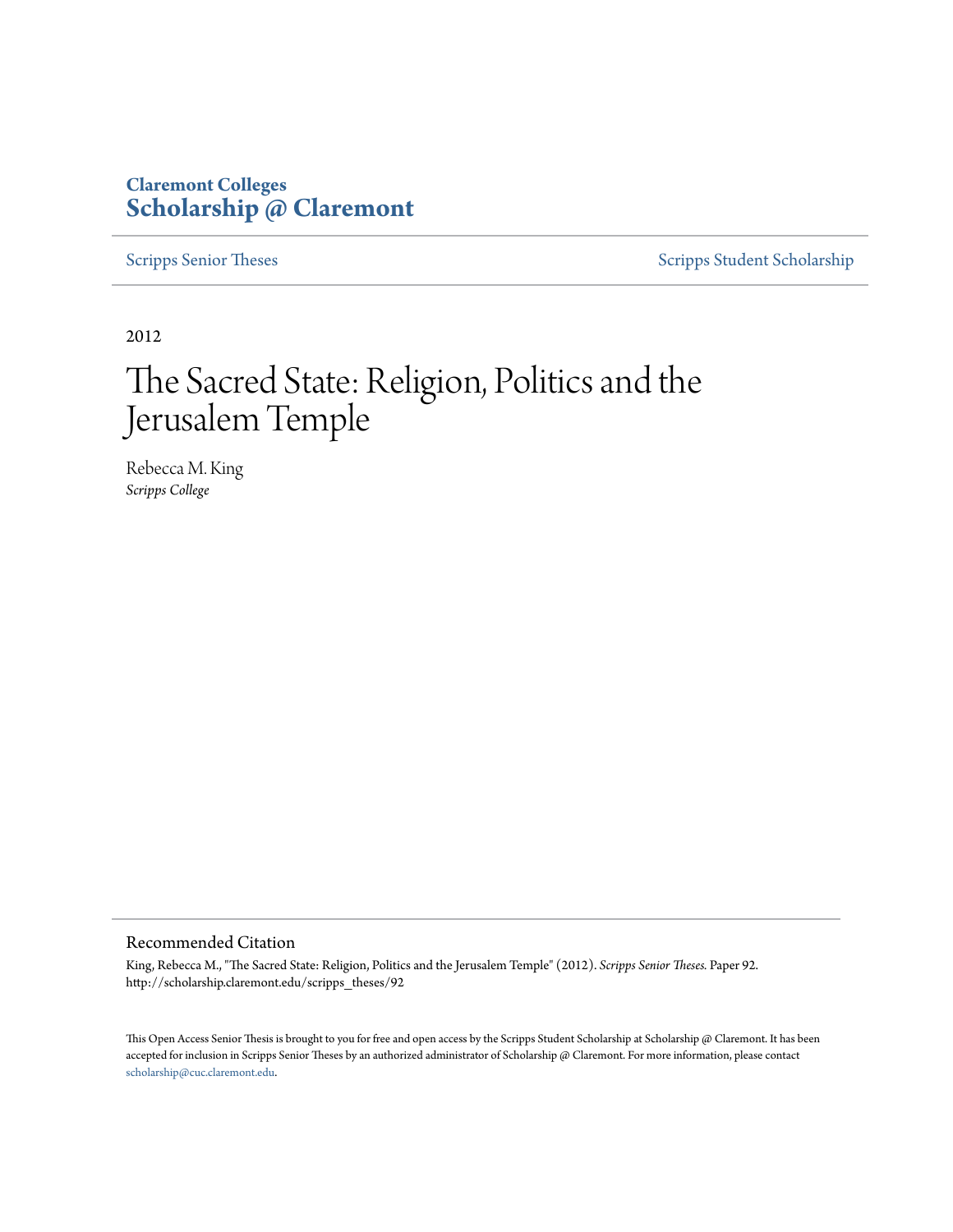## **THE SACRED STATE: RELIGION, POLITICS AND THE JERUSALEM TEMPLE**

by:

## **REBECCA KING**

## **SUBMITTED TO SCRIPPS COLLEGE IN PARTIAL FULFILLMENT OF THE DEGREE OF BACHELOR OF ARTS**

### **PROFERROR GILBERT PROFESSOR MHETA PROFESSOR EISENSTADT**

**APRIL 20, 2012**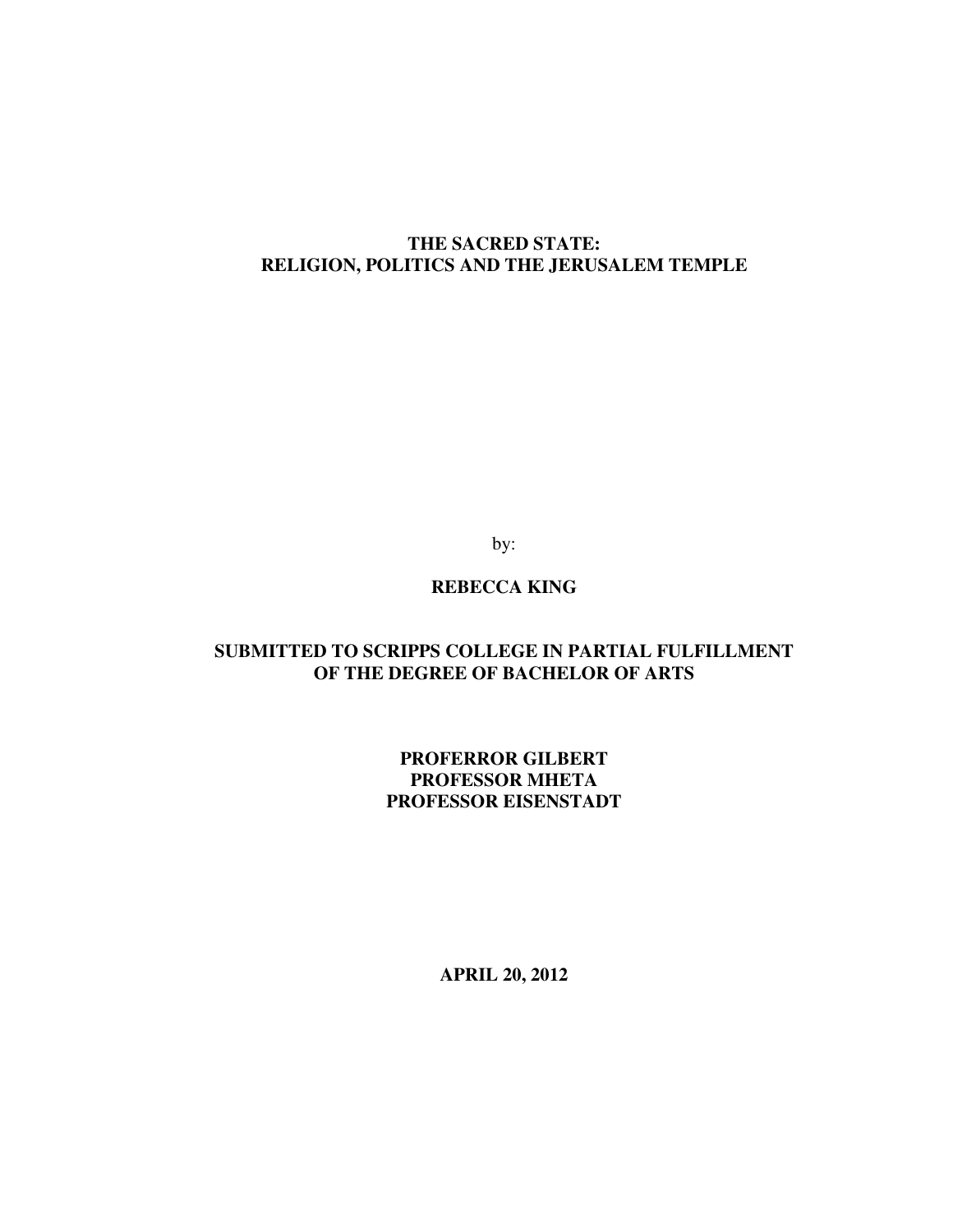# Table of Contents

| A Brief History: The Jerusalem Temple's Construction, Destruction, Reconstruction, |  |
|------------------------------------------------------------------------------------|--|
|                                                                                    |  |
|                                                                                    |  |
|                                                                                    |  |
|                                                                                    |  |
|                                                                                    |  |
|                                                                                    |  |
|                                                                                    |  |
|                                                                                    |  |
|                                                                                    |  |
|                                                                                    |  |
|                                                                                    |  |
|                                                                                    |  |
|                                                                                    |  |
|                                                                                    |  |
|                                                                                    |  |
|                                                                                    |  |
|                                                                                    |  |
|                                                                                    |  |
|                                                                                    |  |
|                                                                                    |  |
| Political Changes of 1948 and 1967: Transition in Zionist Thinking 55              |  |
|                                                                                    |  |
|                                                                                    |  |
|                                                                                    |  |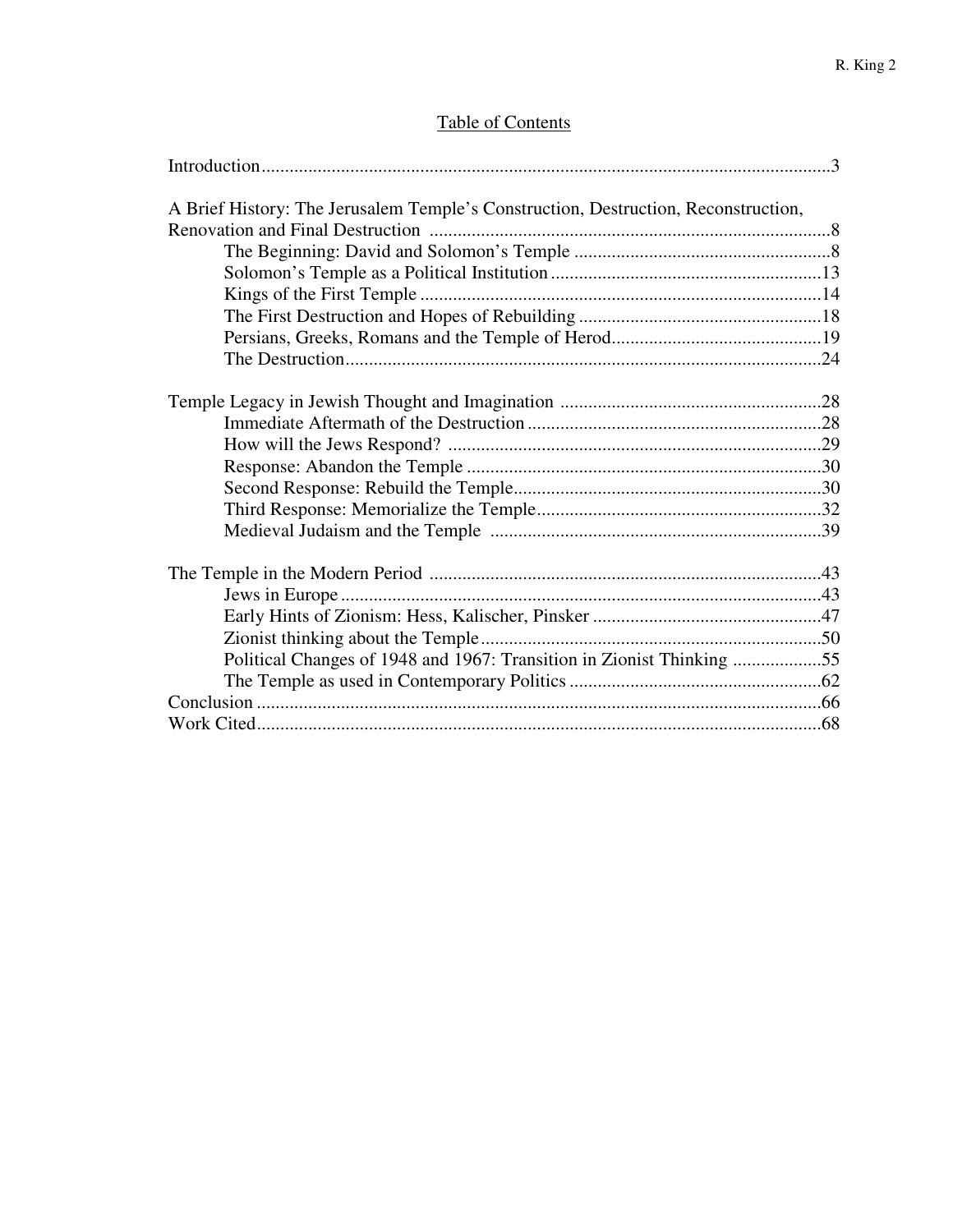#### **Introduction**

 In 1967 Israel gained control of one of the most sacred and contested spaces on earth, the Temple Mount or Haram al-Sharif as it is known to Muslims. This date marked the beginning of a period largely defined by a delicate arrangement that allowed the Waqf, an Islamic trust, to administer the space and other holy sites in the Old City of Jerusalem, while the Israeli government took the responsibility of policing the area and providing security. October 8, 1990, proved to be a day where this arrangement would be sorely tested. On that day Dr. Gershon Salomon and members of the Temple Mount Faithful made their way through Jerusalem to the Temple Mount, intending to lay a cornerstone to mark the beginning of the construction of the Third Temple. Their plan sparked intense debated, but that did not deter them. What followed, whether intended to or not, set off a wave of violence, death, and injury, all the result of rioting infused with religious and political fear of the other.

The Temple Mount Faithful was a messianic group established on the fourth day of the Israel's Six Day War in 1967. Its main goal was to convince the Jewish population in Jerusalem and around the world that the Third Temple needed to be built. In their opinion, the recapture of the Temple Mount in 1967 was evidence of God's hand in Israeli's destiny and evidence of a coming messianic age. Drawing from Psalm 118:22 which states, "The stone which the builders rejected has become the chief cornerstone", the Temple Mount Faithful went in search of a stone fit to be the cornerstone of the new Temple. The stone they chose was found in Negev because it was "known that the stones of the Temple [after its destruction] were taken by the Romans into Negev for disposal. According to tradition, when Herod remodeled the Temple, extra stones and rejected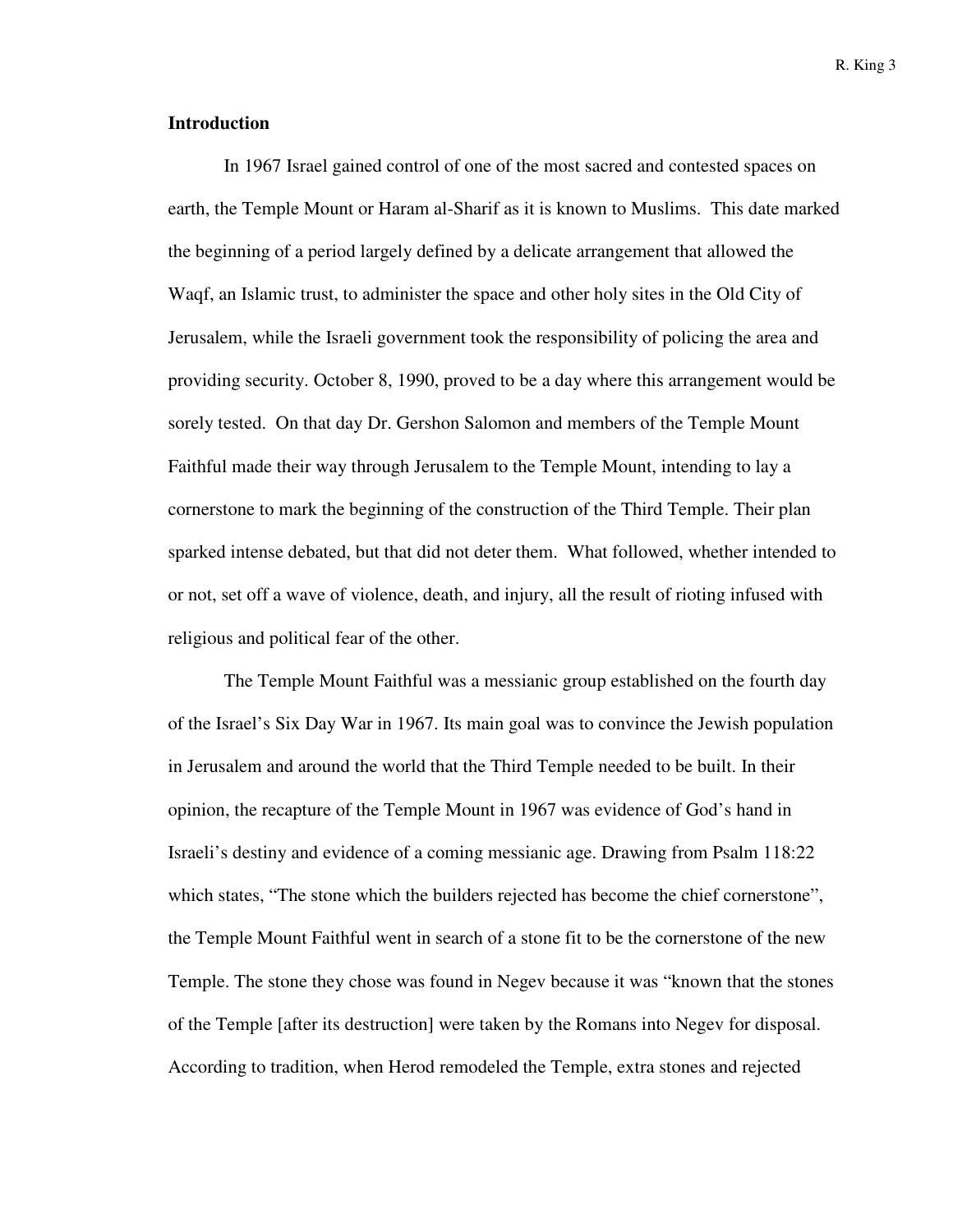stones were also taken to Negev".<sup>1</sup> With the stone chosen, the divine mission could begin and October 1990 brought their most significant action to the general public. However, rumor had reached the Muslim community by October 5 and a campaign was called to "gather on the Mount to prevent the stone-laying ceremony and to 'defend the mosques"<sup>2</sup> Arabs were quick to respond and by October 7 piles of stones, sticks and metal bars were gathered as defense weapons. Although the "police informed Muslim officials that no Jews would be allowed onto the Mount", anxiety and concern remained.<sup>3</sup>

The morning of October 8 began with about 30,000 Jews gathered in the Western Wall plaza for the festival of Sukkoth. There were forty-four "border policemen inside the compound, whose job was to protect the Jewish worshipers below".<sup>4</sup> Chaos was almost expected. Soon, with no real known cause, crowds of Arabs that had gathered at the Mount to defend their mosques began pushing towards the policemen. There are claims that a policemen "accidentally dropped or deliberately lobbed a tear-gas grenade" or that "Arab children on the Mount began throwing stones at the border policemen inside the compound".<sup>5</sup> No matter what triggered the crowd's anger, there was no denying that a riot had begun. Stones were thrown and tear-gas was in the air. Eventually border police regained control but not until about twenty Arabs were killed and another four wounded as well as thirty-four Israelis—civilian and policemen—were slightly

<sup>&</sup>lt;sup>1</sup> Schmitt, John, and J. Carl Laney. *Messiah's Coming Temple: Ezekiel's Prophetic Vision of the Future Temple*. Grand Rapids, MI: Kregel Publications, 1997.p.62.

<sup>&</sup>lt;sup>2</sup> Morris, Benny. *Righteous Victims: A History of the Zionist-Arab Conflict, 1881-1999*. New York: Knopf, 1999.p.584.

<sup>&</sup>lt;sup>3</sup> Morris, 585.

<sup>4</sup> Morris, 585.

 $<sup>5</sup>$  Morris, 585.</sup>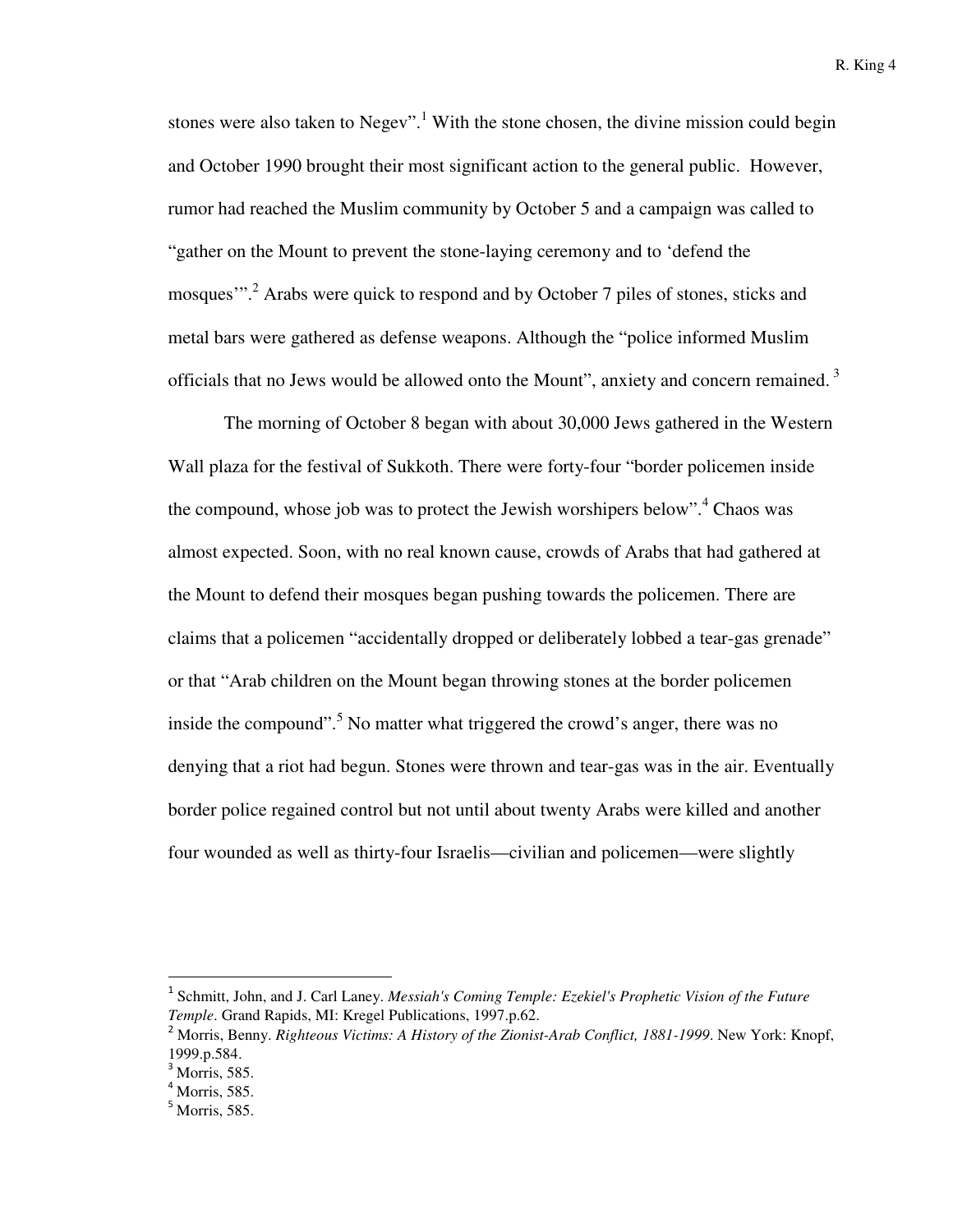injured.<sup>6</sup> This event spurred many other smaller violent attacks from Arabs who were

"avenging the Temple Mount Massacre".<sup>7</sup>

What is most interesting about this event is the political response. The

government investigated the riots and set up a commission of inquiry. They interviewed

Israeli civilian and policemen, although almost no Arabs. They concluded that,

The fault for the incident lay wholly with the Arabs and that the Jewish authorities were blameless, though it mildly criticized some of the police commanders' tactical decisions. The Muslim authorities rejected these findings, and the Supreme Muslim Council published a report of its own, saying that the massacre had been preplanned by the police, had been unprovoked, and was wholly the Israelis' fault. A third investigation, by a Jewish Jerusalem district court judge, ruled that no policeman involved in the incident should be charged, but that the police had been "too quick on the trigger" and that not all the firing had been justified by "clear and imminent danger".<sup>8</sup>

Clearly, no one agreed upon the cause or who was at fault. As was standard in this political climate, someone of religious or political origin had sparked violence and now authorities from each power group in Jerusalem would spin the situation in such a way as to favor and further their objectives in the city.

In many ways the ideologies that prompted the action of the Temple Mount Faithful were nothing new. Indeed, the space itself and the temples that once existed there are a microcosm of the complex association between religion and politics that has long informed Jewish thought. This thesis examines how previous centuries of Jewish thinking about the Temple as a symbol of Jewish religious and political identity contributed to the events in 1990. How is it that in 1990 and at various other times in its history an ostensible religious site, the Temple Mount, has become such a point of

<sup>6</sup> Morris, Benny. *Righteous Victims: A History of the Zionist-Arab Conflict, 1881-1999*. New York: Knopf, 1999.p.585.

<sup>7</sup> Morris, 585.

 $8 \text{ Morris}$ , 586.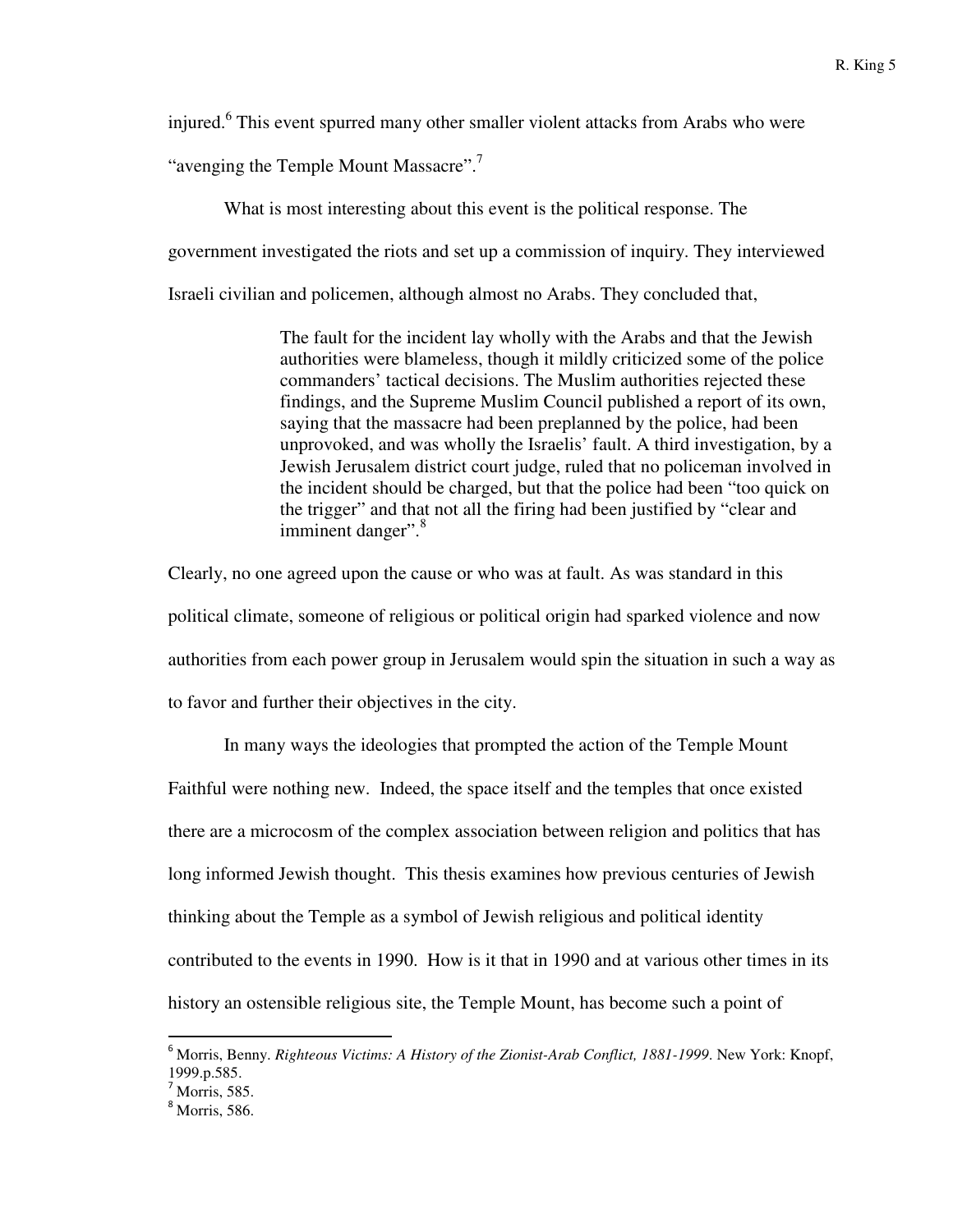political contention? How have the religious values of the Temple been used to advance decidedly political agendas? My aim is to show how the Temple/Temple Mount has been projected through a lens of political objectives and thus brings about new ideas to justify Jewish right to Jerusalem. These ideas draw on longstanding themes and traditions in Jewish history and thus trigger incredible passion from those who invest in these various causes. Having a greater understanding of Jewish history will contribute to the understanding of the current political situation that Jerusalem finds itself in today.

I will begin at the beginning, the original construction of the Temple by Solomon and will examine the political nature the Temple achieved even before the first stone was placed. From there the Temple goes through a phase of destruction, rebuilding and destruction again. Each of these phases has political undertones that are important to understand in light of the religious ones. Jewish identity comes into question and the Temple becomes a tool by which to gain legitimacy in the political realm. However, once the Temple is destroyed a second time Jews have to accommodate themselves to a reality in which they no longer have control of space where the Temple stood. Repeated conquests over Jerusalem keeps the Jews either in Jerusalem but under foreign control, or out of Jerusalem and living in the Diaspora. Jews are forced to deal with these changes and to form their responses. Their political authority diminishes and their religious life attempts to deal without the Temple. What comes of this is years of struggle and formations of religious and/or political movements in order to ultimately accomplish one of two things; either to return to Jerusalem and establish a Jewish state, or to return to Jerusalem and rebuild the Temple. A continuous thread that runs through much of Jewish history is how the Temple, as both a religious symbol and a political tool, has shaped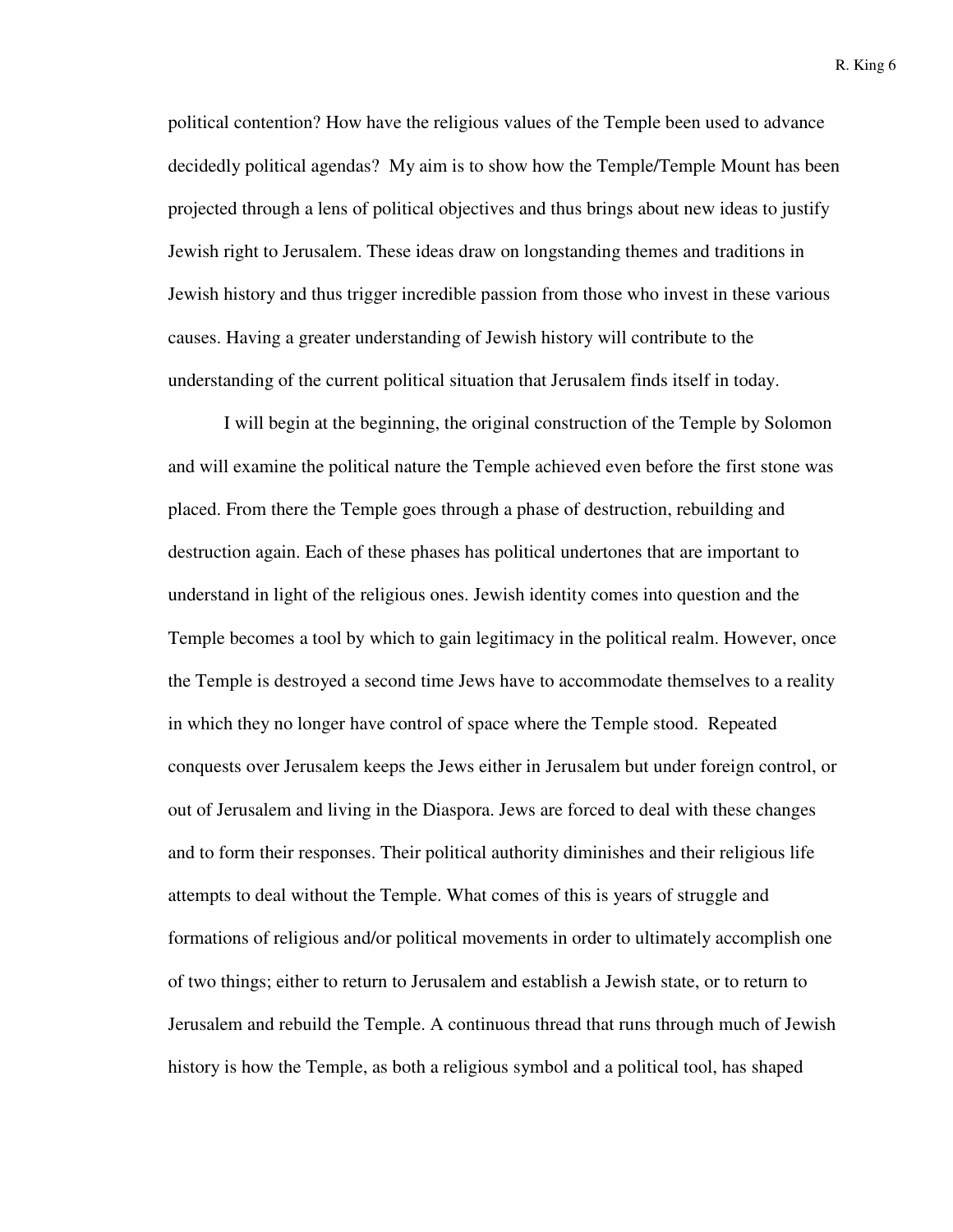Jews thought about themselves as a people with both religious and political values and aspirations. Having a greater understanding of Jewish history will contribute to the understanding of the current political situation that Jerusalem finds itself in today.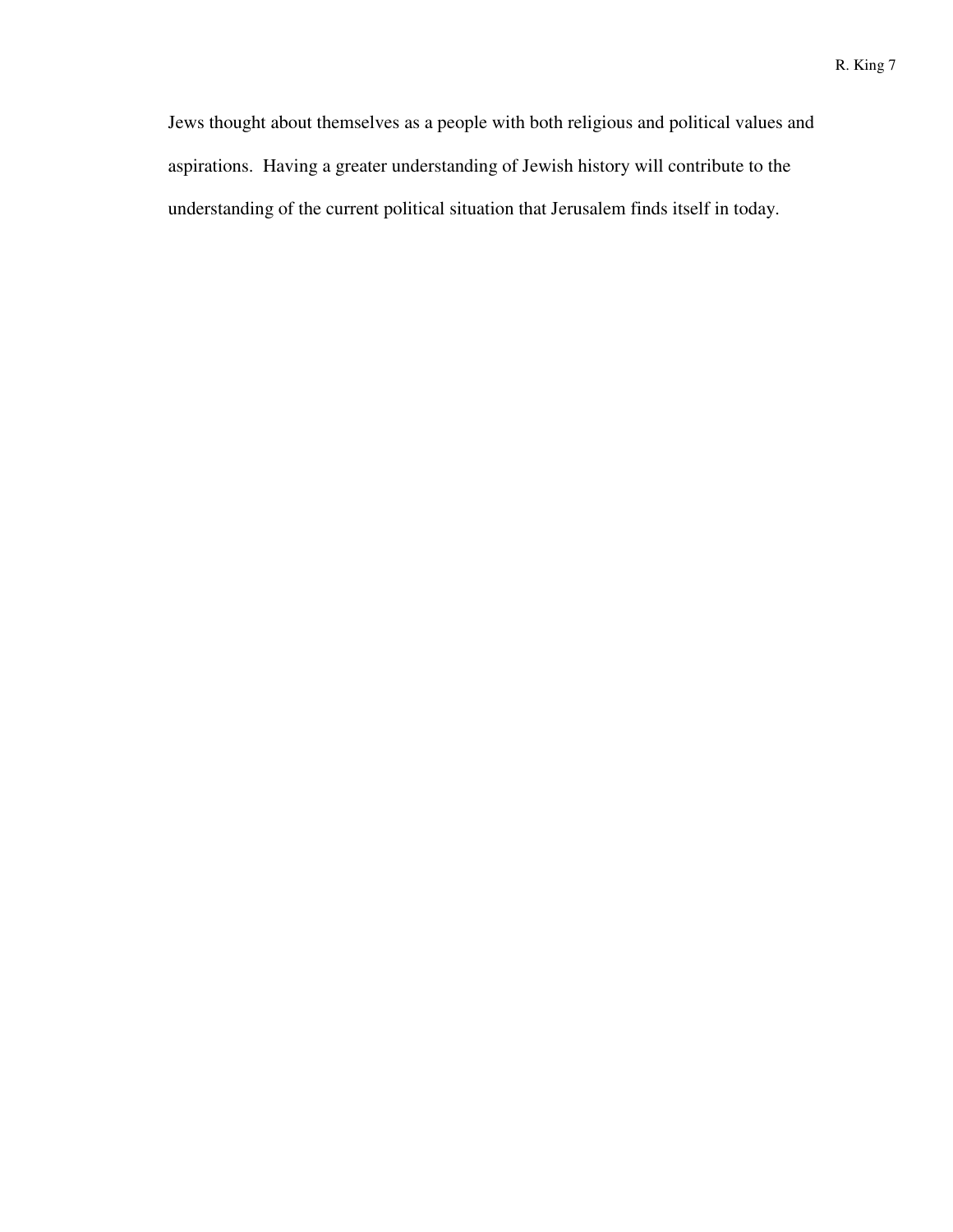#### **I. A Brief History: The Jerusalem Temple's Construction, Destruction, Reconstruction, Renovation and Final Destruction**

#### **The Beginning: David and Solomon's Temple**

The history of the Temple begins in the time of King Solomon who built the first Temple around the tenth century B.C.E. Solomon's father, David, had decided to move the capital to Jerusalem after fighting and winning a civil war against the Jebusites. David brought the Ark of the Covenant, the center piece of Israelite worship, into the city. The Ark contained the tablets on which were inscribed the Ten Commandments. The Ark of the Covenant, "Israel's most sacred relic", was placed inside the Holy of Holies where God was thought to manifest Himself in the Tabernacle.<sup>9</sup> When King David brought the Ark to the city of Jerusalem it was placed in the Tabernacle which was a portable tent that housed the Presence of God.

It was David's hope to build a permanent resting-place for the Ark of the Covenant. David thought it unfair that he was "living in a house of cedar, while the ark of God remain[ed] in a tent".  $^{10}$  So David sought to build a permanent building in the name of God. However, the plan came to naught as, "Nathan the prophet arrives and declares that this is not the will of God…the Lord did not need a fixed house [when the Israelites were wondering in the desert] and so he does not need one now, but he will establish a house of David, the dynasty from which the Messiah will come".<sup>11</sup> According to 2 Samuel, David's *successor* was to "build a house for [God's] Name, and [God would]

<sup>9</sup> Hamblin, William James., and David Rolph. Seely. *Solomon's Temple: Myth and History*. London: Thames & Hudson, 2007. p. 20.

<sup>&</sup>lt;sup>10</sup> 2 Samuel 7:2 (New International Version-NIV).

<sup>11</sup> Goldhill, Simon. *The Temple of Jerusalem*. Cambridge, MA: Harvard UP, 2005. p. 20, 22.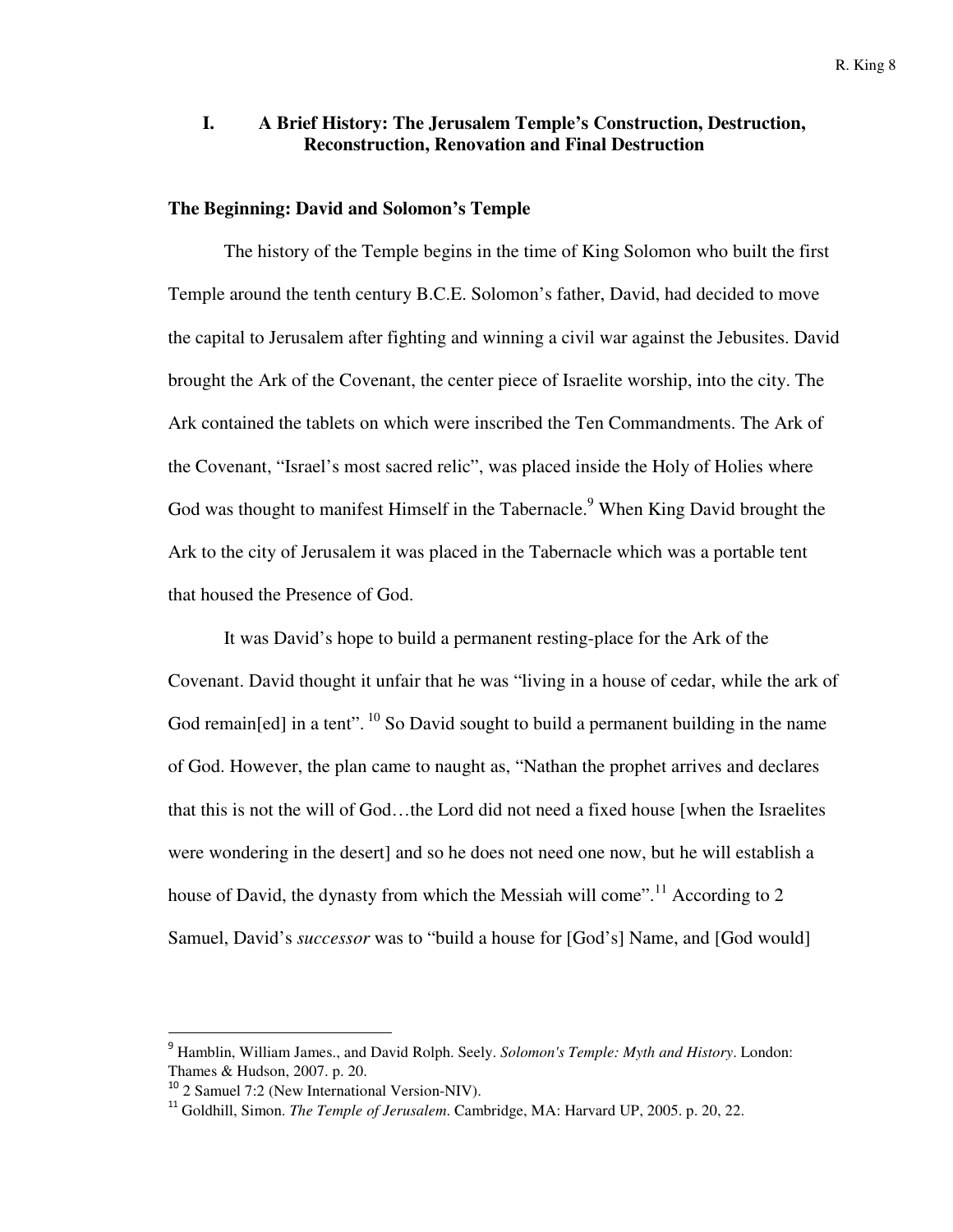establish the throne of his kingdom forever".<sup>12</sup> Later Jewish texts, for example Chronicles, attempts to explain why David could not be the one to build this building for God. According to Chronicles, David was "a man of battles and had shed blood" and thus had blood on his hands and was not fit to build a house for God.<sup>13</sup> Victor Avigdor Hurowitz, writes that "it is not clear whether 2 Samuel 7 faithfully reflects religious, social and political situations at the time of David, or whether the chapter is the product of speculation of later scribes who tries to explain after the fact how it came to be that Solomon, rather than David, was the one privileged to build a temple".<sup>14</sup> Historical reasons why David could not build the temple are not clear, but whatever the reason, God promised instead that He would build a *dynasty* through David and that eventually the Messiah would come through this line.

David did not build a *bayit,* or temple, out of respect for God's desires, but he did receive a *bayit*, or house/dynasty.<sup>15</sup> The play on words in this context begs the question "how should the building of the Temple be related to the building of a dynasty?"<sup>16</sup> In the past, Israelites had not been ruled by a king. There was now a shift in politics. Now, instead of wondering the wilderness following God, a kingdom had to be run in accordance with the desires of God. This shift in ruling becomes important. The Israelite religion, too, was also shifting. The Israelites would soon have to understand that the portable nature of their relationship to God would soon change and worshiping God at a

 $12$  2 Samuel 7:13 (NIV)

<sup>&</sup>lt;sup>13</sup> 1 Chron. 28:4 (NIV).

<sup>14</sup> Hurowitz, Victor. *I Have Built You an Exalted House: Temple Building in the Bible in Light of Mesopotamian and Northwest Semetic Writings*. Sheffield Academic, 1992. p.135.

<sup>&</sup>lt;sup>15</sup> Goldhill, Simon. *The Temple of Jerusalem*. Cambridge, MA: Harvard UP, 2005. p. 21-22.

 $16$  Goldhill, 22.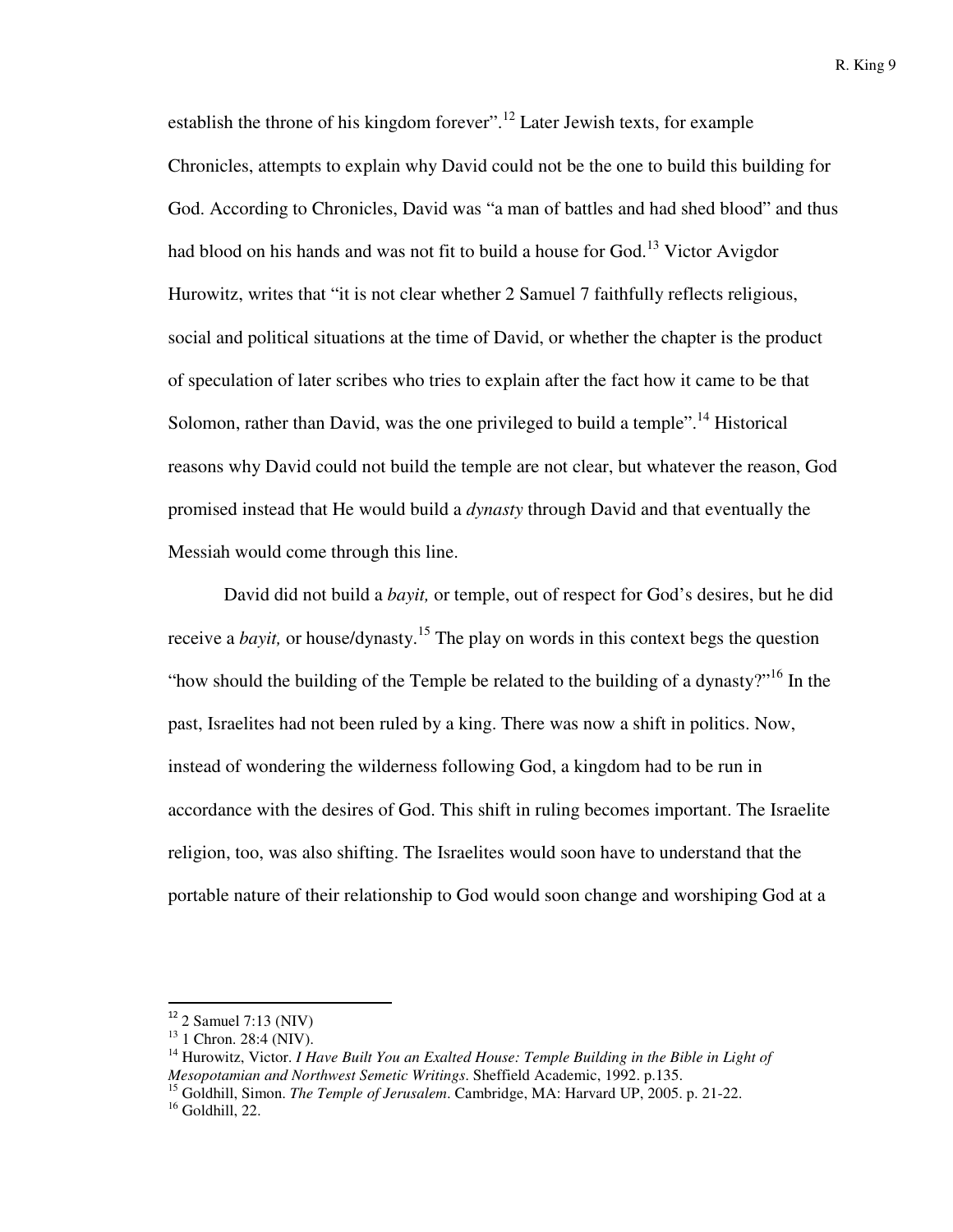particular place would become the norm. This now permanent place of worship would prove to have major effects on the Israelites political scene and their religious practices.

After David learned of God's desires for His house, David decided to go ahead and secure the site on which his successor, Solomon, would build the temple in the future. David knew that "monumental temples were both expressions of a community's religion and a statement of the community's power and status" so the placement of the Temple was going to be important.<sup>17</sup> Therefore, David chose a mountain as the future building site. Later Jewish tradition believes that this mountain was called Mount Moriah and was where Abraham showed his obedience to God by nearly sacrificing Isaac<sup>18</sup> and was also believed to be where David himself had once encountered God.<sup>19</sup> Later Jewish tradition claimed that his mountain was Mount Moriah in order to further the holiness and great significance of the mountain and to help make sense of why the Temple was built there. In texts written closer to David's time, however, a name is not mentioned or given to the mountain so scholars do not know for sure whether or not it was really called Mount Moriah. After establishing a building place, David began to collect the necessary materials that would be used to build the temple.

When David grew old and was in need of a successor he appointed his son Solomon the new King of Israel. Solomon was not guaranteed the position. Bathsheba, Solomon's mother, had to plead Solomon's case in order for David to appoint him king.<sup>20</sup> Eventually, however, Solomon succeeded David. David hands Solomon the throne and

<sup>17</sup> Goldhill, Simon. *The Temple of Jerusalem*. Cambridge, MA: Harvard UP, 2005. p. 23.

 $18$  Genesis 22 (NIV).

 $19$  1 Chron. 3:1 (NIV).

 $20$  1 Kings 1 (NIV).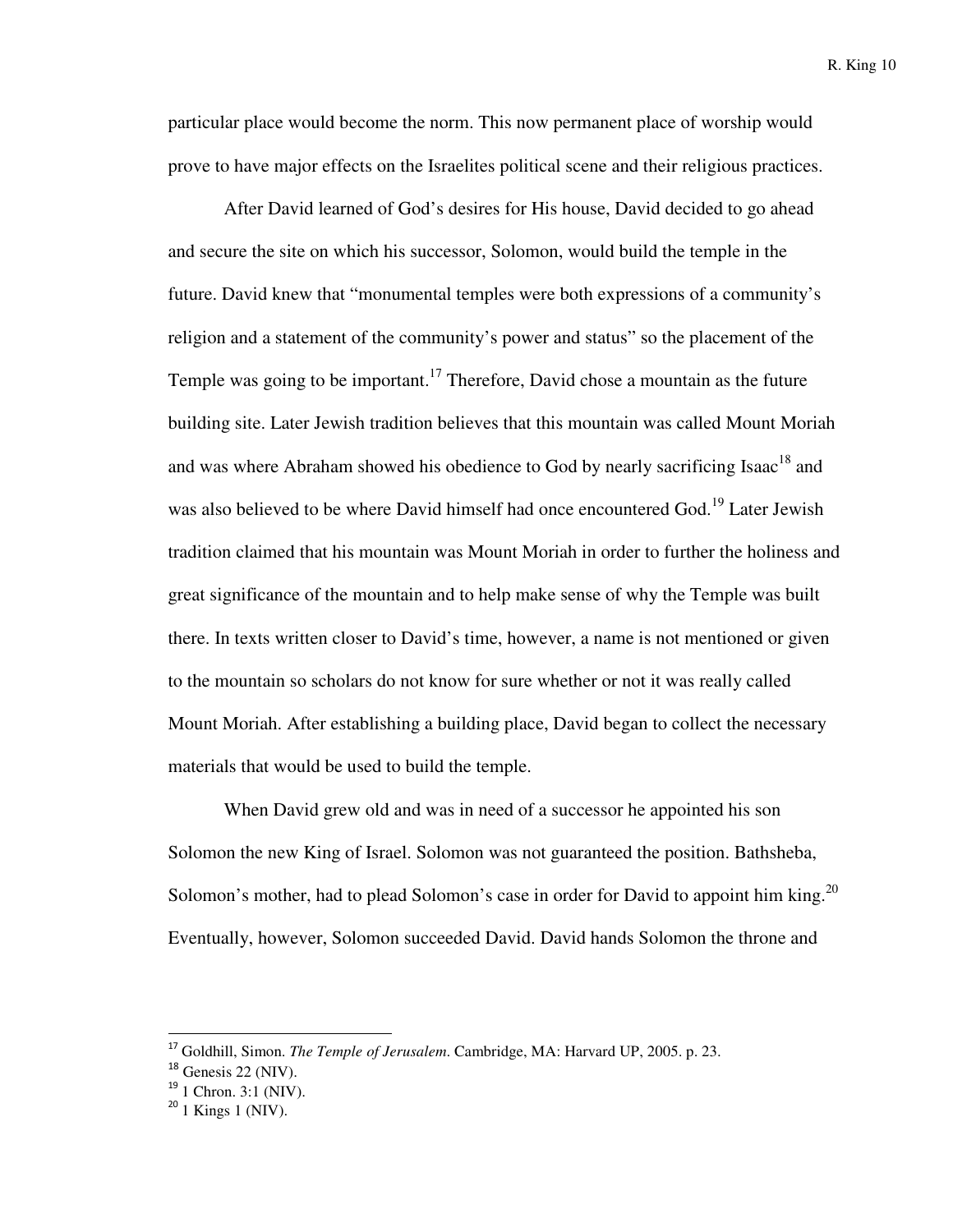says, "Long live King Solomon...for I have appointed him ruler".<sup>21</sup> And with that Solomon was king.

As king, it now fell on Solomon to build the temple and expand the city of Jerusalem. According to the Tanakh<sup>22</sup>, Solomon began building the temple four years into his reign as king. Solomon recalls that,

> Because of the wars waged against my father David from all sides, he could not build a temple for the Name of the LORD his God until the LORD put his enemies under his feet. But now the LORD my God has given me rest on every side, and there is no adversary or disaster. I intend, therefore, to build a temple for the Name of the LORD my God, as the LORD told my father David, when he said, 'Your son whom I will put on the throne in your place will build the temple for my Name'.<sup>23</sup>

Since David had already been collecting materials for the temple, much of Solomon's task was already laid out in detail. Hiram, the king of Tyre, had agreed to help with the building of the Temple. He and David maintained peaceful relations and so when Solomon reached out for supplies and laborers, Hiram was eager to help. Solomon's correspondences with Hiram were "trade agreements…made in the ancient Near East...through exchange of letters".<sup>24</sup> Hiram agreed to provide Solomon with cedar and logs as well as men to work. In exchange, Solomon was to provide food to Hiram's royal household.<sup>25</sup>

As far as structure, the temple was to be a proportionally larger version of the Tabernacle made of stone overlaid with gold, beams, and planks of cedar. It was "a rectangular building roughly 105ft long, 30ft wide and 45ft high" containing three rooms

 $^{21}$  1 Kings 1:34-35 (NIV).

 $22$  The Hebrew Bible.

 $^{23}$  1 Kings 5:3-5 (NIV)

<sup>24</sup> Hurowitz, Victor. *I Have Built You an Exalted House: Temple Building in the Bible in Light of Mesopotamian and Northwest Semetic Writings*. Sheffield Academic, 1992. p. 190.

 $25$  1 Kings 5:8-9 (NIV)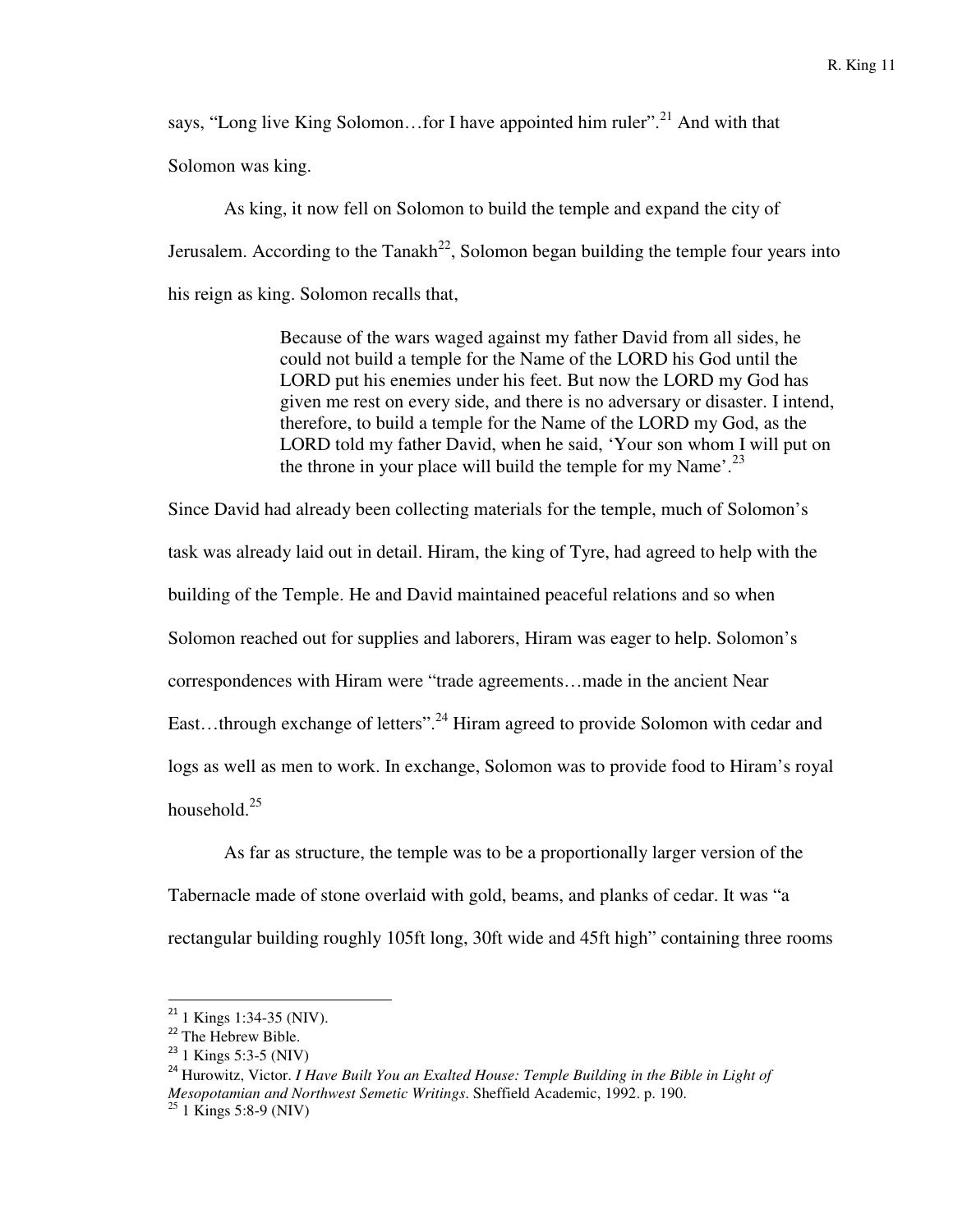which mirrored the rooms of the Tabernacle: the Holy of Holies, the Holy Place, and the porch or foyer area.<sup>26</sup> The temple was a reflection of Near Eastern architecture. The basic design and construction of the temple could be "considered quite typical of the region".<sup>27</sup> Temples found in northern Syria<sup>28</sup> mirror Solomon's temple in regards to floor plan and a placed marked as the holy of holies. Scholars hypothesize that these similarities are found in temples because Solomon outsourced much of his labor from surrounding regions.

The function of the temple was to allow the Israelites to continue the same worship they had been doing in the Tabernacle, but now in a permanent building. Through this temple, God promised the Israelites that He would be present with them always. God's promise from 1 Kings states,

> The word of the LORD came to Solomon: "As for this temple you are building, if you follow my decrees, observe my laws and keep all my commands and obey them, I will fulfill through you the promise I gave to David your father. *And I will live among the Israelites and will not abandon my people Israel*".<sup>29</sup>

For the people of Israel, what God said to Solomon in this passage marks the beginning of God's unadulterated presence with His people through a physical structure. It is through the temple that Israelites interacted with God and remember that God is with them. Sacrifices were made at the temple in order to connect with God. Sacrifice was central to all occasions and served as "sin offerings to expiate transgressors, to fulfill vows, or [to offer thanksgiving]" as a way of interacting with the divine.<sup>30</sup>

<sup>26</sup> Hamblin, William James, and David Rolph Seely. *Solomon's Temple: Myth and History*. London: Thames & Hudson, 2007. p. 25.

 $27$  Hamblin, 30.

<sup>&</sup>lt;sup>28</sup> Tell Tayinat and Ain Dara. (Hamblin, 30).

 $29$  1 Kings 6:11-13 (NIV).

<sup>30</sup> Goldhill, Simon. *The Temple of Jerusalem*. Cambridge, MA: Harvard UP, 2005. p. 72.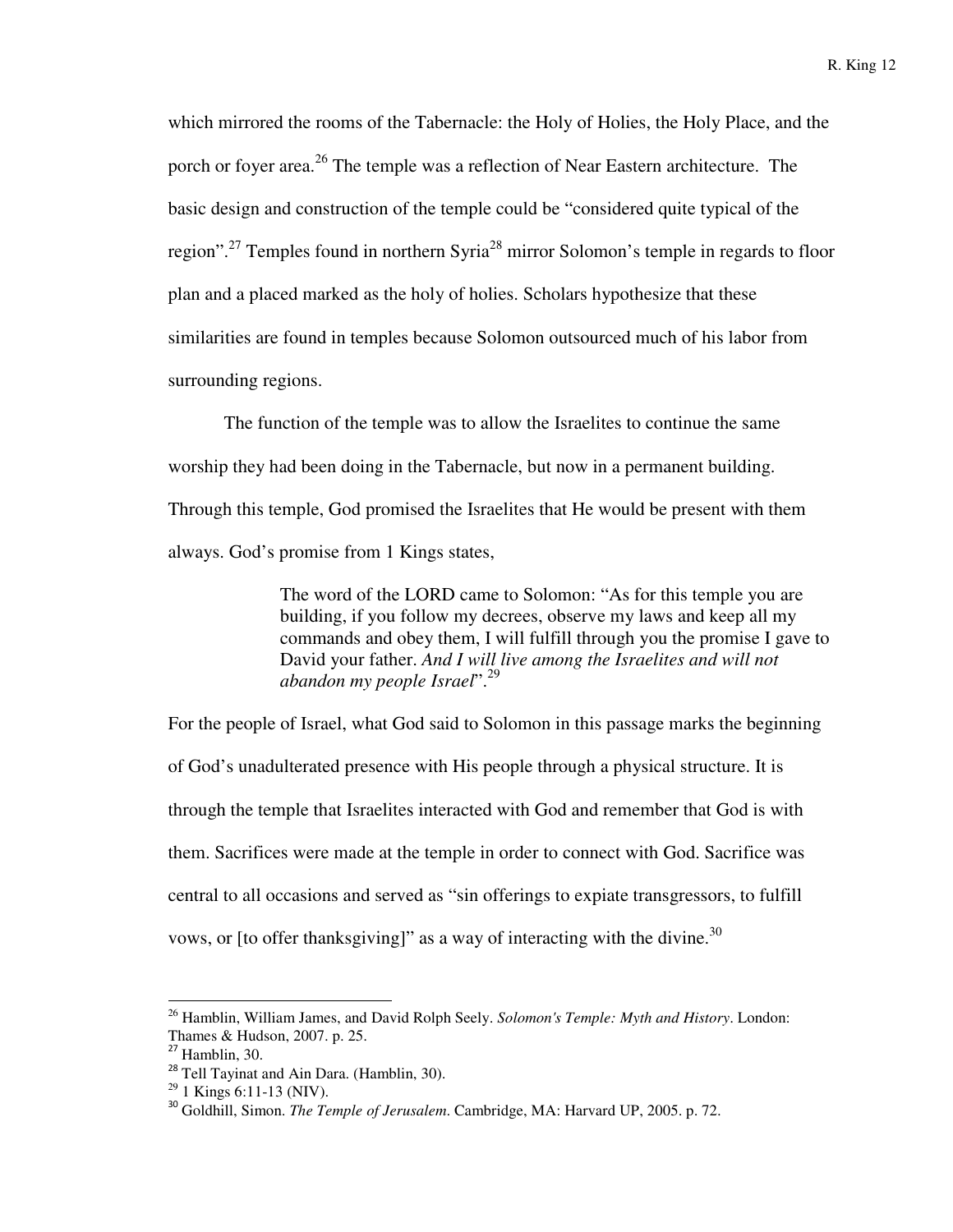The temple became the "symbol of the presence of God" that lived in and among the people of Israel.<sup>31</sup> The Tanakh reports that a "cloud had filled the House of the Lord...for the Presence of the Lord filled the House of the Lord".<sup>32</sup> This structure housed the Name of the Lord and all of Israel witnessed Solomon's building and heard of God's promise. As long as the temple stood, nothing could separate them from their God. After the temple's completion, Solomon praised God in the presence of the whole congregation of Israel. The Israelite people now had a new land, a new king and a temple which they now had to protect. This desire to protect the temple would become a theme for the Israelite/Jewish people throughout the rest of history.

#### **Solomon's Temple as a Political Institution**

Simon Goldhill, the author of *The Temple of Jerusalem,* suggests that before its construction the Temple enjoyed an interesting religious/political connection. Goldhill argues that, 'the five books of Moses had no place for a king for the Israelites, but now we are entering a new period of Jewish history, where kings and dynasties indeed dominate the political landscape. The pun on *bayit* [meaning both temple and dynasty] marks the necessary gap between the house of God and the house of a political ruler".<sup>33</sup> Goldhill suggests that there is already tension between the temple and the surrounding politics before the temple was built. David's hands were already too bloody to even be the one to build it. God instead gave him a dynasty. Thus it was his son Solomon's responsibility to build the temple, while also carrying on the dynasty. In order to do this,

<sup>&</sup>lt;sup>31</sup> Hamblin, William James., and David Rolph. Seely. Solomon's Temple: Myth and History. London: Thames & Hudson, 2007. p. 24.

<sup>32</sup> 1 Kings 8:10-11 (NIV).

<sup>33</sup> Goldhill, Simon. *The Temple of Jerusalem*. Cambridge, MA: Harvard UP, 2005. p. 22.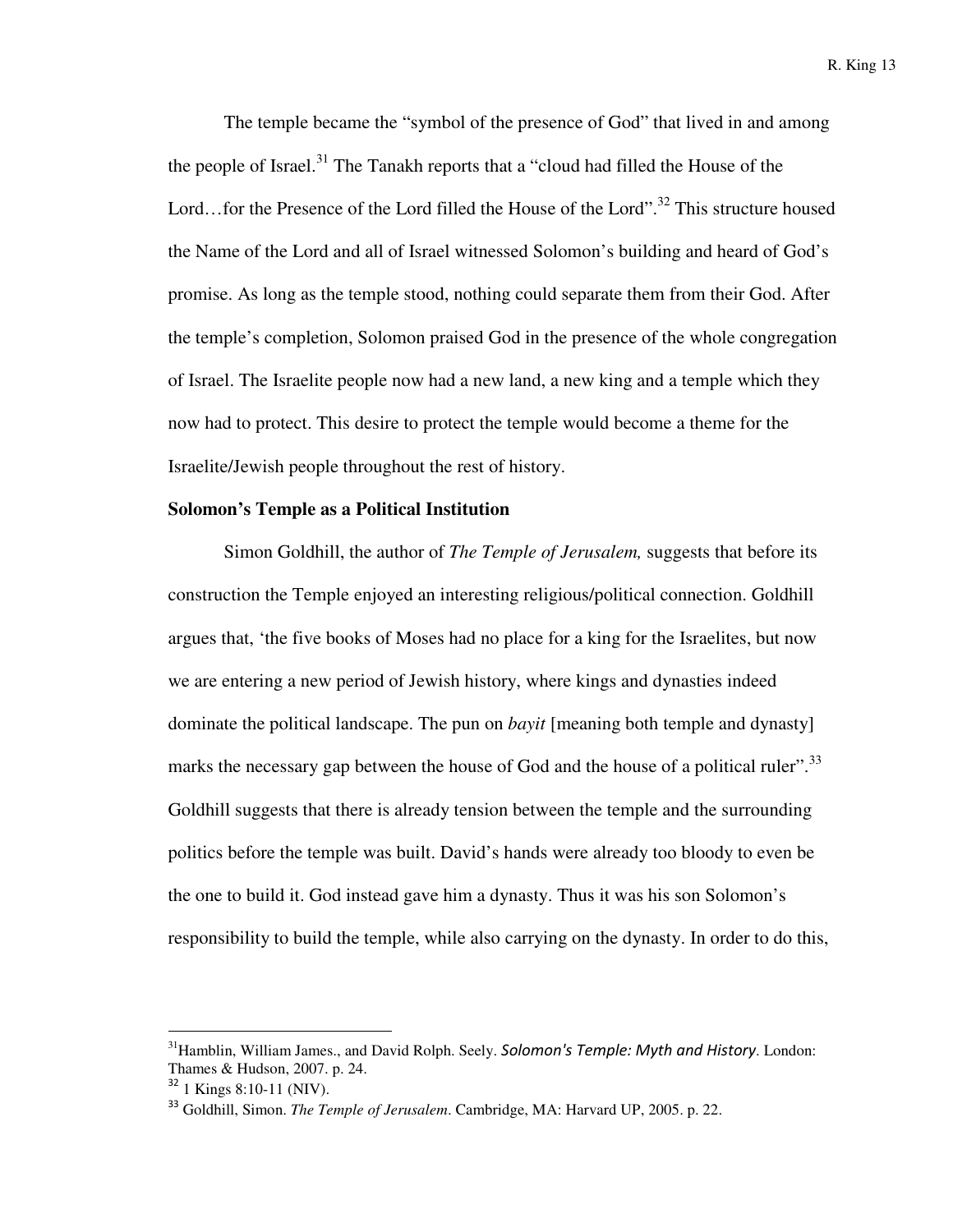Solomon built his palace close to the temple. That way he could rule his kingdom and watch over temple practices simultaneously.

Often in other ancient societies, a temple was not just a religious site but an institution within the city. Temples were "often deliberately constructed next to the palace in order to represent the shared interlocking authority of god, king, and priest".<sup>34</sup> Solomon's temple, too, operated as a central institution and was built next to the royal palace. King David had moved the capital from Hebron to Jerusalem in order to make Jerusalem the center of political life as well as religious life. Religious life in the city of Jerusalem begins to revolve around Solomon's Temple while political life remains in close proximity.

After Solomon's death around 931 B.C.E., the kingdom split in two. The split resulted in Israel to the north and Judah to the south, each kingdom with its own king. Jerusalem was now part of the Judean kingdom. For the remainder of the Israelite rule of this land area, "a king's reign [was] defined according to whether he followed the ancestral religion of the Temple and maintained the Temple as the sole place of sacrifice".<sup>35</sup> Solomon's temple had become what Goldhill calls the *yardstick* by which generations to follow were measured. After Solomon's death, many kings followed that each impacted temple order. I am going to highlight a few of them.

#### **Kings of the First Temple**

 $\overline{a}$ 

One such king was, Jeroboam I (931-910 BCE) who was the first ruler of the northern kingdom of Israel. He made Shechem the capital of his kingdom and fortified it

<sup>&</sup>lt;sup>34</sup> Hamblin, William James., and David Rolph. Seely. Solomon's Temple: Myth and History. London: Thames & Hudson, 2007. p. 10.

<sup>35</sup> Goldhill, Simon. *The Temple of Jerusalem*. Cambridge, MA: Harvard UP, 2005. p. 34.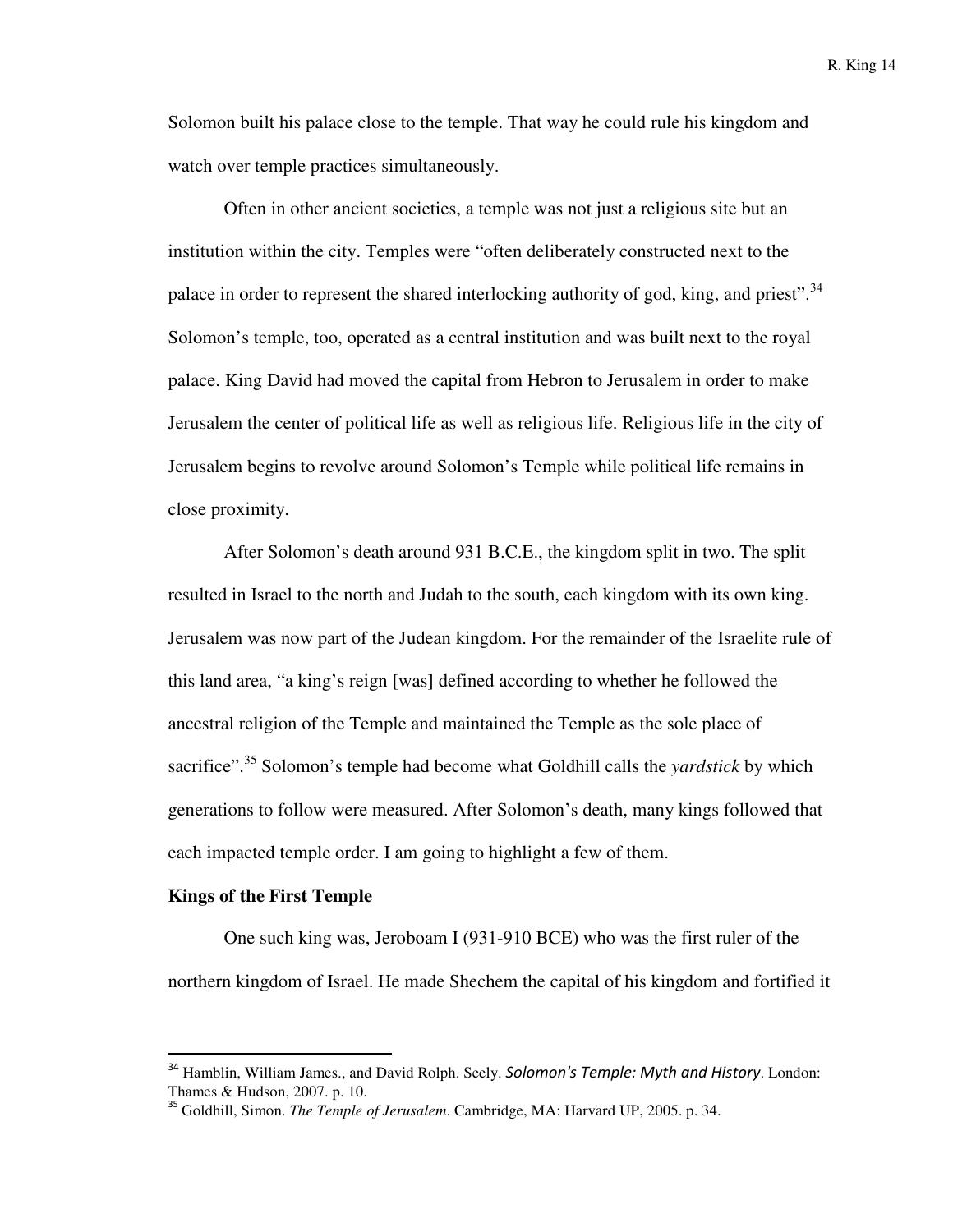"in the hill country of Ephraim and lived there".<sup>36</sup> He branched away from Solomon's Temple life and built his own smaller temples which he filled with golden calves where he encouraged people to offer sacrifices. Jeroboam I actually encouraged his kingdom not to worship at Solomon's temple because he wanted to create a further division between the two kingdoms. Jeroboam was threatened by the ruler of the southern kingdom, Rehoboam. Jeroboam believed that if his kingdom reverted back to the ways of the house of David and offered "sacrifices at the temple of the Lord in Jerusalem, they [would] again give their allegiance to their lord, Rehoboam king of Judah. They [would] kill me (Jeroboam) and return to King Rehoboam".<sup>37</sup> The temple, and the way of life surrounding it, was not just a religious decision but also a political one. Worshiping at the temple in Jerusalem appears to be in direct correlation to which king you following. The conflict produced by Jeroboam led to constant tension between the northern kingdom and the southern kingdom.

Prophets played a big role in the politics of the time as well. They spoke out about the way kingdoms were being ruled and what should be different. Elijah, one of the Biblical prophets, spoke out against the sacrifices going on in other temples such as the temples of Jeroboam. He harkened back to Solomon's temple and desired people to worship only the God of Israel.<sup>38</sup> He and others charged Jeroboam I with worshiping idols. One's religious affiliation also reflected a political affiliation as well.

What appeared to be idol worship continued to infest Jewish life through many kings until King Hezekiah<sup>39</sup> became ruler and King of Judah. 2 Kings describes Hezekiah

<sup>36</sup> 1 Kings 12:25 (NIV).

<sup>37</sup> 1 Kings 12:26-27 (NIV).

<sup>38</sup> 1 Kings 18-19 (NIV).

<sup>&</sup>lt;sup>39</sup> 715-687 BCE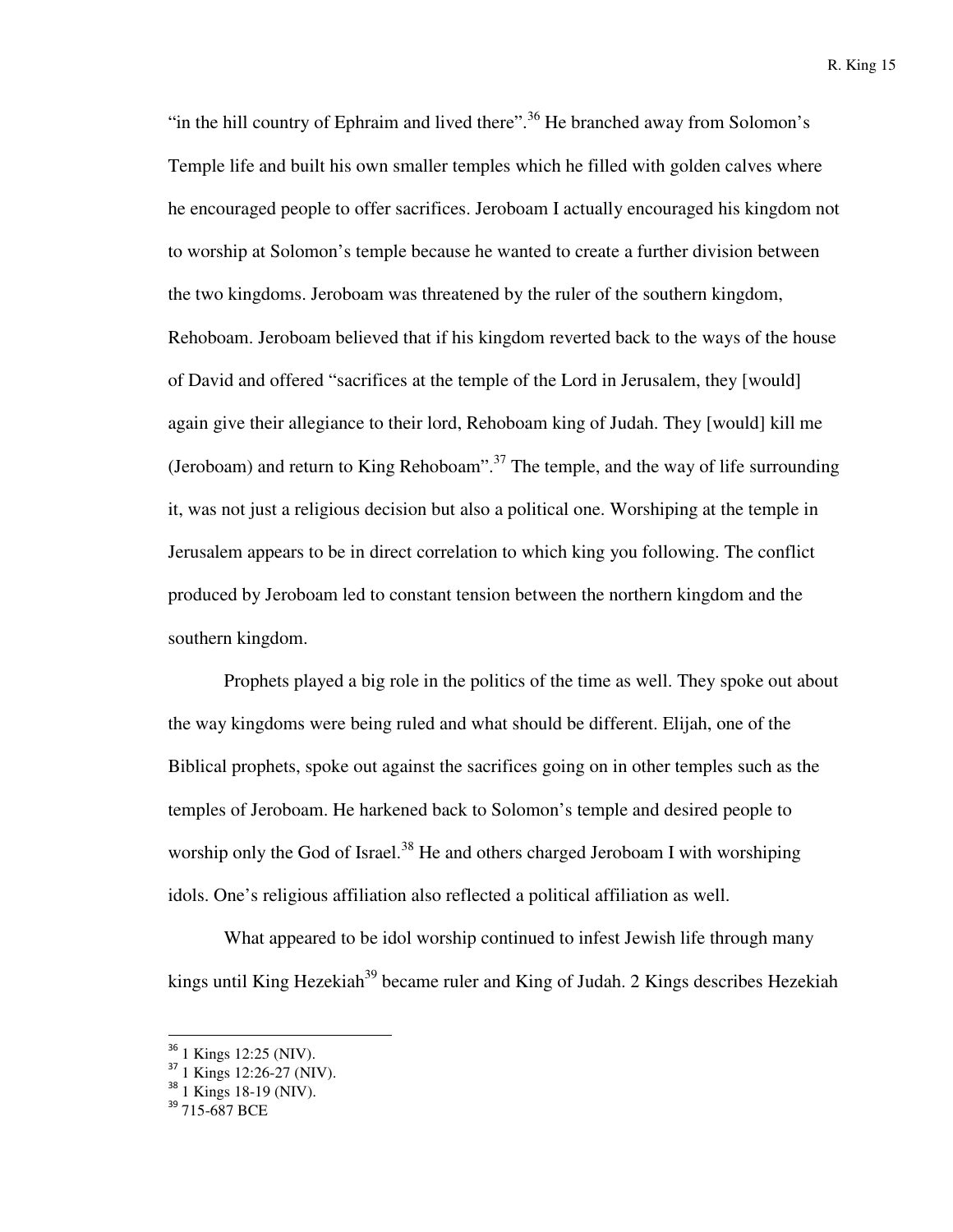as a man who "trusted in the Lord, the God of Israel… there was no one like him among all the kings of Judah, either before him or after him…the Lord was with him and he was successful in whatever he undertook".<sup>40</sup> Hezekiah was responsible for sweeping religious reform in the area. He swept the land destroying "all other alters, high places, pillars, and temples devoted to Yahweh or other gods, both in Jerusalem and outside".<sup>41</sup> Archeologists have been debating Hezekiah's reforms trying to figure out the Bible's accuracy in its accounts of the King of Judah. Neil Asher Silberman and Israel Finkelstein agree that "the archaeological evidence for the elimination of countryside shrines seems to mesh with the biblical report that in his days Judah went through a sweeping cult 'reform"<sup>.42</sup> Hezekiah sought to unify the land of Israel again and planned to do so through the Temple. Silberman and Finkelstein also say that "the centralization of the cult in the Jerusalem Temple was a step taken to strengthen the central authority of the emerging state over the local, clan-base power hubs, which must have necessarily been connected to countryside shrines<sup>"43</sup> Hezekiah's religious reform was not merely of religious purpose, but of political one as well. He wanted to rid the land of Assyrian domination and centralize the power of Judah. Hezekiah used the Temple as the focus of his plan for the reunification of Israel. According to Diana Edelman, "Hezekiah is made a second Solomon in his economic and military actions of establishing treasuries, storehouses, and livestock stalls".<sup>44</sup> Edelman is skeptical of the historical accuracy of

<sup>40</sup> 2 Kings 18:5-7 (NIV).

<sup>41</sup> Hamblin, William James., and David Rolph. Seely. *Solomon's Temple: Myth and History*. London: Thames & Hudson, 2007. p. 37.

<sup>&</sup>lt;sup>42</sup> Finkelstein, Israel, and Neil Asher Silberman. "Temple and Dynasty: Hezekiah, The Remaking of Judah and the Rise of the Pan-Israelite Ideology". *Journal for the Study of the Old Testament* 30.3 (2006): 259- 285. *Academic Search Premier.* Web. 10 Dec. 2011. p. 274.

<sup>43</sup> Finkelstein, 274-275.

<sup>44</sup> Edelman, Diana. "Hezekiah's Alleged Cultic Centralizaion." *Journal for the Study of the Old Testament*  32.4 (2008): 395-434. *Academic Search Premier.* Web. 10 Dec. 2011. p. 399.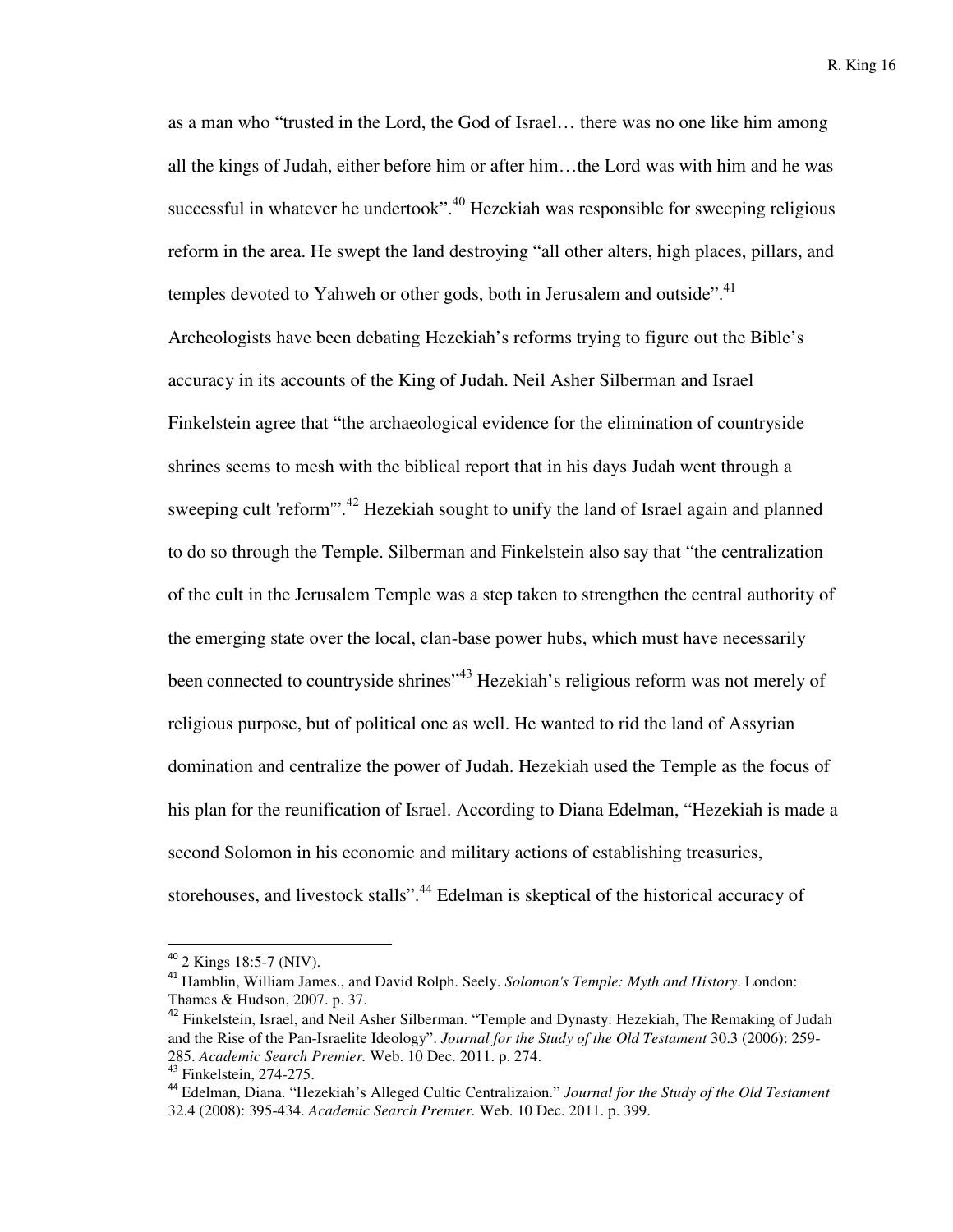some of the Biblical writings, but writes that Hezekiah appears to have introduced "reforms that restored Solomon's original plans for the operation of the temple, including the observance of Passover and the support of the Lévites".<sup>45</sup> How accurate claims are about Hezekiah's reign are uncertain, however, it appears that Hezekiah focused on bringing his kingdom back to the ways of Solomon's Temple order and practice.

Later, Josiah<sup>46</sup> became the King of Judah and furthered Hezekiah's goals to centralize worship in Jerusalem again. After Hezekiah's reign, many of the things he had worked for returned to their previous state, so Josiah began again to institute religious reform. Josiah, like Hezekiah, "destroyed all the high places and other cultic shrines outside of Jerusalem, and cleansed and purified the Temple in the city itself".<sup>47</sup> During Josiah's reign, Jeremiah, another prophet, brought cautionary messages to the kingdom of Judah. Jeremiah was "so sure of future consolation…that when Nebuchadnezzar did attack, he advised offering no resistance".<sup>48</sup>

Many of the great prophets towards the end of the first-Temple period "are reported as men fully engaged in the political turmoil of their own times" and they try desperately to convince the Jewish people of their wrong doings in order to protect their people and their temple.<sup>49</sup>

Due to the behavior of the Jews and their leaders following Solomon's reign, the security of the two kingdoms were rarely peaceful. The Jews were constantly threatened

<sup>45</sup> Edelman, Diana. "Hezekiah's Alleged Cultic Centralizaion." *Journal for the Study of the Old Testament*  32.4 (2008): 395-434. *Academic Search Premier.* Web. 10 Dec. 2011. p. 399.

<sup>46</sup> 640-609 BCE

<sup>47</sup> Hamblin, William James., and David Rolph. Seely. *Solomon's Temple: Myth and History*. London: Thames & Hudson, 2007. p. 38.

<sup>48</sup> Goldhill, Simon. *The Temple of Jerusalem*. Cambridge, MA: Harvard UP, 2005. p. 43.

 $49$  Goldhill, 42.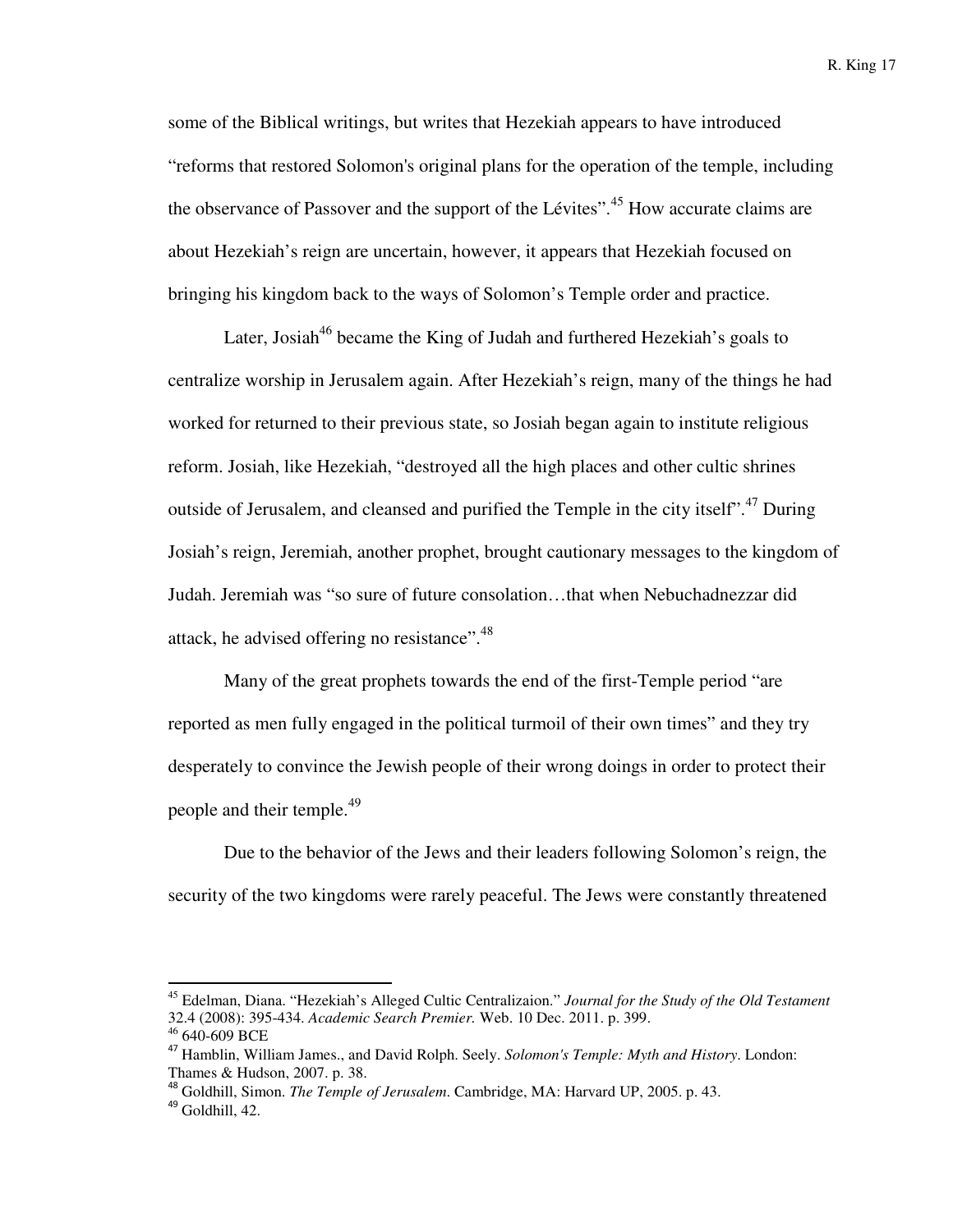by the Assyrians to the north who eventually came to power. The safety of the Jewish people was at stake and their political instability began to show.

#### **The First Destruction and Hopes of Rebuilding**

All through this time prophets continued to speak out about the future of the Temple and its role in society. They played a significant role in the tension between religion and politics at the time. Prophecies, particularly by Ezekiel, began to address and predict the future destruction of the temple. These prophecies were not purely negative but were followed by a promise of restoration. The first part of Ezekiel's prophesies came true in 586 BCE when Nebuchadnezzar and the Babylonians burned the temple to the ground.

After the destruction, Ezekiel was exiled to Babylon where he continued to prophesy. One of Ezekiel's main concerns now that the Temple was gone was to rebuild it. Goldhill comments, "as with so many of the illustrations in this book [the Book of Ezekiel], they testify to the power of the *idea* of the Temple: through architecture there emerges again and again an image of an ideal order".<sup>50</sup> Ezekiel's writing consists of descriptions of the new temple and the necessity for its rebuilding. Ezekiel, like other prophets like Jeremiah had predicted the Temples unfortunate and devastating destruction. What came next according to these prophets was a seventy year exile followed by an eventual return and rebuilding of their temple. However, the Jews would have to go seventy years without their religious center (i.e. the center of their religion).

As time went on, the image of the Temple became a powerful tool and image for the Jews. It became this due to its "intense combination of glorious idealism constantly

<sup>50</sup> Goldhill, Simon. *The Temple of Jerusalem*. Cambridge, MA: Harvard UP, 2005.p. 46.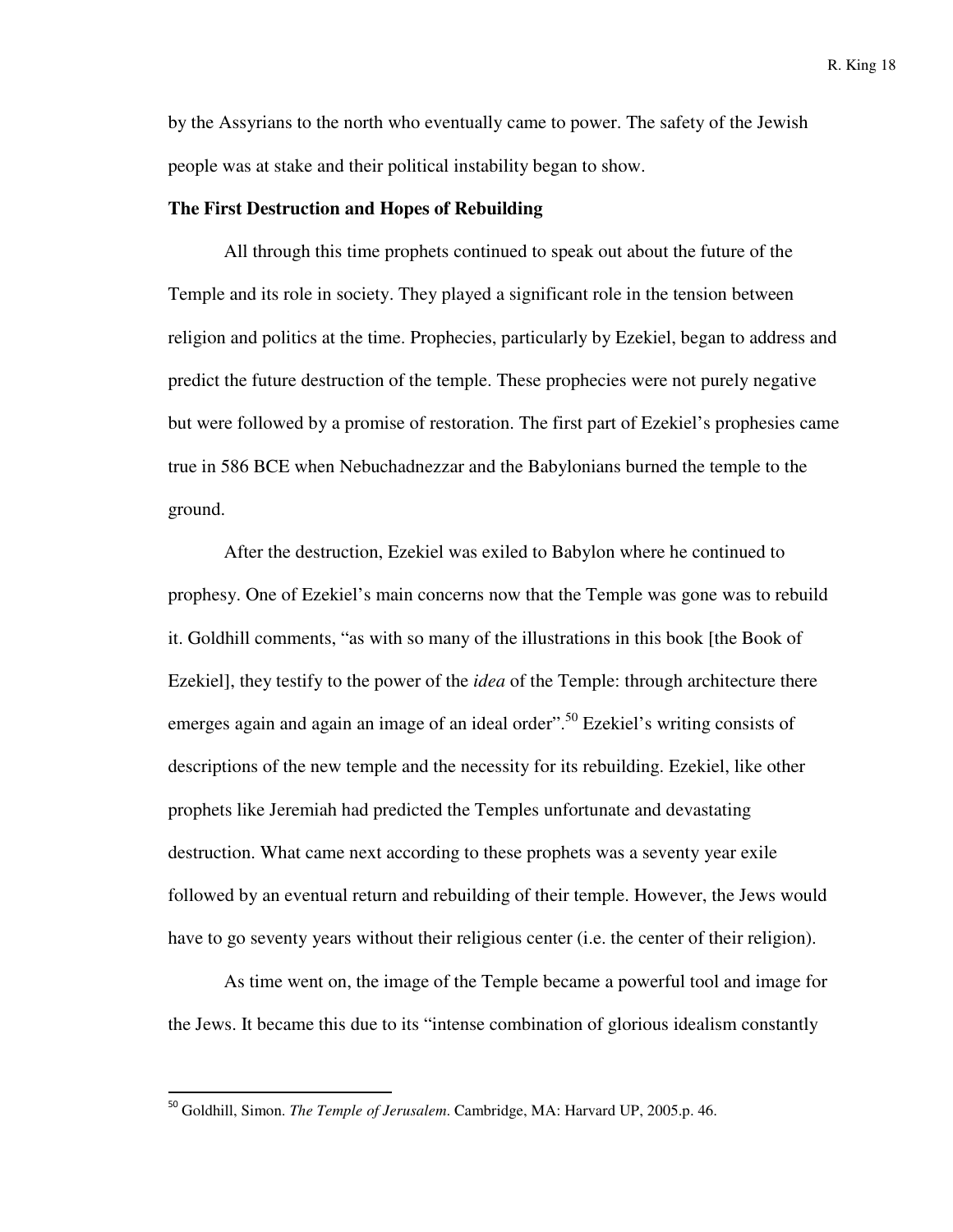haunted...by man's inability to live up to it".<sup>51</sup> Political standards were measured by the Temple's image and legacy. Individuals were measured by the Temple's image and legacy. Judaism was measured by the Temple's image and legacy. The Temple, through the work of Solomon and kings to follow, began to define a people. To quote Goldhill yet again, "the Temple [was] not just a building, but a way of expressing the hopes of religious idealism, and of constructing a picture of humanity's relation to the divine".<sup>52</sup> Now that the Temple was gone, the Jews would have to decide what their relationship to God had been, and what their community was going to look like in the years to follow.

#### **Persians, Greeks, Romans and the Temple of Herod**

In 539 BCE Cyrus the Persian conquered Babylon and a key decision was made concerning the Jewish people. Cyrus decided to allow the Jews to travel back into their land. In addition, he gave them permission to rebuild the Temple. Cyrus, obviously caring about the project, "even provided funds from the royal treasury" to build the Temple, crossing his political power into the religious realm.<sup>53</sup> The Temple would be rebuilt with political funds under royal patronage, thus entering the political realm. Some Israelites returned to the land under the rule of King Sheshbazzar in 538 BCE. They "immediately erected an alter, offered sacrifices, and began preparations for rebuilding the Temple".<sup>54</sup> This attempt to build the Temple failed for various reasons. Another group of Israelites came into the picture during Darius' reign. These Israelites were under the direction of Zerubbabel and the High Priest Joshua. Zerubbabel laid foundations and the work began. He "started to bring cedars from Lebanon, as had Solomon. But almost

<sup>51</sup> Goldhill, Simon. *The Temple of Jerusalem*. Cambridge, MA: Harvard UP, 2005. p. 34.

 $52$  Goldhill, 41.

 $53$  Goldhill, 46.

<sup>54</sup> Hamblin, William James., and David Rolph. Seely. *Solomon's Temple: Myth and History*. London: Thames & Hudson, 2007. p. 41. (references Ezra 3:1-7).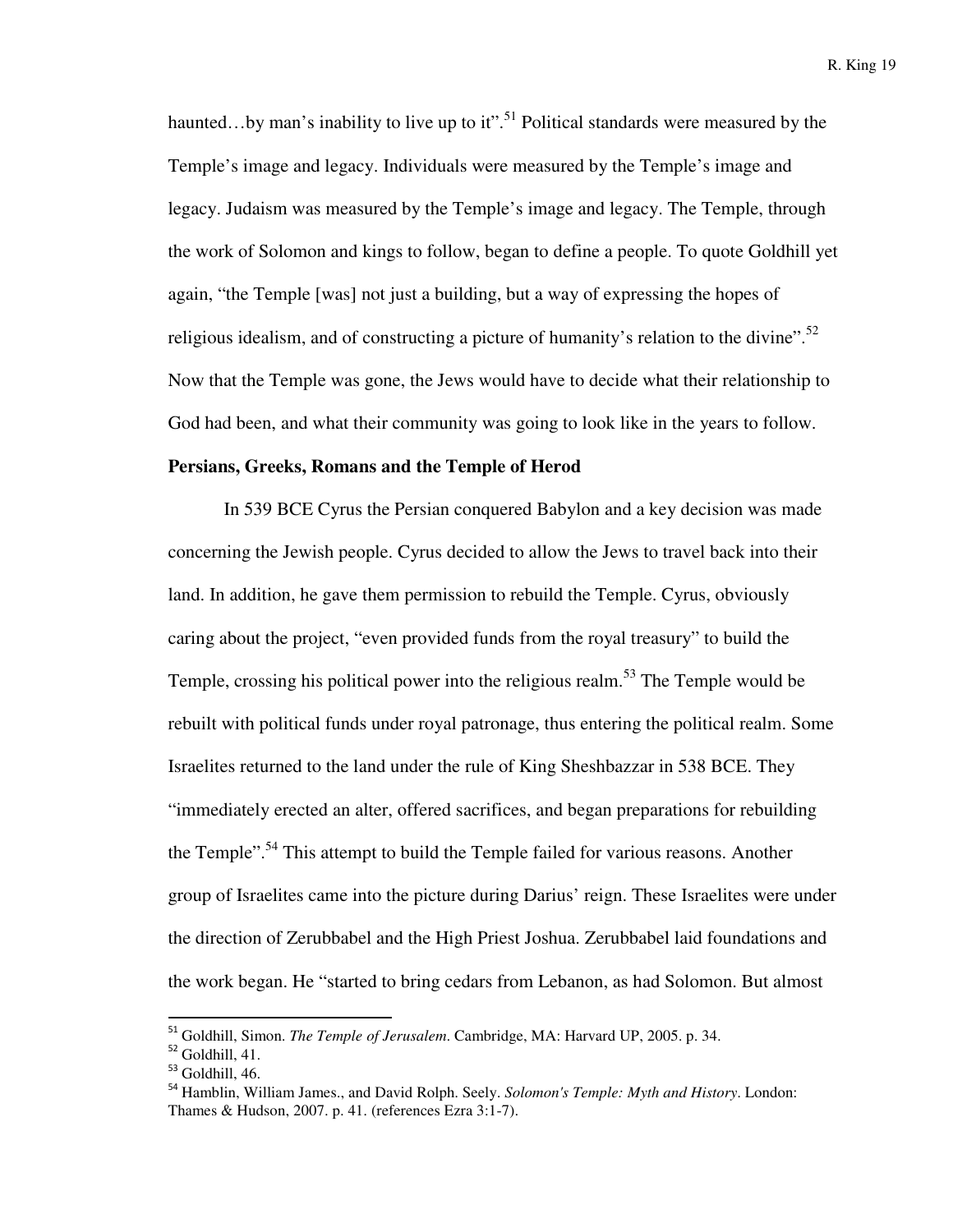immediately trouble broke out again".<sup>55</sup> Yet another group of Israelites had come into the picture and wanted to help with the construction. Zerubbabel refused to accept their help so a heated conflict ensued. Due to this conflict, a royal decree was declared and the building was forced to stop. Only later, when Darius issued another royal decree, could the building start again. This allowed the Temple to be finished in  $515$  BCE.<sup>56</sup> The politics at this time under Persian rule allowed the Jews to worship in peace. Goldhill explains that during this time the "Temple was central to the financial, religious and social fabric of the community, and that the authority of the religious law of the Torah played a major role both in the everyday lives of the inhabitants of Judea and especially in the milieu of the educated elite".<sup>57</sup> This modest temple had yet again resumed the religious and political tone during this period and was deeply entwined in the everyday functions of society whether it be political or religious.

When Alexander the Great came into power, things continued to operate peacefully. Hamblin cites that "Jewish legends remember Alexander as honoring the high priest and Temple" and presenting himself to the priest at the Temple as a political figure paying respects to a religious site.<sup>58</sup> Religiously and politically the Jews were experiencing harmony and Alexander's action towards the Temple was an indication of that. Their temple had been rebuilt and they were once again free to worship as they pleased. It was after Alexander's death that the land of Judea began to experience some more turmoil. After his death, Alexander's empire was divided amongst his generals. Eventually the Seleucids came to power in Judea and in 175 BCE Antiochus IV assumed

<sup>55</sup> Goldhill, Simon. *The Temple of Jerusalem*. Cambridge, MA: Harvard UP, 2005. p. 46.

<sup>56</sup> Goldhill, 47.

<sup>57</sup> Goldhill, 48.

<sup>58</sup> Hamblin, William James, and David Rolph Seely. *Solomon's Temple: Myth and History*. London: Thames & Hudson, 2007. p. 41.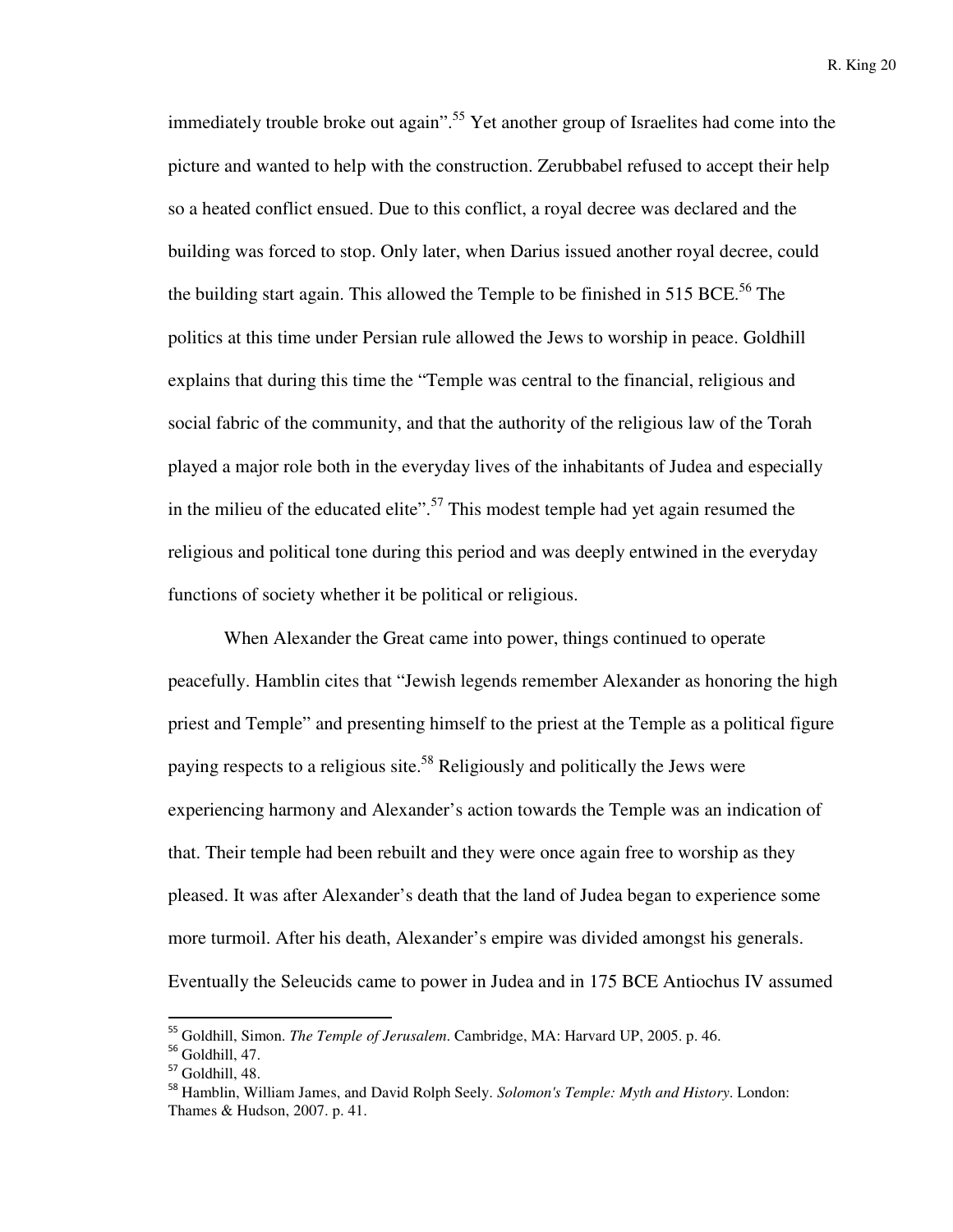the thrown of the Syrian Seleucid kingdom. At this point, tremendous Greek influence continued to spread in Jerusalem. Greek was the spoken language in the city and "Greek thought, especially a proper education in literature and philosophy, defined sophistication and cultivation" in Jerusalem. "Its influence was pervasive, even in the Talmud, which tried hard to turn its back on the values of Hellenism".<sup>59</sup> Jews may or may not have noticed Greek influence in their culture and tradition but when Antiochus IV took the thrown, they noticed.

In 167 BCE Antiochus IV attempted to ban the observance of the Torah as well as other practices. The deal breaker came when he dedicated the Temple to Zeus Olympus. Some Jews complied with the royal demands but other Jews were outraged. The very essence of Jewish tradition was being discouraged, destroyed or dishonored. For example, circumcision was disallowed, the Law was collected and burned and "the Temple [was] to be desecrated by foreign worship...Antiochus understood neither the attachment with which the bulk of the nation regarded their ancient Law, nor the stubborn courage and endurance of which the Jews were capable".<sup>60</sup> Here again, religion and politics meet at the Temple. Many of those Jews rose up under the leadership of Judas Maccabeus, or Judah the Maccabee, from the Hasmonean family. Judas was known as "the hammerer" and possessed war skills. Judas led those who followed him into a revolt against the royal leadership determined "not only to resist the tyranny of Antiochus, but to free their brethren from both the Greeks and the Hellenistic Jew, and to re-establish the independence of the nation".<sup>61</sup> The Maccabean revolt, as it is now known, resulted in

<sup>59</sup> Goldhill, Simon. *The Temple of Jerusalem*. Cambridge, MA: Harvard UP, 2005. p.49.

<sup>60</sup> Conder, C. R. *Judas Maccabaeus and the Jewish War of Independence,*. London: M. Ward &, 1879. p.80.

 $61$  Conder, 89.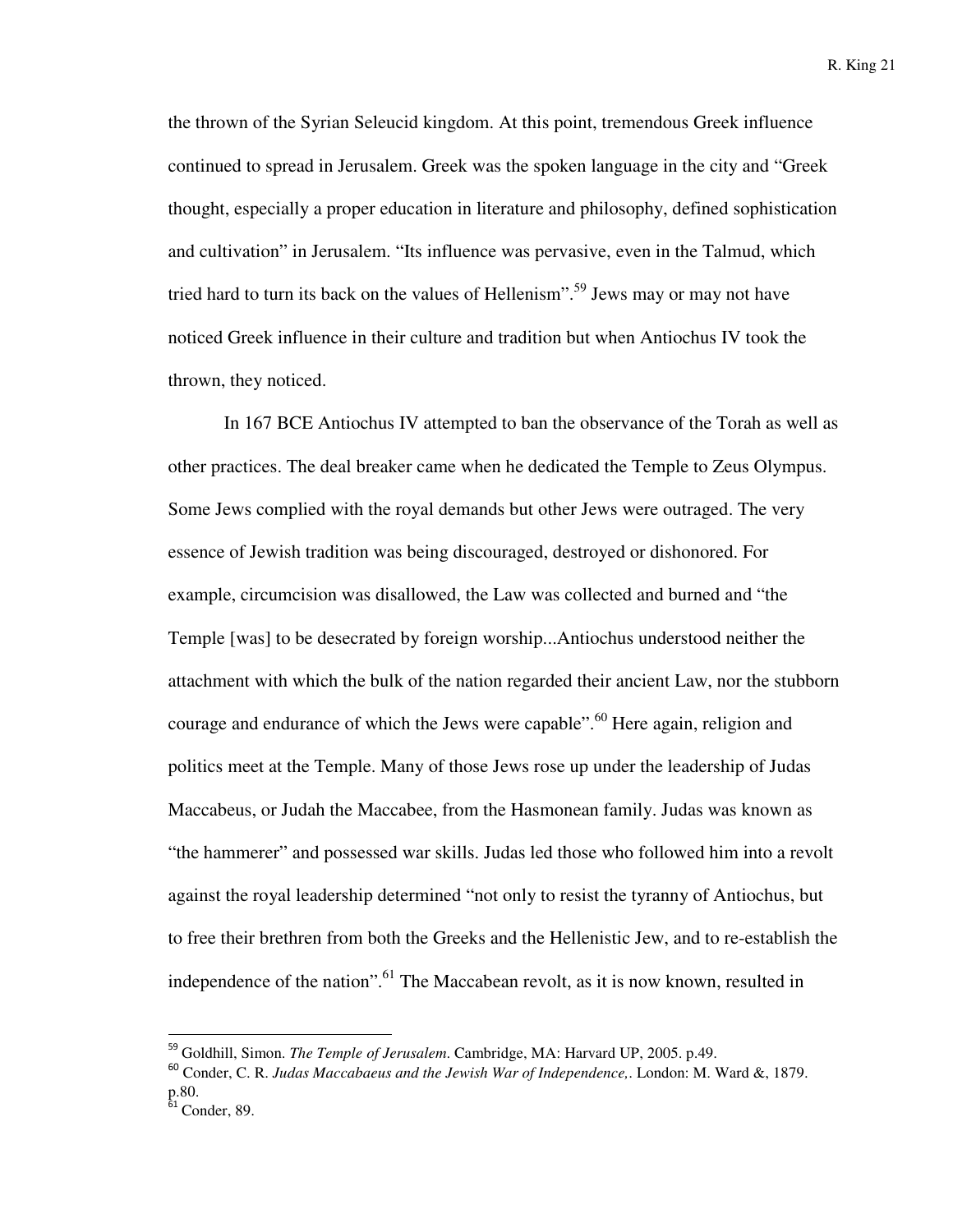Judas and his followers taking back the Temple and reinstituting its ritual practices. Judas and his men "set about cleansing the sanctuary, rebuilding the altar and the wall, and making new vessels in preparation to restore Temple sacrifices".<sup>62</sup> In 164 BCE Judas Maccabeus rededicated the Temple and institutes *Hanukkah* as a celebration of this rededication. Judas is highly celebrated in the Jewish community still because he was the "first dared to withstand the foreign tyranny which threatened to annihilate the Jewish faith, and it was the genius of Judas which first pointed out the measures, military and political, by which independence might best be preserved".<sup>63</sup> Through these events, Jewish identity clung to tradition, law and the Temple. Different sects of Judaism began to emerge after this point, "the Pharisees and Sadducees in particular".<sup>64</sup> Judaism was beginning to take on many changes while still trying to hold onto its core beliefs.

Judas' family, the Hasmoneans, now gain prominence and power as a military force as well as a political force. The Hasmoneans, however, were not of high priestly lineage. They could find priestly connections, but not lineage connecting them to a high priestly bloodline. This was a problem because the authority of the time was either through a king or high priestly bloodline and the Hasmoneans had no connection to either form of authority. This hurt them because in order to gain legitimacy as a leader, it was necessary to have a connection to the Temple and to control it. At this time, Rome took the Hasmonean kingdom as a partner and things began to change. This partnership began to show that the "Hasmonean kings were unreliable clients, and Rome replaced them with

<sup>62</sup> Hamblin, William James., and David Rolph. Seely. *Solomon's Temple: Myth and History*. London: Thames & Hudson, 2007. p.42.

<sup>63</sup> Conder, C. R. *Judas Maccabaeus and the Jewish War of Independence,*. London: M. Ward &, 1879.p.10.

<sup>64</sup> Goldhill, Simon. *The Temple of Jerusalem*. Cambridge, MA: Harvard UP, 2005. p.51.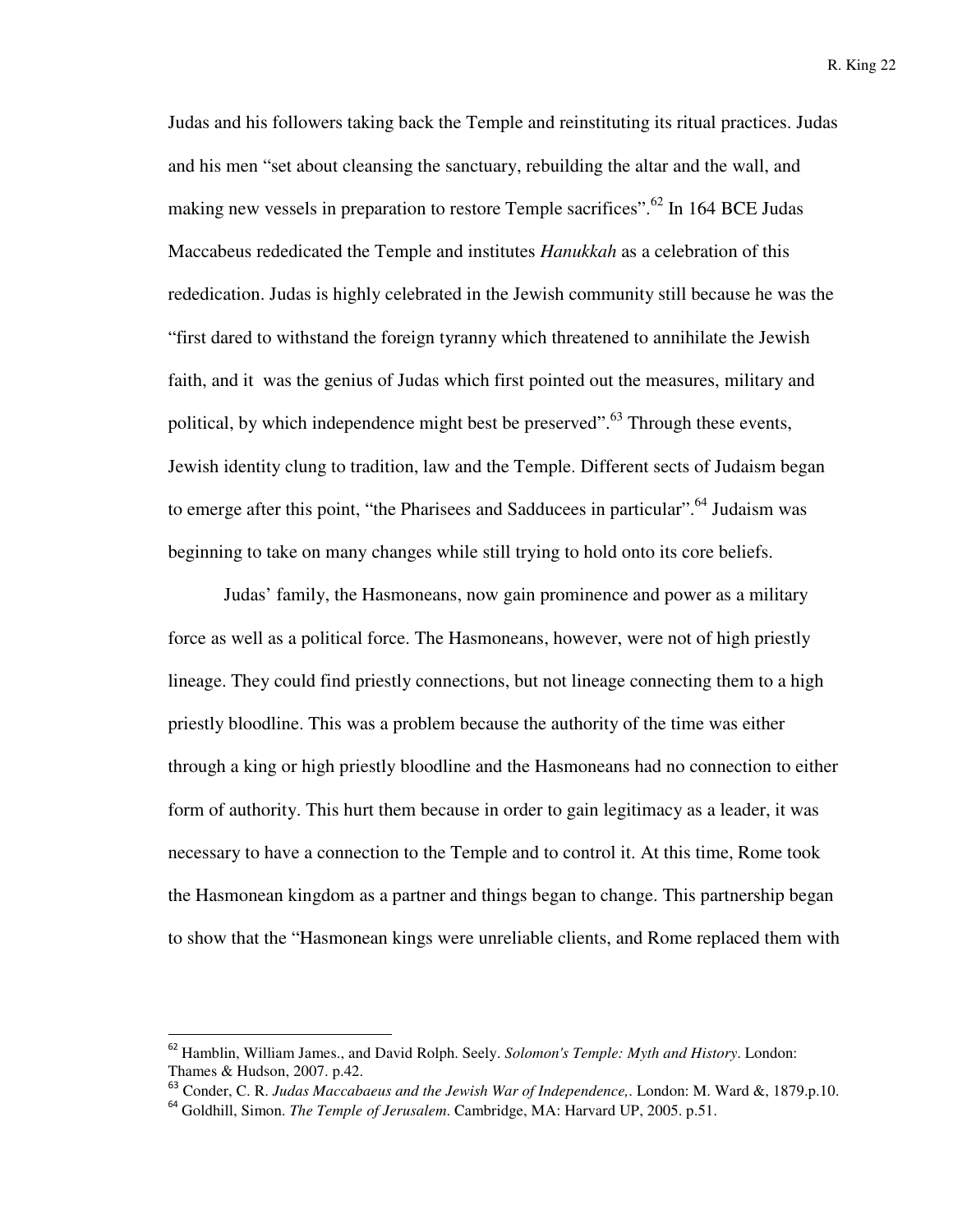a royal vassal, Herod the Great, who would play a decisive role in the history of the Temple".<sup>65</sup> The Hasmonean dynasty then collapsed due to the encroachment of Rome.

Herod I became king around 37 BCE and had political backing by the Romans. Herod had vast wealth and liked to put his money into projects. As king he "made alliances with both Jews and pagan grandees across the region. It was thanks to Roman patronage that he became king".<sup>66</sup> Herod's projects offered great improvements to Jerusalem but also carried with it a sort of political agenda. Herod "rebuilt the harbor of Caesarea according to the latest architectural principles, fortified the kingdom's borders and reorganized its institutions to centralize his own power…and restricted the position of High Priest of the Temple…appointing HP for an irregular period" and leaving the appointing up to the king himself. $^{67}$  Herod's rule was far from perfect. With personal insecurities and family problems, Herod sought to make up for his insecurities through his spectacular buildings and projects. Herod single handedly put Jerusalem on the map. His most famous impact on Jerusalem came when he decided to renovate the Temple which Hamblin says was Herod's goal not of "piety but politics".<sup>68</sup> Previous to the renovations, the Temple was fairly unimpressive. It fulfilled its purpose but it was not a building of great stature or impressive architecture. Herod changed the status of Jerusalem through this project. It was only after "his policies of reconstruction that the Roman scholar Pliny the Elder could describe Jerusalem as 'by far the most famous city

<sup>65</sup> Hamblin, William James, and David Rolph Seely. *Solomon's Temple: Myth and History*. London: Thames & Hudson, 2007. p. 42.

<sup>66</sup> Goldhill, Simon. *The Temple of Jerusalem*. Cambridge, MA: Harvard UP, 2005. p. 57.

 $67$  Goldhill, 58.

<sup>68</sup> Hamblin, William James, and David Rolph Seely. *Solomon's Temple: Myth and History*. London: Thames & Hudson, 2007. p. 43.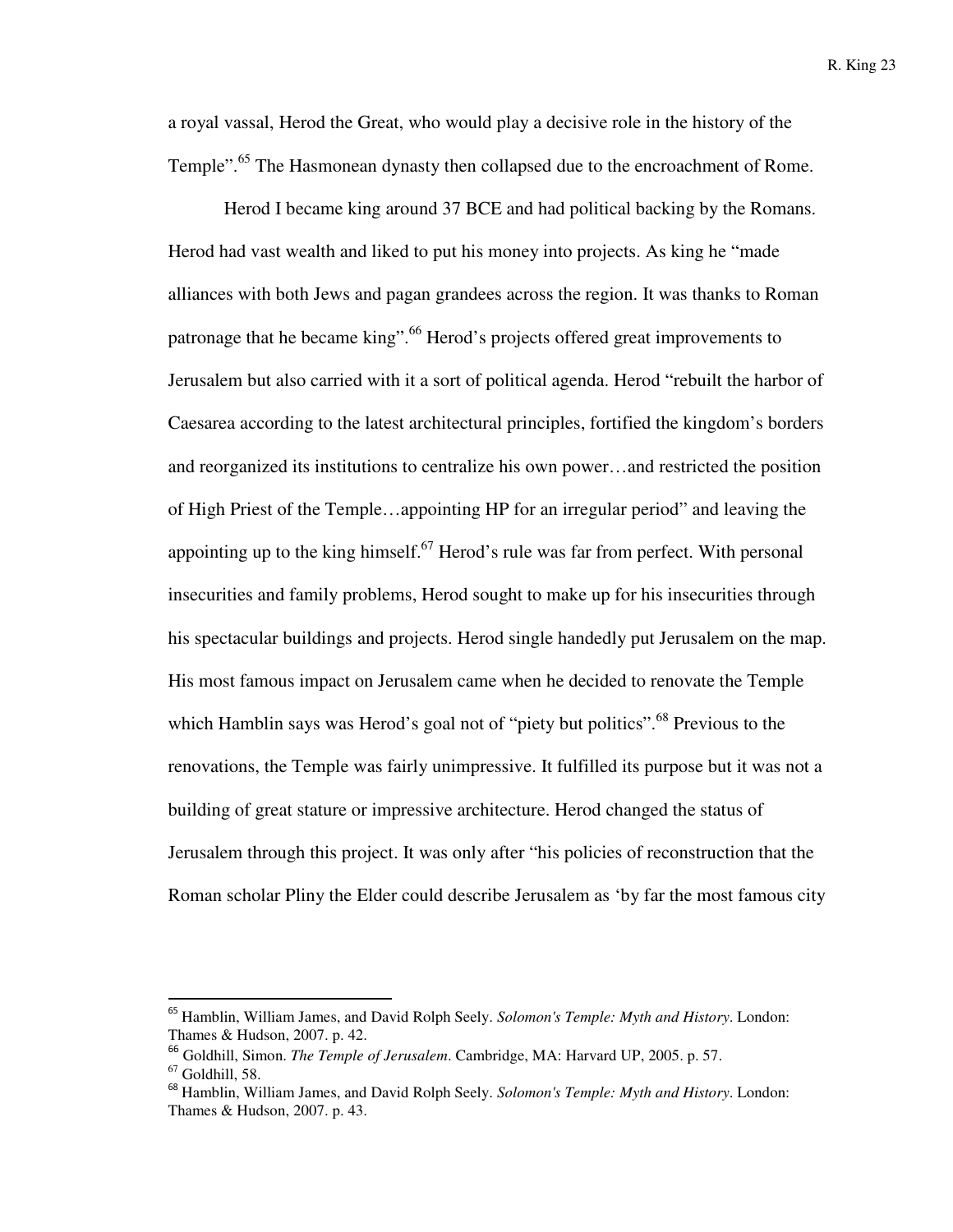of the East'. And the Temple he built was a truly remarkable construction".<sup>69</sup> Historians believe that Herod's renovations doubled the size of the Temple. Jews were ambivalent at first of Herod's plan and requested that he not begin reconstruction of the Temple until all the building supplies were gathered. Herod agreed and did not begin building until everything was in place. After this, the Jews appear to have "no nostalgia for Zerubbabel's shrine…and [were full of] awe-struck wonderment at the completed building".<sup>70</sup> Their gratitude towards Herod gave him furthered authority and respect.

Josephus reports that the finished building was completed as an example of pious architecture. The walls were made of limestone (the smallest blocks weighing between two and five tons<sup>71</sup>) and gold and silver trimmed the doors! As grand as it was, the Temple still had all the necessary parts (holy of holies, altars etc.) in order to serve the Jewish religion like it always had. The Temple allowed sacrifices to remain at the center of Jewish religious practice so that Jews could continue using sacrifice as their way to communicate with God. Sacrifices "celebrated and honored the divine, and marked the covenant between God and his people Israel" and Herod's temple still allowed these necessary functions to take place.<sup>72</sup>

#### **The Destruction**

The Temple became the center of Jewish identity under Roman rule. When King Herod dies in 4 BCE, the Temple is still not fully finished. The Temple construction isn't completed until 63 CE. At this point, conditions are worsening in Judea. Herod's kingdom is split in three. Worsening conditions eventually lead to a Jewish revolt and the

<sup>69</sup> Goldhill, Simon. *The Temple of Jerusalem*. Cambridge, MA: Harvard UP, 2005. p. 58.

<sup>70</sup> Goldhill, 60.

 $71$  Goldhill, 61.

 $72$  Goldhill,  $79$ .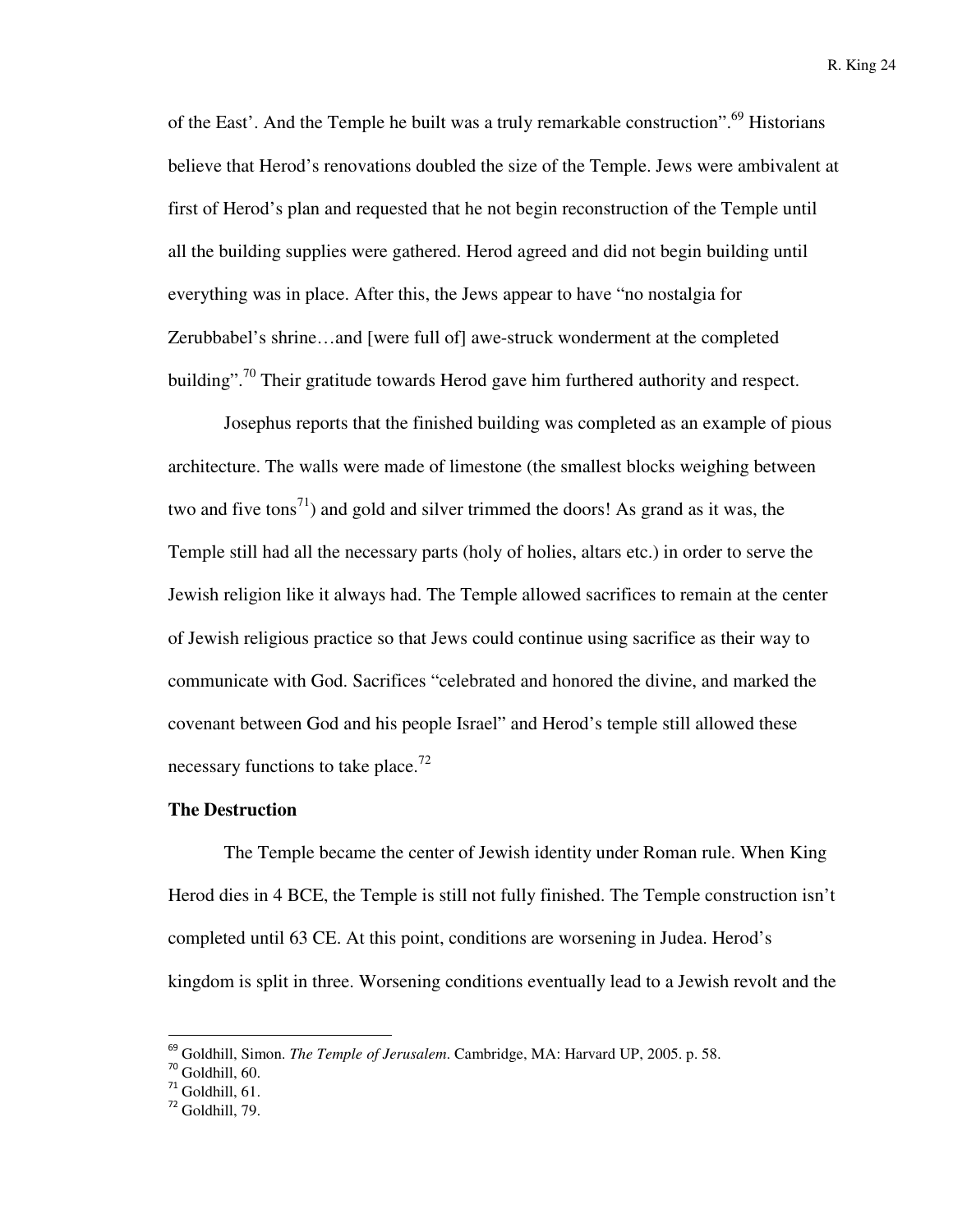First Jewish-Roman War in 66 CE. The Jewish historian, Josephus, took it upon himself to write an account of it. Scholars continue to debate what parts of Josephus' eye witness account can be trusted. Josephus, according to Martin Goodman<sup>73</sup>, was too deeply involved in the war "to be objective. In A.D. 66 he had been elected as one of the leading generals of the Jewish rebels. In A.D. 67 he had changed sides, becoming first a Roman captive and then an honored friend of Titus, the destroyer of the Temple".<sup>74</sup> Goodman goes on to say that there were many reasons for the Jews to harbor ill will towards the Romans at this time. Roman taxation of the Jews was not looked upon kindly. According to Goodman, "the whole notion of efficient Roman taxation ruthlessly exacted was anyway deeply objectionable".<sup>75</sup> Moreover, ruler's decisions concerning the Temple also contributed greatly to Jewish dissatisfaction and anger towards the Romans. For example, "greater anti-Roman sentiment was probably caused…by the Jews' shock at Caligula's plan to desecrate the Temple with his statute…though [this plan] was never fulfilled" it revealed obvious impiety of the Roman rulers over Judea and contributed to revolt reasoning.<sup>76</sup>

Jewish feelings of dissatisfaction and concern, particularly from a group now called the Zealots, were at an all time high at this time and as a result, war broke out in 66 CE. The Zealots lead the revolt from 66-70 CE. The Romans "responded with overwhelming military force, devastating the countryside; under Titus they besieged Jerusalem. Upon their defeat, the Jews were enslaved, the city destroyed, and the Temple

<sup>&</sup>lt;sup>73</sup> Historian, writer and professor of Jewish Studies.

<sup>74</sup> Goodman, Martin. *The Ruling Class of Judaea: the Origins of the Jewish Revolt against Rome*, A.D. 66- 70. Cambridge: Cambridge UP, 1987. Print. p. 6.

 $75$  Goodman, 10.

 $76$  Goodman, 11.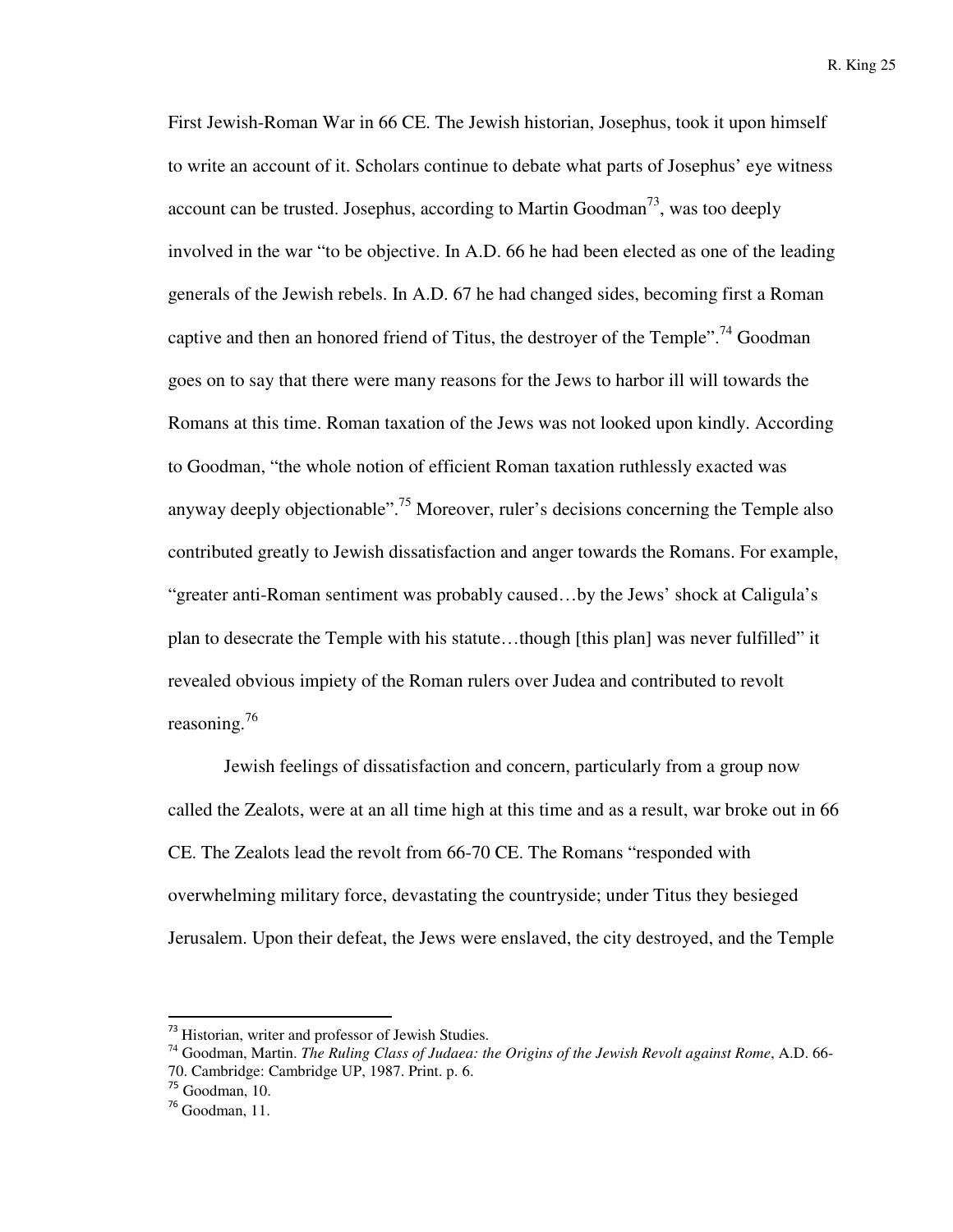burned to the ground".<sup>77</sup> The Temple, which had already endured so much defeat, was once again destroyed. Goldhill writes that because the "Temple has a monopoly on sacrifice in the Jewish kingdom, the destruction of the Temple by the Romans meant that the heart was ripped out of Jewish practice. The political, social and religious order which the Temple had provided was lost. What it meant to be a Jew—to live the life of a Jew was no longer clear".<sup>78</sup> Jewish life was now up for reconfiguration. One critical consequence of the revolt raises the question whether or not Jerusalem would retain its cultural place in Jewish life.

In addition, the Jews would now have to reevaluate their relationship to the divine. Sacrifices could no longer be offered like they had been when the Temple still stood. Sacrifices were thought to express "a sense of the order of the world" and now this intimate interaction with God was unable to be experienced again.<sup>79</sup> The Temple was gone but not forgotten. Their society had once thrived on an intertwining of religion and politics centered on the Temple. The destruction of the Temple was not only a religious catastrophe but a political one as well. How were politics and religion supposed to look now? Some Jews refused to give up on the Temple. Bar Kochba led his famous revolt against the Romans as an attempt to reclaim Jerusalem. After Bar Kochba and his rebel group were defeated, the Romans renamed their city Aelia Capitolina and banned Jews "by imperial decree from entering Jerusalem".<sup>80</sup> Jews lost both religiously and politically.

From a political standpoint, Jewish leaders could no longer use the Temple to advance their political power. Religious leadership would, also, would have to be based

<sup>77</sup> Hamblin, William James, and David Rolph Seely. *Solomon's Temple: Myth and History*. London: Thames & Hudson, 2007. p. 49.

<sup>&</sup>lt;sup>78</sup> Goldhill, Simon. The Temple of Jerusalem. Cambridge, MA: Harvard UP, 2005. p. 80.

 $79$  Goldhill, 79.

 $80$  Goldhill, 81.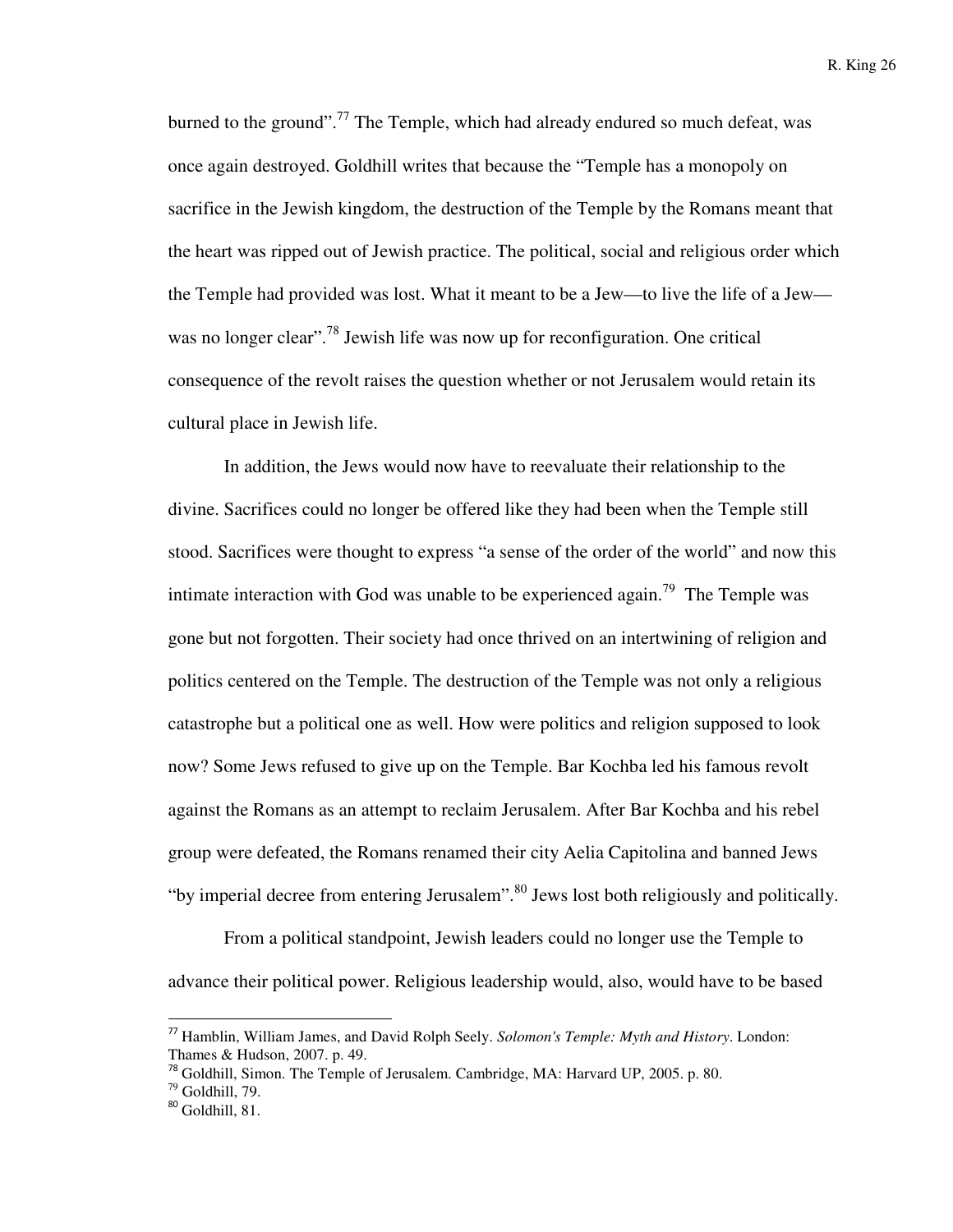on a different foundation. Questions, both of religious and political concern, arose about why God's house was able to be destroyed. A new framework began to emerge; the Temple and the land surrounding belonged to the Jews through divine decree and eventually they would get it back. Many Jews began to fixate on the eventual return of the Jews to Jerusalem. This mindset would carry the Jews throughout the rest of history. Their fixation on the Temple will prove to define them as a people. The Jews made religious and political adjustments due to the Temple's destruction, but they refuse to give up the hope that they would eventually return. The destruction of the Temple was not only a religious catastrophe but also a political upheaval. Jews were forced to rethink not only their religious life, but also their identity as a people which had for centuries included a political dimension. Jews would have to rethink their political identity, and come to grips with the absence of the institution upon which that identity had previously been established.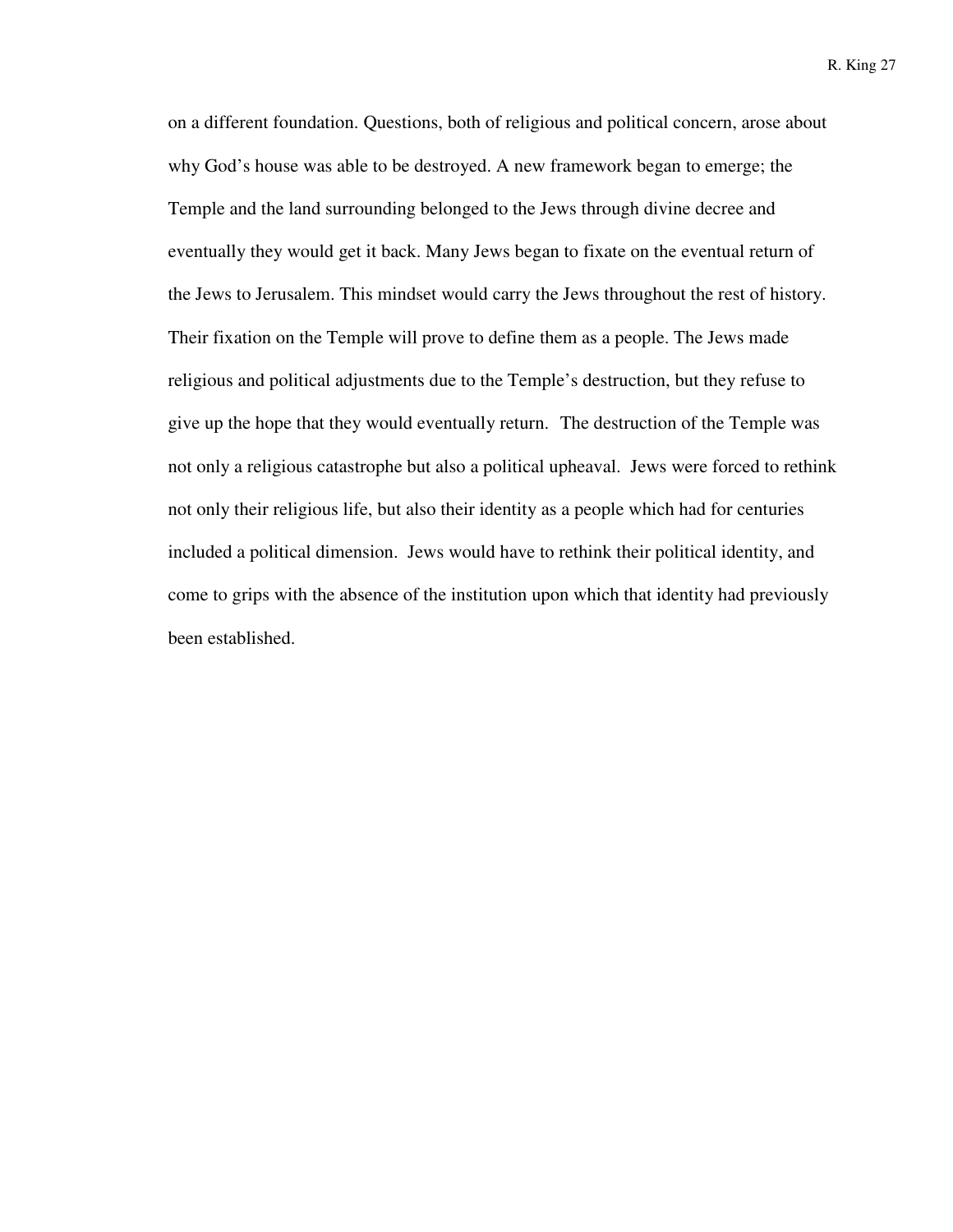#### **II. Temple Legacy in Jewish Thought and Imagination**

#### **Immediate Aftermath of the Destruction**

In 70 CE, Jerusalem became a victim of war and the Temple took the brunt of the beating. For centuries thereafter, the city no longer functioned as the center of Jewish life and practice. Jerusalem became a Roman city. Jews entered a period of deep lament. God had promised to be with them, but now the Temple, the symbol of His presence with them, was gone. What would become of the relationship of God to the Jews? It was unclear what form Judaism would take without the Temple and without Jerusalem. Jews could choose to forget the Temple and be forced to redefine their relationship to the divine. They could fight to rebuild it so that their status as God's chosen remains intact. Or finally, they could retain an attachment to the Temple but transform in various ways in Jewish thought and imagination by incorporating its memory into daily life. The themes and ideas that come out of this period in Jewish history will inspire Jews in later generations and allow them to draw upon this reservoir of images and hopes in the contemporary political debate.

Immediately after the destruction Romans granted Jews limited autonomy in the city. The Jews were permitted to retain their religious practices, although absent the Temple. In other words, changes made to Jewish practice were due to the destruction of the Temple, and less to do with restrictions imposed by the Romans immediately after the revolt. One of the most immediate changes to Jewish life was a financial change imposed by the Romans.

A Jewish tax, or *Fiscus Iudaicus*, was to be paid to Rome by Jews. Vespasian, the Roman ruler at the time, decided to tax "the privilege of religious freedom and required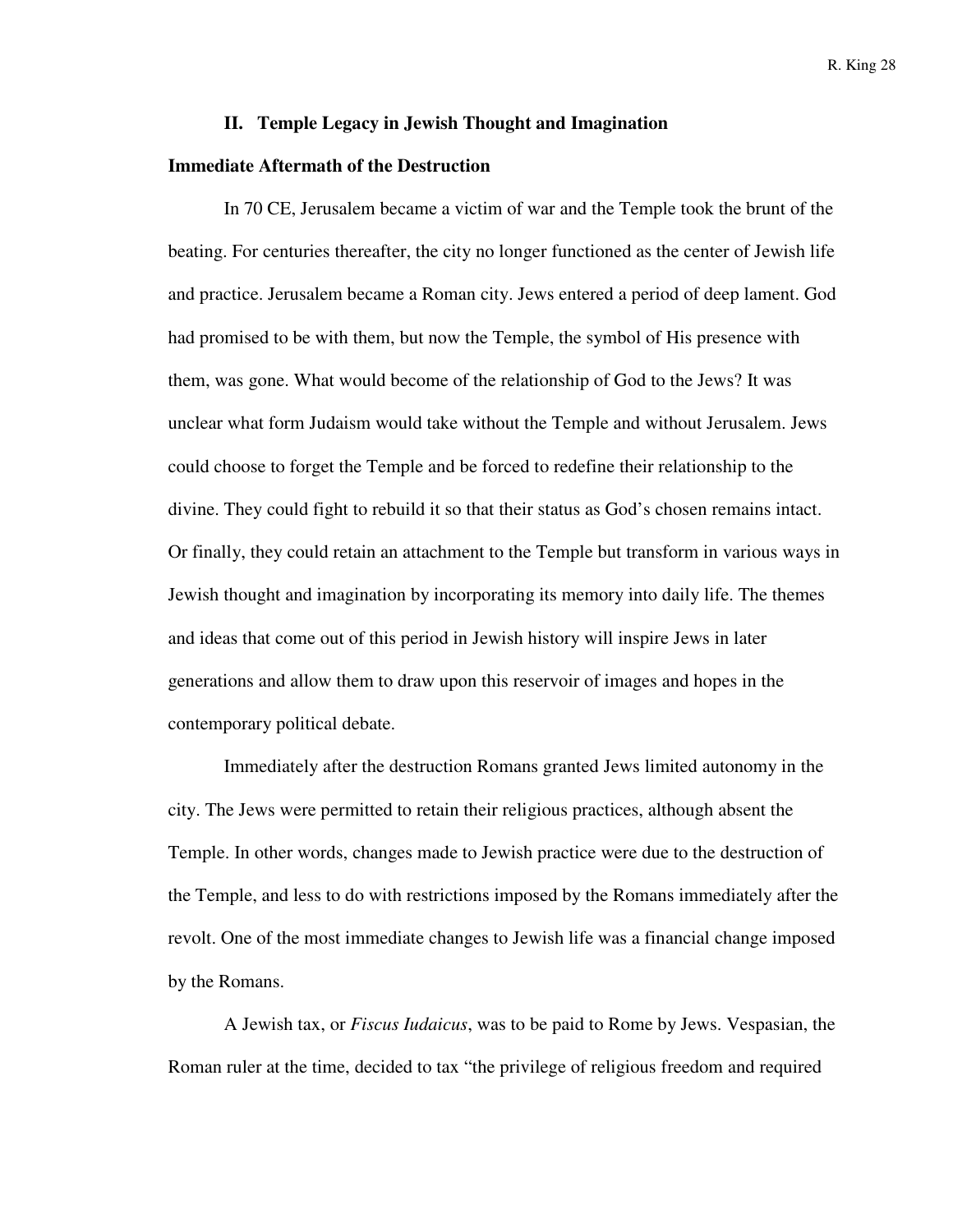all Jews, both in Palestine and the Diaspora, to pay this tax to Rome, ostensibly for the benefit of the temple of Jupiter Capitolinus who presumably had triumphed over the God of Israel".<sup>81</sup> The God of the Jews "had allowed [the] Temple to be destroyed, the explanation must lie in the sins of the Jews" and the Temple tax only added to this feeling.<sup>82</sup> For Jews, the tax was a constant reminder of "Judea's national humiliation and served as an irritant that prevented the sores of defeat from healing".<sup>83</sup> It was a constant reminder of Jewish failure during their revolts. Through the tax, Jews became one of a number of people subject to Rome. By diverting funds that once had been contributed to the Temple and now helped to fund the rebuilding of a Roman sanctuary, the tax stood a very real reminder that the Jews lost their political uniqueness and now paid a tax along with everyone else. Jews no longer had the Temple to define them and protect them. The tax also put stress on Jews relationship with the Romans. This stress would increase as the Jews began to fully form their responses to the destruction of the Temple.

#### **How will the Jews Respond?**

l

 A turning point was emerging for the Jewish community. The dust was beginning to finally settle from the Temple destruction and Jews began to look for a direction to take their religion. Were they to cling to ways of old? Were they to forget the Temple completely? Or was there a way to incorporate the Temple into their daily lives without having to reclaim Jerusalem and rebuild it? Questions like these began to emerge and

<sup>81</sup> Sicker, Martin. *Between Rome and Jerusalem: 300 Years of Roman-Judaean Relations*. Westport, CT: Praeger, 2001. p. 170.

<sup>82</sup> Goodman, Martin. *Rome and Jerusalem: The Clash of Ancient Civilizations*. New York: Alfred A. Knopf, 2007.p. 424.

<sup>83</sup> Sicker, Martin. *Between Rome and Jerusalem: 300 Years of Roman-Judaean Relations*. Westport, CT: Praeger, 2001. p. 170.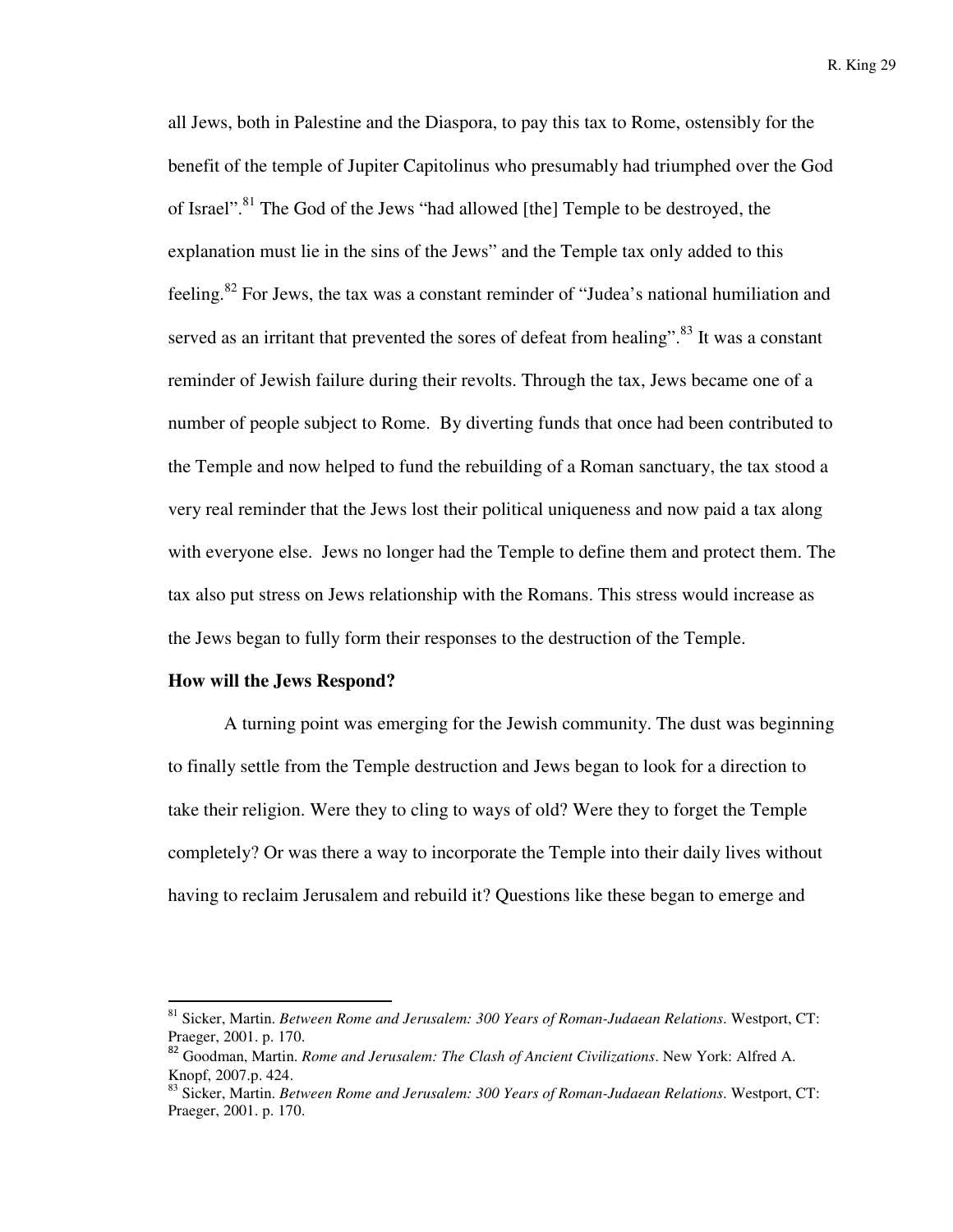Jews began to mobilize their responses. The following pages highlight three possible responses.

#### **First Response: Abandon the Temple**

For at least some Jews the Temple's destruction led to the abandonment of Temple practices all together. Although it may not have been widely adopted, this response seems logical. The Temple is no longer standing so the Jews needed to figure out a way to move forward. Many Jews were already living in the Diaspora and were used to living as Jews and in a Jewish community without the Temple. With its recent destruction, the memory of the Temple would now only bring pain and lament. Jews in the "Mediterranean diaspora had tried to avoid engagement with the dangerous politics of Jerusalem" surrounding the Temple. $84$  Forgetting or avoiding the conflict was the easiest option. Moving forward without the Temple appeared to be a viable option.

#### **Second Response: Rebuild the Temple**

l

The second response to the Temple destruction was to reestablish a national identity through the rebuilding of the Temple. This seemed to be a popular goal in the immediate aftermath of the destruction. Jews hoped that the Romans might allow them to rebuild their sanctuary. The Romans had taken every precaution to make sure the Jews would not revolt again. Moreover, the Jews were still too scattered and had not fully recovered from their last revolt. For this reason, relations between Romans and Jews at this time were relatively calm and the Romans may have some to the conclusion that Jews could remain calm and peaceful, even without their Temple.

<sup>84</sup> Goodman, Martin. *Rome and Jerusalem: The Clash of Ancient Civilizations*. New York: Alfred A. Knopf, 2007.p. 439.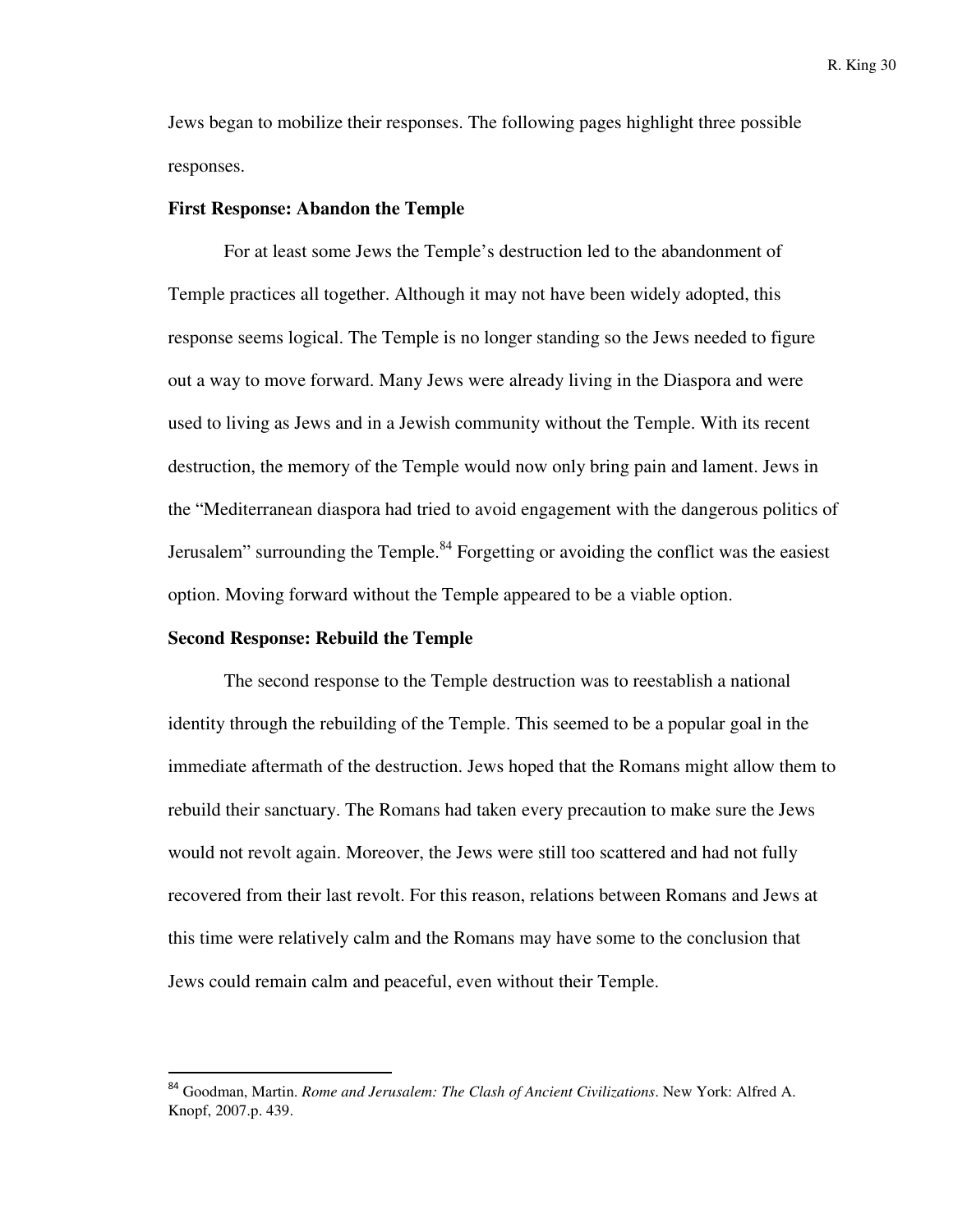Jewish-Roman relations, however, took a turn for the worse under Domitian (81- 96). During his reign Jews were persecuted severely and Domitian specifically was blatant in his "continuing refusal…to contemplate the rebuilding of the Jerusalem Temple"<sup>85</sup> Any chance the Romans had to instill favor in the Jews was gone. The "glorification of the destruction of the Jerusalem Temple remained integral to the public persona of each emperor in the following decades…such glorification led, more of less directly, to the Jewish frustration".<sup>86</sup> Jewish hatred of the Romans was carried into the Diaspora and Domitian's rule only made matters worse. Inconsistent Roman treatment of Jews continued through Emperor Hadrian's rule beginning in 118 CE. By this time, Jewish feelings about rebuilding the Temple and reestablishing a national identity were stronger than ever. In the early time of Hadrian "there [had been] an abortive attempt to rebuild the Jerusalem Temple, believed by some scholars to have had Hadrian's support".<sup>87</sup> This promise was never kept so in addition to the Jewish tax, Hadrian was adding to the overall Jewish dislike of the Romans. He furthered this by also prohibiting circumcision. Roman dislike continued to grow. The animosity against Rome culminated under the leadership of Simon Bar Kokhba. He drew upon Jewish hatred of the Romans as well as Jews hope for a messiah and began preparing for a revolt. Many Jews were in support of his "rebellion, others not. Those who supported him saw him as a messianic figure".<sup>88</sup>

<sup>85</sup> Goodman, Martin. *Rome and Jerusalem: The Clash of Ancient Civilizations*. New York: Alfred A. Knopf, 2007. p. 442.

<sup>86</sup> Goodman, 443.

<sup>87</sup> Schiffman, Lawrence H. *From Text to Tradition: A History of Second Temple and Rabbinic Judaism*. Hoboken, NJ: Ktav Pub. House, 1991.p. 173.

<sup>88</sup> Schiffman, 173.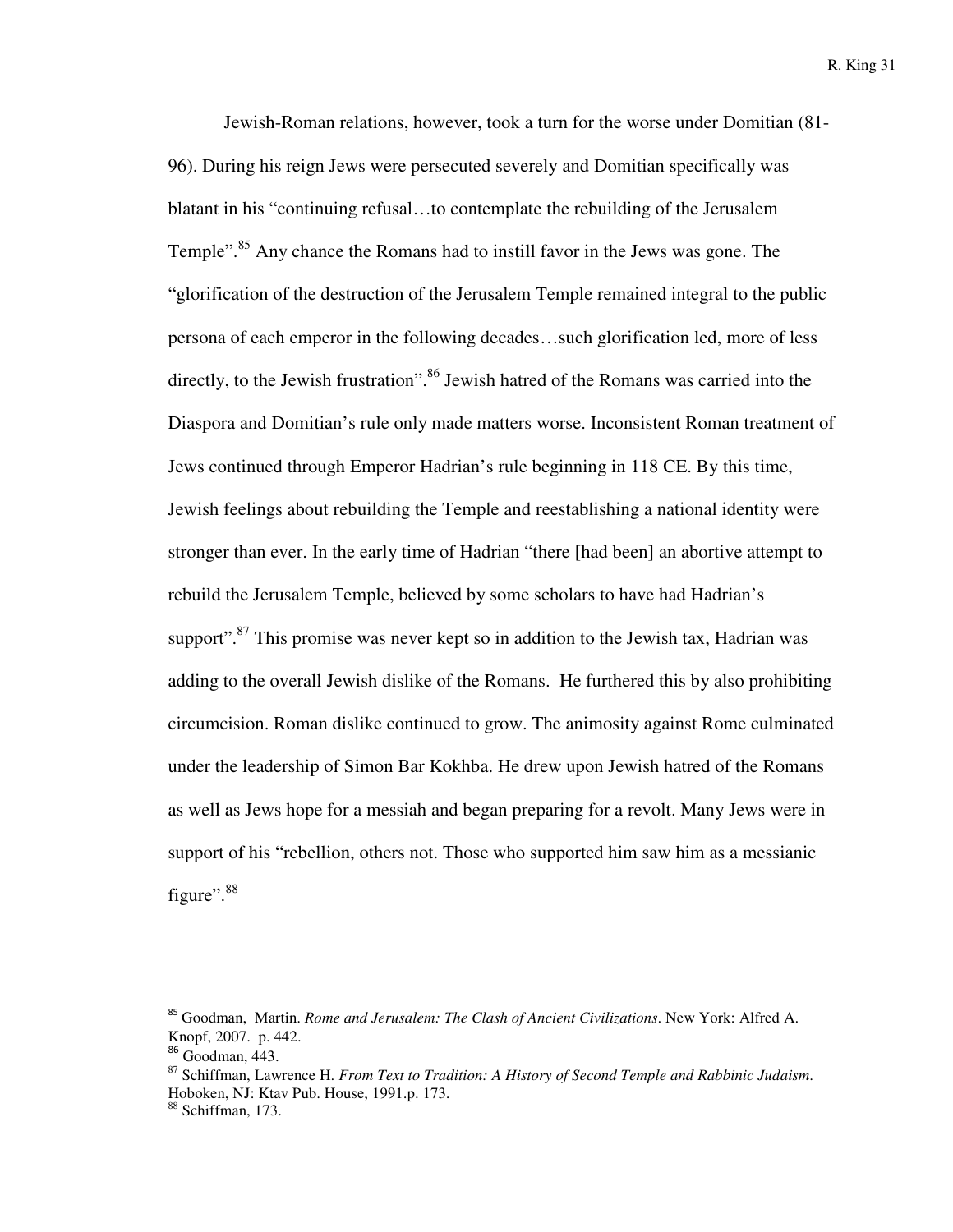The initial success of the Bar Kokhba Revolt was a surprise to the Romans. They had underestimated the power and desire the Jews had to reclaim Jerusalem. What began as a guerilla struggle became a legitimate battle. By the end of this war, many Jews and Romans alike had been killed and the land in and around Jerusalem had been devastated. After the final revolt in 132 Jews were banned by imperial decree from entering Jerusalem. Once again, the Jews had failed in their attempt to reclaim their city.

The Temple was still deeply on the mind of the Jews and nationalism remained strong regardless of the aftermath of the Bar Kokhba revolt. However, it became clear to many Jews that reclaiming Jerusalem was not an attainable dream. This idea of nationalism got Jews through much of the Roman rule including the final Bar Kokhba revolt but after this revolt, "Jewish nationalism, as a viable political movement…[would] not re-emerge until the later part of the nineteenth century".<sup>89</sup> How Jews would now define themselves would reshape their religious practice, scripture, and leadership and ultimately paved the way for the future of Judaism. They once again had to reface the question of how to respond to a world with no Temple and no Jerusalem. Here is where the third and final response to the destruction emerges.

#### **Third Response: Memorialize the Temple**

l

The first response of forgetting the Temple proved unpopular. The second response of rebuilding the Temple proved to be impossible at this time. So finally, many Jews decided adapting to their situation was the only option. Jews were going to have to rebuild and restructure their religious practices and did so in large part by incorporating Temple language and images into their culture, rituals and institutions. The Temple

<sup>89</sup> Sicker, Martin. *Between Rome and Jerusalem: 300 Years of Roman-Judaean Relations*. Westport, CT: Praeger, 2001. p. 186.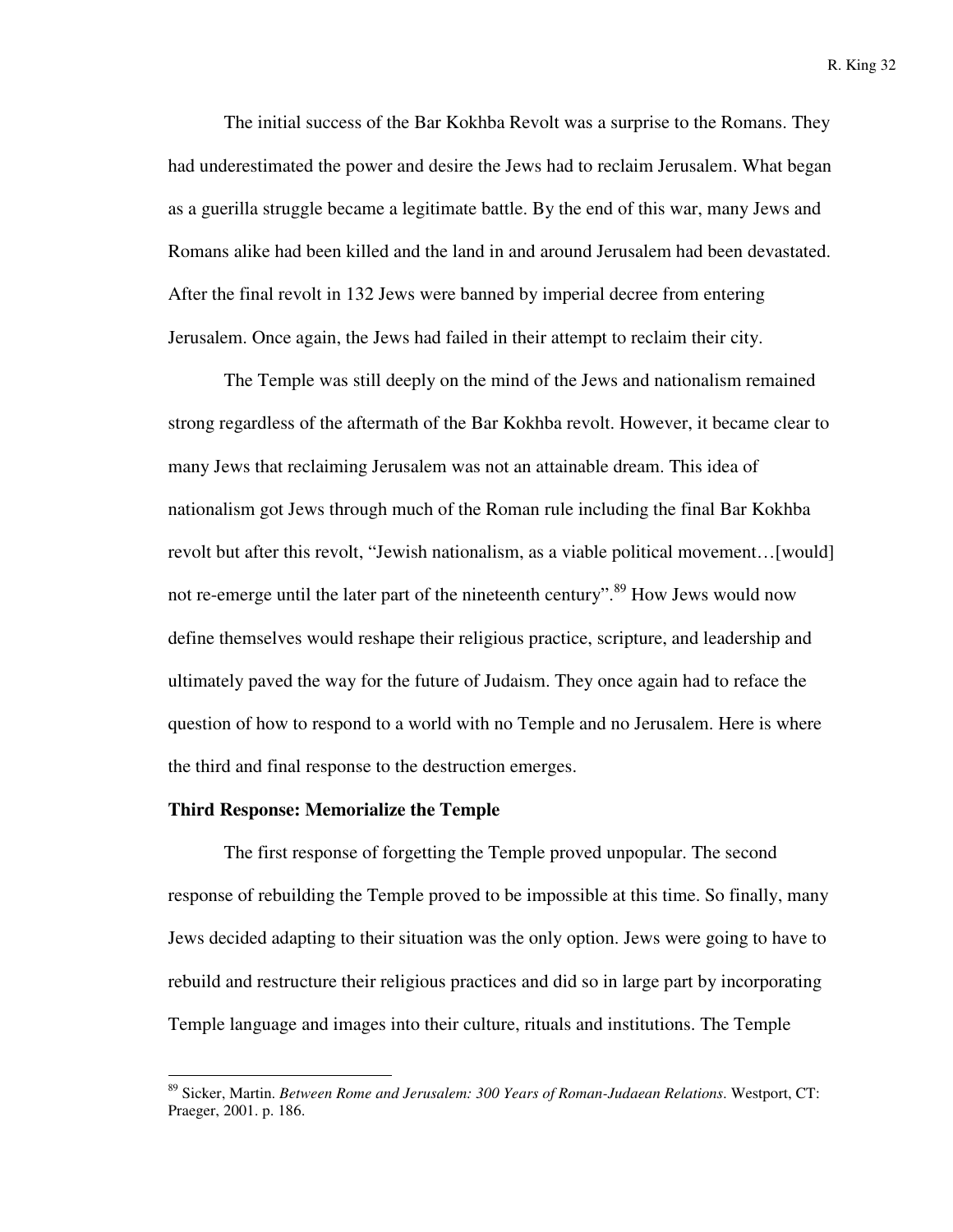would not be forgotten. In fact, its memory would prove to be prominent in various aspects of Jewish life, including prayer, religious ceremonies, synagogues and scripture thus providing Jews an outlet for their continued desire to remember and honor the Temple. It would also provide Jews a way never to forget the Temple and to keep the desire for rebuilding ignited and forever in their minds. In addition these memories would provide a reservoir that would allow Jews to retain a latent hope for a renewed future that would reestablish Jews to their former political status and well as reestablishing their religious life.

#### *Remembering the Temple and the Elimination of Sacrifice*

 $\overline{a}$ 

Despite the lack of contact with Jerusalem, most Jews "never lost touch with their memories of the city or with the longing to return one day and restore their national and religious presence".<sup>90</sup> In the minds of many Jews, the Temple still informed Jewish hopes and aspirations. Even in their exile, Jews were "loyal to the one-sanctuary law", meaning that they refused to be influenced or distracted by other religions, regimes, practices etc. and that they remained dedicated to the legacy of the Temple and the law it protected.<sup>91</sup> However, the reality was that the Temple was gone. Changes were going to have to be made because Judaism could not continue as if nothing had happened. In terms of religious practice, some practices could be maintained, but others needed to be changed to fit a new religious life post-Temple. For example, without a Temple, religious sacrifice ended. Sacrifice was historically a way for Jews to communicate with God and atone for sins. Without sacrifice Judaism was essentially stripped of the core tool used to connect to God. Much debate surrounded whether or not sacrifice could happen outside the

<sup>90</sup> Mayer, Tamar, and Suleiman Ali. Mourad. *Jerusalem: Idea and Reality*. London: Routledge, 2008. p. 40. <sup>91</sup> Deuteronomy 12:2 (NIV), Leaney, Alfred Robert Clare. *The Jewish and Christian World: 200 BC to AD 200*. Cambridge: Cambridge Univ. Pr., 1984. p. 145.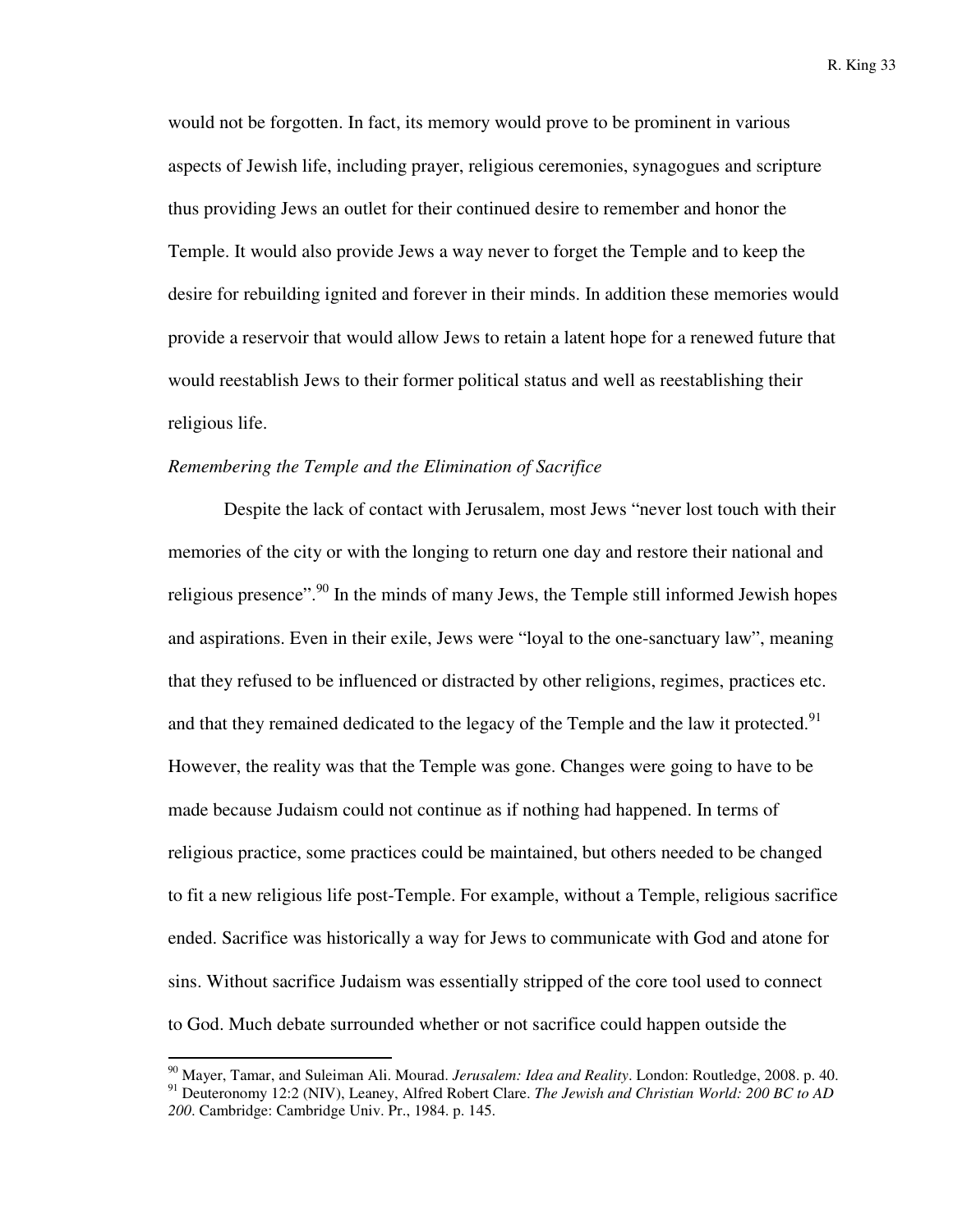Temple, or 'the place' as it was often referred. Jews had come to understand the alter of the Temple to be the only place where sacrifice could be offered. As a result, it was eventually determined that sacrifice would not continue without the Temple. Due to the sacredness of the Temple and the importance of sacrificing only on that alter, sacrifice had to be eliminated from Jewish practice and "was not again performed: that means of communication between man and God was silenced".<sup>92</sup> Sacrifice as a means of atonement, or communicating with God was now not an option. It now became important to find a replacement form of communication. One of the main ways the Temple's memory was maintained was through prayer. As Jews accepted this change in practice and began to look forward, prayer became one way to link God and humans; "prayer became the new type of worship, repentance the new source of atonement".<sup>93</sup> Prayer had always been a part of Judaism but now took on a new level of importance.

#### *Prayer*

l

The focus of prayer was on the hope of returning Jews to Jerusalem and rebuilding the Temple. One of the most basic and most often recited prayers in Jewish liturgy is the *'Amidah,* or *Shemoneh Esrei,* which is usually recited three times a day during services.<sup>94</sup> One of the main focuses of this prayer is on the restoration of the land of Israel and the reestablishment of the Davidic dynasty. The prayer includes subjects such as "the ingathering of the exiles, the establishment of national institutions, the removal of groups that threaten national unity, the welfare of scholars, the rebuilding of

<sup>92</sup> Goldhill, Simon. *The Temple of Jerusalem*. Cambridge, MA: Harvard UP, 2005. p. 87.

<sup>93</sup> Goldenberg, Robert. "The Broken Axis: Rabbinic Judaism and the Fall of Jerusalem."*American Academy of Religion*. Web. 22 Feb. 2012. <http://jaar.oxfordjournals.org/content/XLV/3/353.short>

<sup>94</sup> Mayer, Tamar, and Suleiman Ali. Mourad. *Jerusalem: Idea and Reality*. London: Routledge, 2008. p. 40.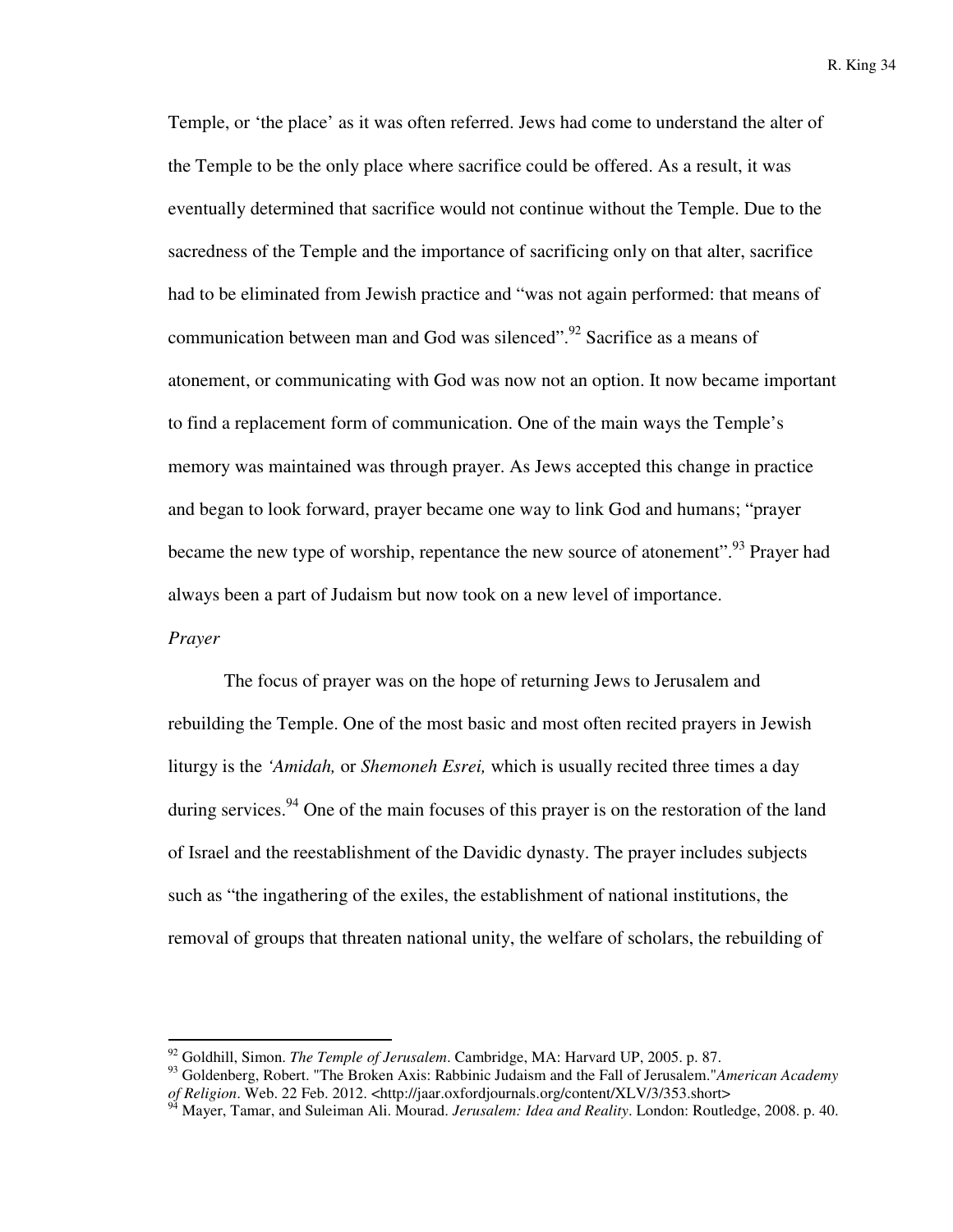Jerusalem, and the restoration of the Davidic dynasty".<sup>95</sup> These hopes are recited traditionally by men three times a day, almost one thousand times a year, and reflect what is at the heart of Jewish thought.

The Temple remained in the hearts of Jews through prayer. As time went on, "the proper posture for Jewish prayer or orientation of synagogue buildings [was] toward the Temple Mount even though it then stood empty".<sup>96</sup> Prayer was not only a way to communicate with God but also to remember the Temple and what had taken place there. *Ceremonies* 

Ceremonies too included in them memories and references to the Temple. For example, at the end of a Jewish marriage ceremony a glass is broken "in memory of the destruction of Jerusalem, reminding all present that even in times of great happiness, the sorrows and misfortunes of the past should not be forgotten".<sup>97</sup> Often Psalm 137:5-6 is recited at weddings as well:

> If I forget you, O Jersualem, Let my right hand wither; Let my tongue cleave to my palate If I cease to think of you, If I do not keep Jerusalem in memory Even at my happiest hour.

Often grooms will place ashes on their heads in memory of the Temple and brides will wear large elaborate rings that represent the Temple, etc.<sup>98</sup> Regardless of which rituals are done during ceremonies, all point to the common theme of the importance to remember the Temple and Jewish history.

<sup>95</sup> Mayer, Tamar, and Suleiman Ali. Mourad. *Jerusalem: Idea and Reality*. London: Routledge, 2008. p. 40. <sup>96</sup> Goldenberg, Robert. "The Broken Axis: Rabbinic Judaism and the Fall of Jerusalem."*American Academy* 

*of Religion*. Web. 22 Feb. 2012. <http://jaar.oxfordjournals.org/content/XLV/3/353.short>

 $97$  Mayer, 42.

<sup>98</sup> Mayer, 43.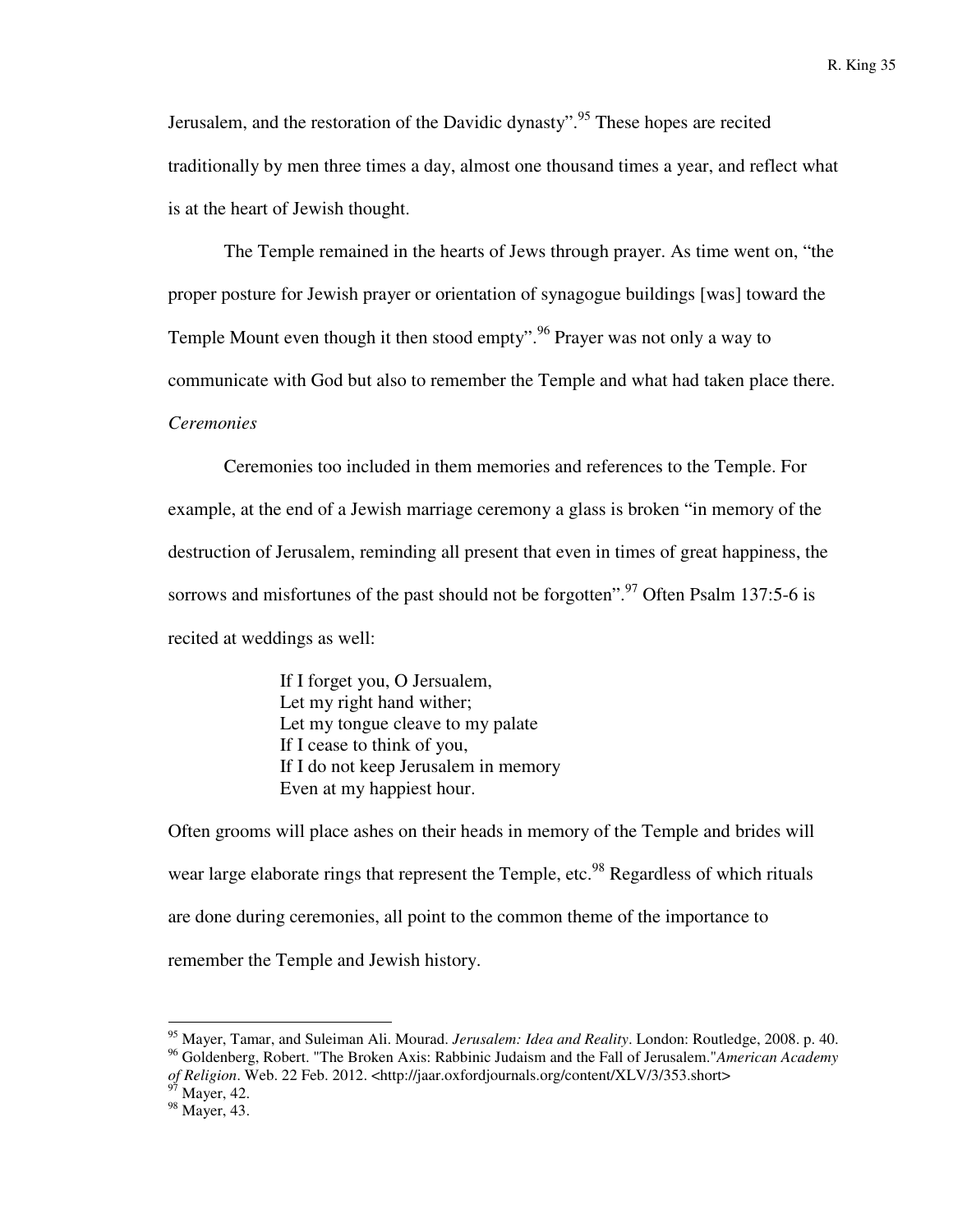Funerals were also an arena through which Jews chose to remember the Temple. Jews are often buried with their feet facing Jerusalem so that when the Messiah comes they can rise and walk directly towards Jerusalem and the Temple.<sup>99</sup>

# *Synagogues*

As Jews saw that religious life was going to have to change, Jews began to establish an "extensive network of symbols and customs" that were used to preserve tradition, mainly through scripture and prayer.<sup>100</sup> It was these aspects of Jewish life that brought prominence to the synagogue. It still maintained a sense of holiness and was considered sacred space but was nowhere near the holiness of the Temple. With the Temple now destroyed, the synagogue would now serve as its temporary replacement. Through synagogues the Jewish people were now "equipped with a portable system of worship which it could carry throughout its wanderings, and which would preserve the closeness to God that had once been symbolized and embodied in the Jerusalem Temple". $^{101}$ 

In seems that synagogues were also meant to be miniature versions of the Jerusalem Temple. The synagogue served as a protector of Jewish tradition, memory and custom while also mirroring the now destroyed Temple. For example, "synagogues in hilly Palestine [were to be] built at the 'high point' of the town in a manner similar to the Jerusalem Temple".<sup>102</sup> Further, the "use of the 'holy ark' to connote the Torah shrine" is seen in Babylonian literature.<sup>103</sup> Essentially, it is thought that the Torah shrine was used

<sup>99</sup> Mayer, Tamar, and Suleiman Ali. Mourad. *Jerusalem: Idea and Reality*. London: Routledge, 2008.p.43. <sup>100</sup> Mayer, 40.

<sup>101</sup> Schiffman, Lawrence H. *From Text to Tradition: A History of Second Temple and Rabbinic Judaism*. Hoboken, NJ: Ktav Pub. House, 1991.p.166.

<sup>&</sup>lt;sup>102</sup> Fine, Steven. *This Holy Place: On the Sanctity of the Synagogue during the Greco-Roman Period*. Notre Dame, IN: University of Notre Dame, 1997.p.132.

 $103$  Fine, 134.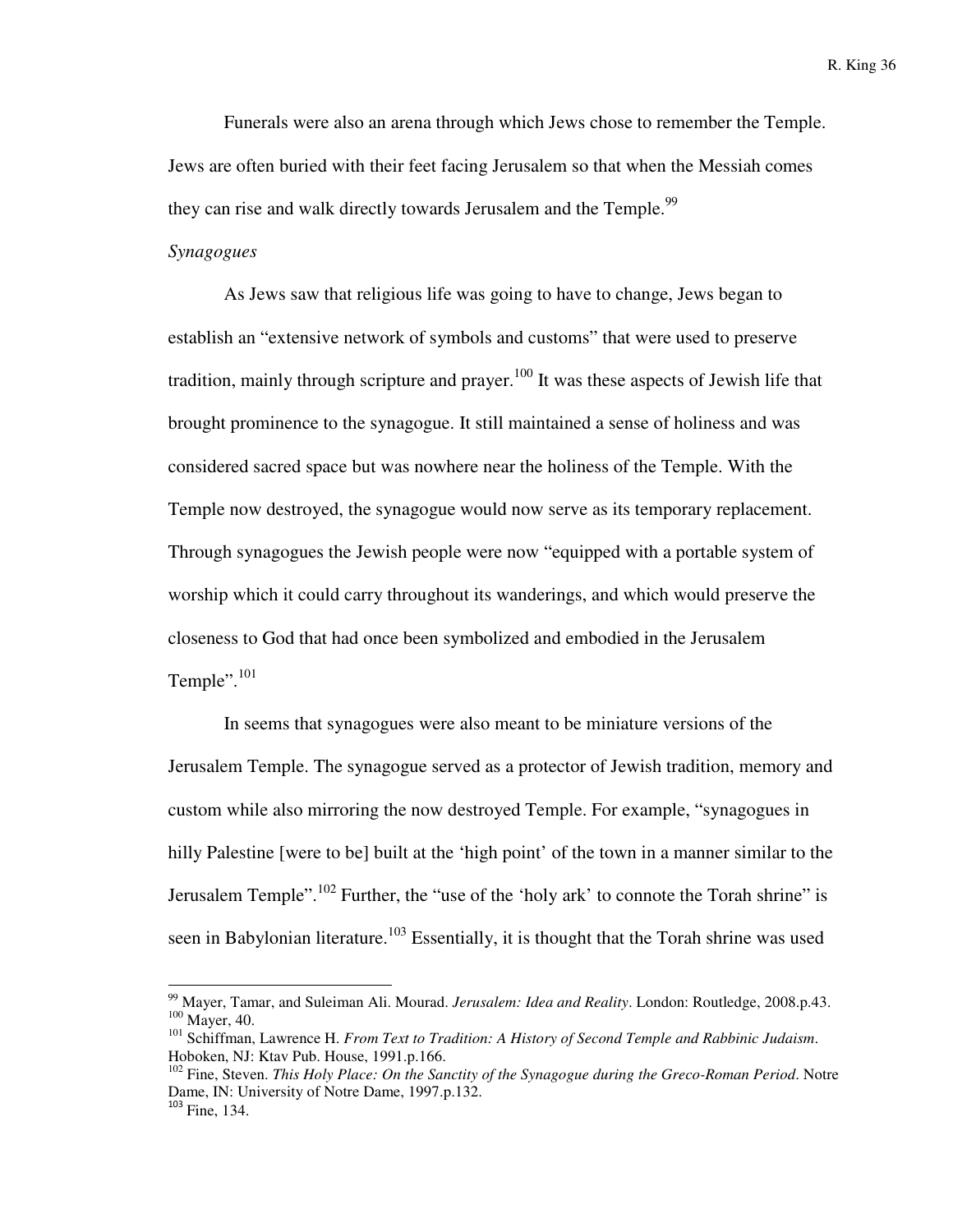in place of the Ark of the Covenant in synagogues as a way of replicating the Jerusalem Temple within the smaller space of a synagogue. This *temple-ization* of the synagogue, particularly through the Torah, made the synagogue holy in the minds of Jews. As Jews, particularly in the Diaspora, had to adjust to life without the Temple they began to "set their attention upon their own cult objects, the scroll of the 'Sacred Scriptures'".<sup>104</sup> The synagogue was then accepted as the sacred institutions that would bridge the gap between the destruction of the Temple and the coming of the messianic age of reconstruction. It was understood that "on the model of the Temple, synagogues became places where through liturgy Jews could encounter the Divine".<sup>105</sup> By applying Temple concepts to a smaller, more manageable community space, the synagogue became the new space of worship and study in Judaism.

## *Rabbinic Judaism*

As synagogues became more accepted into Jewish life, the role of rabbis became more important. Without Temple authorities, rabbis were needed to help answer the pressing questions of *what it now meant to be a Jew.* The rabbi became an essential figure in regular Jewish life*.* Historically, Rabbi means 'my lord' in Hebrew and is "not a priestly role but an address which indicates someone who has the authority to make religious judgments and who teaches religious law".<sup>106</sup> Only after Jewish life became centered on the synagogue did the rabbi gain prominence, particularly in the public sphere. It is important to note, however, that the transition from Temple to rabbinic Judaism was not immediate or instantaneous; unlike the end of the priestly rule.

<sup>104</sup> Fine, Steven. *This Holy Place: On the Sanctity of the Synagogue during the Greco-Roman Period*. Notre Dame, IN: University of Notre Dame, 1997. p. 159.

 $105$  Fine, 160.

<sup>106</sup> Goldhill, Simon. *The Temple of Jerusalem*. Cambridge, MA: Harvard UP, 2005. p. 88.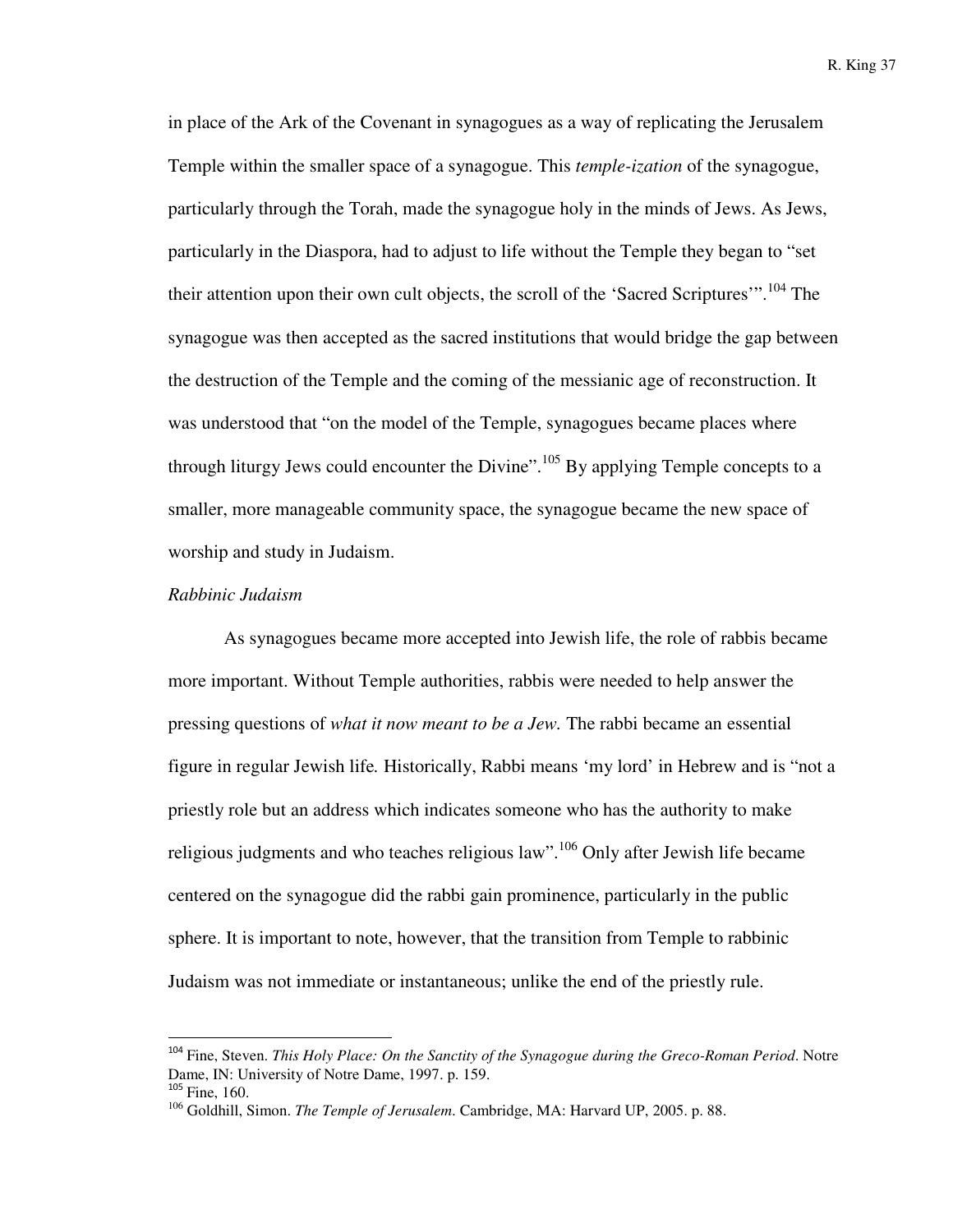Josephus, who reviewed Jewish history after the destruction, concluded that the high priest system came to an end almost immediately after the Temple's destruction. Scholars find there is a lack of references to "any high priest after 70" and therefore conclude that this system ended with the Temple.<sup>107</sup> Rabbis, however, gained religious power slowly as Jews began looking for another form of authority.

Rabbis were particularly important in a political sense. Before the destruction, "the entire communal administrative and judicial structure [for Jews] was based on the Temple…with its destruction and the conversion of Judea into a standard Roman province, it was to be expected that the Jews become increasingly acclimated to the Roman political and cultural environment. The rabbis, however, intervened to prevent this from happening".<sup>108</sup> For example, Jews were encouraged to stay out of Roman courts and to instead use Jewish ones. Jewish separation under Roman rule became a top priority for rabbis. They spent much of their time teaching and studying in order to better inform their public.

# *Study*

l

 The Talmud begins to take shape in this difficult time. The Talmud consists of rabbinic debates and discussions and is meant to be read as a dialogue. It emerges under the rabbinic desire to find something to replace the Temple. This book focuses on collaborative study of the Hebrew Bible and of hashing out issues that arise from it. Study, mainly collaborative study, "becomes a cultural ideal. In rabbinic idealism studying the Talmud *replaces* the Temple: the proper service of God is to be found in the

<sup>107</sup> Leaney, Alfred Robert Clare. *The Jewish and Christian World: 200 BC to AD 200*. Cambridge U.a.: Cambridge Univ. Pr., 1984.p.121.

<sup>108</sup> Sicker, Martin. *Between Rome and Jerusalem: 300 Years of Roman-Judaean Relations*. Westport, CT: Praeger, 2001. p.180-181.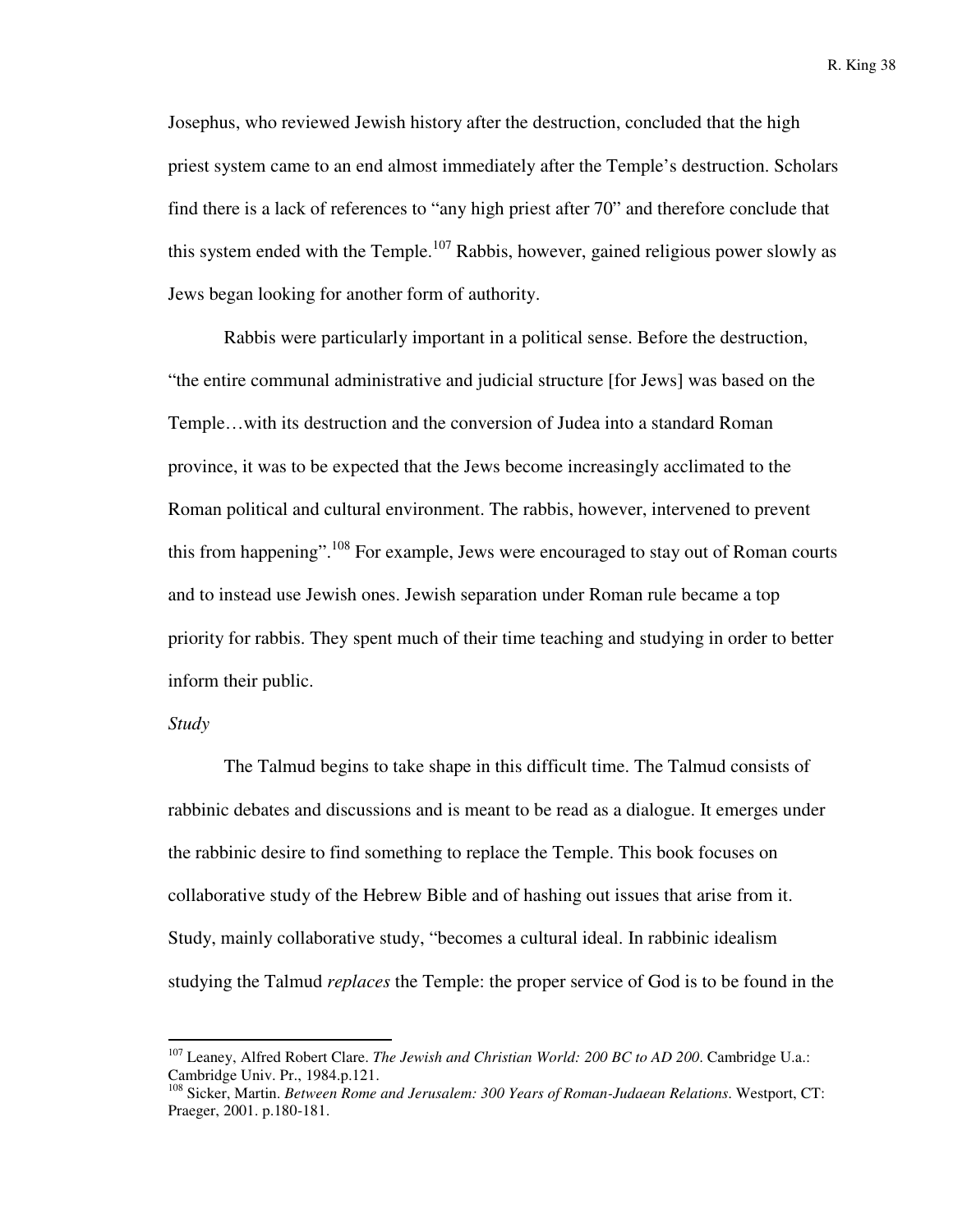study-hall".<sup>109</sup> Study was something that, despite the state of the Temple, Jews could take part in. The power and importance of study only grew with time and eventually, "study even challenge[d] prayer as the primary religious activity. As the synagogue became the hub of public religious expression, prayer became increasingly extended, significant – and discussed".<sup>110</sup> It is through the debates written in the Talmud that sacrifice is put to rest and prayer comes to the forefront. For example:

> When Rav Sheshet (a Jewish scholar) was engaged in a fast, he spoke thus after praying: 'Master of the Universe, it is revealed before You that at the time when the Holy Temple stood a person who sinned would offer a sacrifice, and he would offer from it only its fat and blood, and that alone would atone for him. And now, when there is no Temple, I have engaged in fasting and my own fat and blood have been diminished. May it be Your will that my fat and blood that are diminished be regarded as if I have offered them before You on the Altar, and may You do me  $f_{\text{AVOUIr}}$ <sup>, 111</sup>

The rabbis were continuously trying to find ways to replace the traditions that were performed in the Temple, and find other ways to accomplish the same things outside the Temple. Here, Rav Sheshet was seeking to replace sacrifice but in a way that still mirrored sacrifice. He sacrificed his own nourishment as a way of supplementing the traditional Temple sacrifice. The Temple came alive on the pages of the Talmud. It became understood that "to study [was] to memorialize the destroyed Temple".<sup>112</sup> It was widely accepted that communication with God had changed. The idea of sacrifice still remained, however it was altered to fit the current situation Jews found themselves in; without Temple. Fasting, prayer and study were now at the center of Judaism. The

<sup>109</sup> Goldhill, Simon. *The Temple of Jerusalem*. Cambridge, MA: Harvard UP, 2005. p.91.

<sup>110</sup> Goldhill, 91.

 $111$  Goldhill, 91.

 $112$  Goldhill, 94.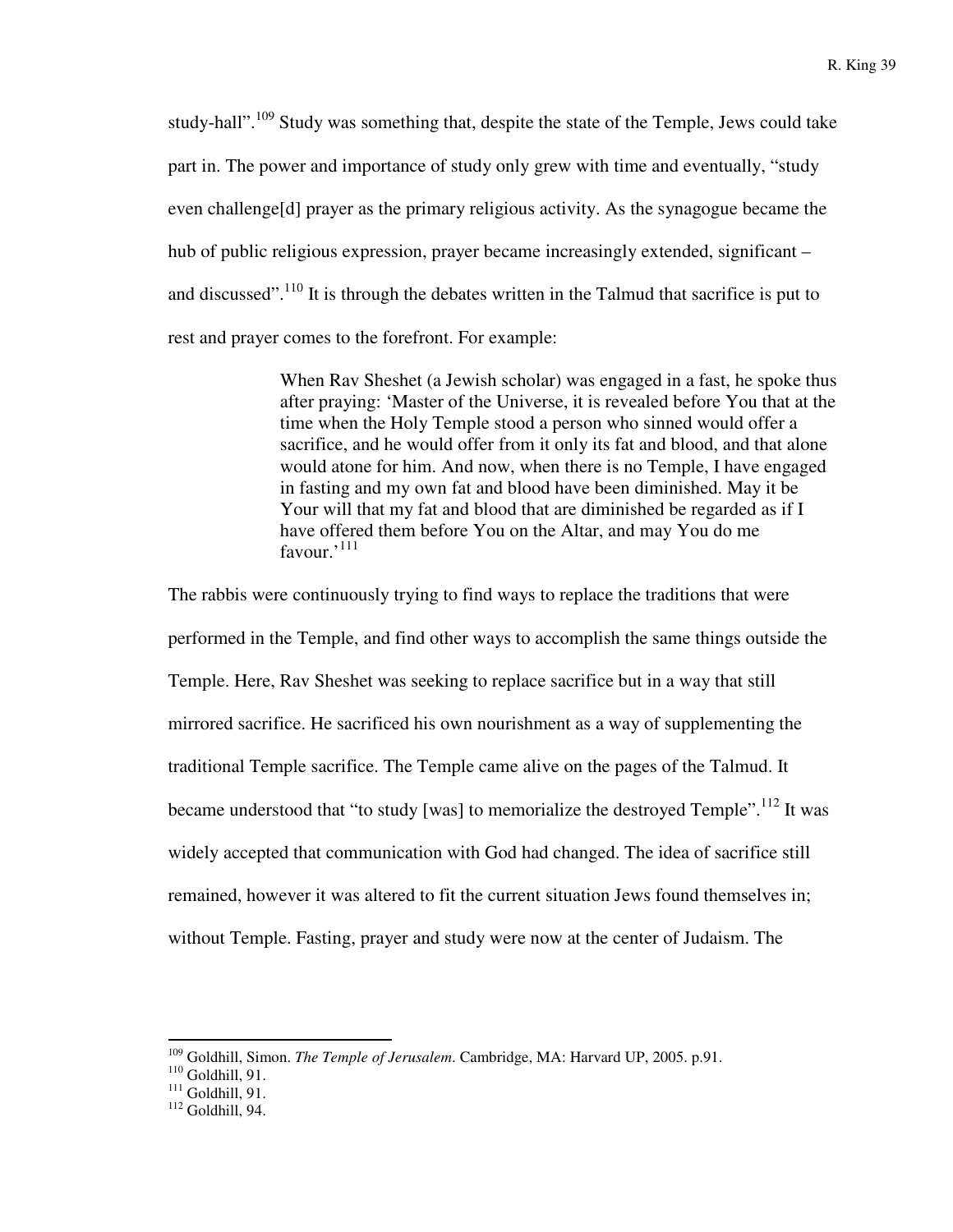Temple, however, was not forgotten but instead woven into these new ideas and new practices and kept alive through memory and ritual.

## **Medieval Judaism and the Temple**

 As Judaism entered the Middle Ages the language and image of the Temple remained in the hearts and minds of Jews. The most accepted view was that no action needed to be taken but that in the future, the Temple would be rebuilt and the Jews would return to Jerusalem as part of the messianic age. Judaism turned towards a state of waiting as opposed to a state of action and war. As was the case after the destruction and now into the Middle Ages, the center of Jewish life was the synagogue. The synagogue tended to "absorb and to develop the social life of the community…and held undisputed sway in all the concerns of Jews".<sup>113</sup> Jews clung to the synagogue and built their communities around them. This allowed Jews to venture even farther into the Diaspora and away from the city.

 There were individuals Jews during this time, however, that couldn't help but long for the "spiritual homeland"<sup>114</sup> of Jerusalem and its Temple. While others continued on with the basic perspective of waiting on God to bring the messianic age and rebuild the Temple, people like Judah Halevi were thinking about Jerusalem differently. Halevi, a Jewish philosopher and poet, thought about Israel as more than just a future aim. Havlevi was "the exception, not the norm" in medieval Judaism in terms of his thinking

<sup>113</sup> Abrahams, Israel. *Jewish Life in the Middle Ages.* New York: Meridian and the Jewish Publication Society of America, Philadelphia, 1958.p.1-2.

<sup>114</sup> Ehrlich, Carl S. *Understanding Religions: Judaism*. Rosen Group, 2009.p.76.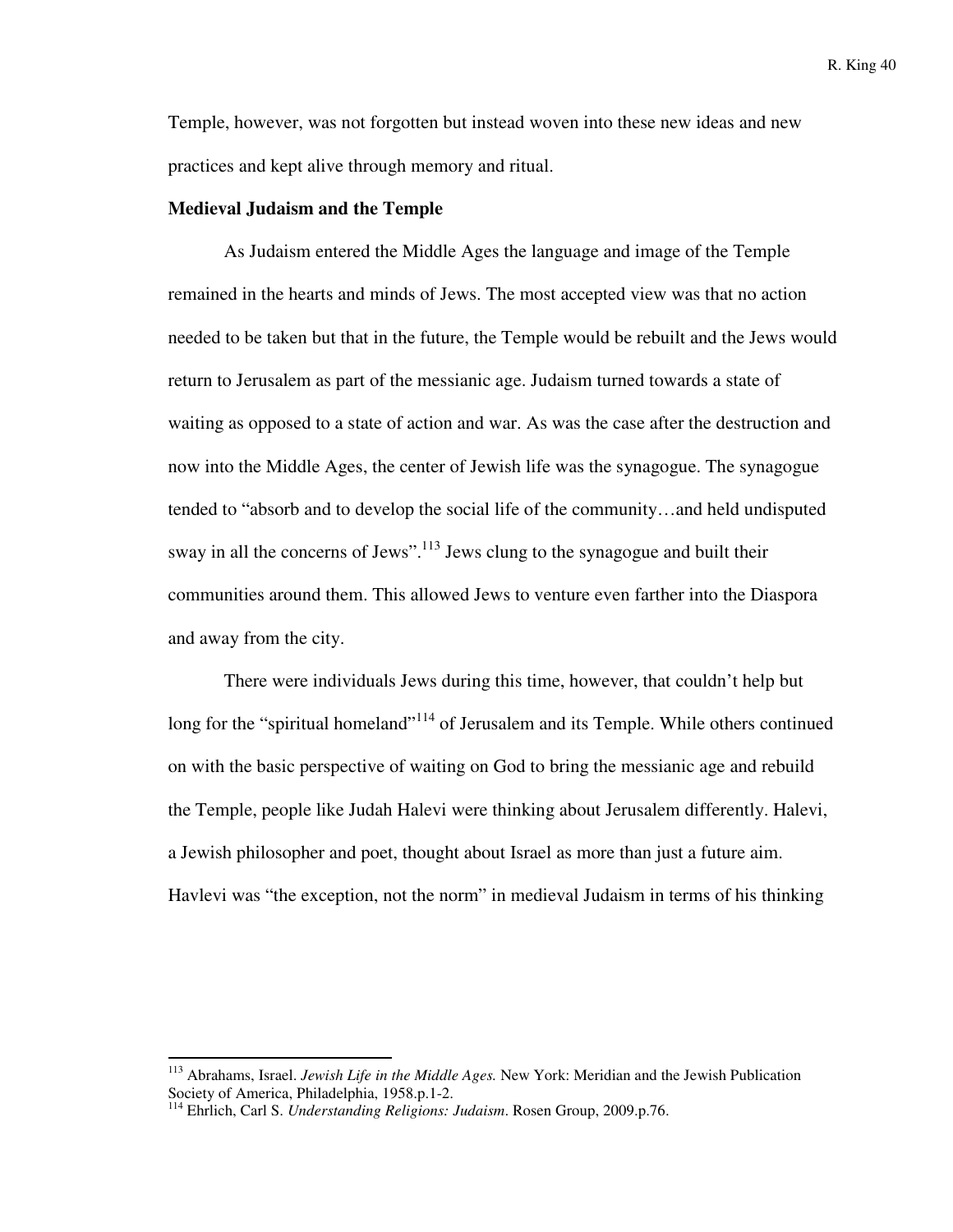about the Temple.<sup>115</sup> He wrote religious poetry agonizing over Jews inability to rebuild and be reunited with the Temple. He wrote,

> My heart is in the east, but I am at the farthest reaches of the west— How can I taste what I eat; and how can it agree with me? How can I fulfill my vows or my pledges, while Zion is in the territory of Edom, and I am chained to the west? It could be easy for me to renounce all the good of Spain, as It would be precious for me to see the dust of the ruined sanctuary. $^{11\bar{6}}$

Halevi felt chained in the west and unable to get to Jerusalem. He was so sickened by his grief that even eating disturbed him. His feelings did not match with what the rest of the medieval Jewish world had accepted. Halevi did not want to wait even though the most dominate view of Jerusalem at the time was a lady in waiting. Halevi desired to get back to Israel, his spiritual homeland, and never have to leave again. The elite Spanish Jewry did not accept these ideas, in fact, "they ridiculed his God-consciousness, or *devekut*, and his efforts to return himself as well as his fellow Jews to God and to Zion".<sup>117</sup> Halevi even went as far as to say "it is better to dwell in the Holy Land, even in a town mostly inhabited by heathens, than abroad in a town chiefly peopled by Israelites; for he who dwells in the Holy Land is compared to him who has a God, whilst he who dwells abroad is compared to him who has no God". $\frac{118}{118}$  Judah Halevi truly believed that the city of Jerusalem and the Temple that once stood there had such divine properties that the messiah would come only if the Jews were in Israel.

<sup>115</sup> Schmidt, Gilya G. "The Soul, God, and Zion in the Poetry of Yehuda Halevi." *Mystics Quarterly* 22.4 (1996): 144-62. p. 144.

<sup>116</sup> Ehrlich, Carl S. *Understanding Religions: Judaism*. Rosen Group, 2009.p.76. (My Heart is in the East by Judah Halevi, translated by Carl S. Ehrlich)

<sup>&</sup>lt;sup>117</sup> Schmidt, Gilya G. "The Soul, God, and Zion in the Poetry of Yehuda Halevi." *Mystics Quarterly* 22.4 (1996): 144-62. p. 144.

 $118$  Schmidt, 146.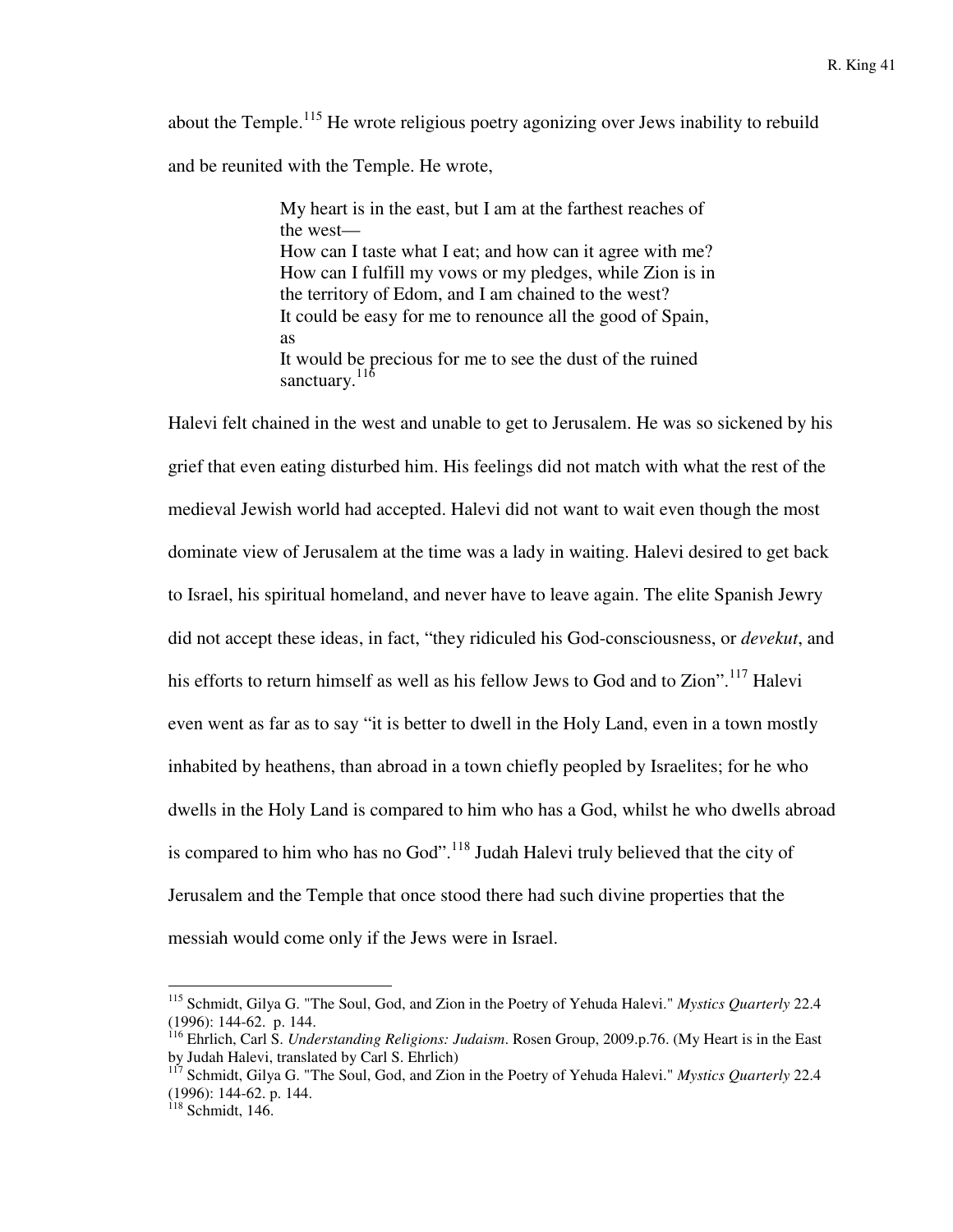Although this was a minority view, the hope of returning to Israel and rebuilding the Temple was still present even in medieval Judaism. This thread, sometimes nothing but a faint line, remained throughout Jewish history and refused to fade completely. The Temple could never be forgotten. The Temple was either going to come back at the hands of God via the messianic age, or the Jewish people were to take action to reclaim it. Either way, the Jews remained united in their hopes that Jerusalem would one day belong to them and when it did the Temple would be rebuilt and enjoy a central role in the life of the city and in the identity as a people.

However, in the coming years, Jews would live their lives under the domination of two major religious societies, Christianity and Islam, and various political entities. While Jews were after communal autonomy, their political status was controlled by these larger religious and political systems. Jews had no independent political identity. The memorialization of the Temple, however, creates a memory of a time where such a political identity once existed and points to a future, however indeterminate, where that identity might reemerge.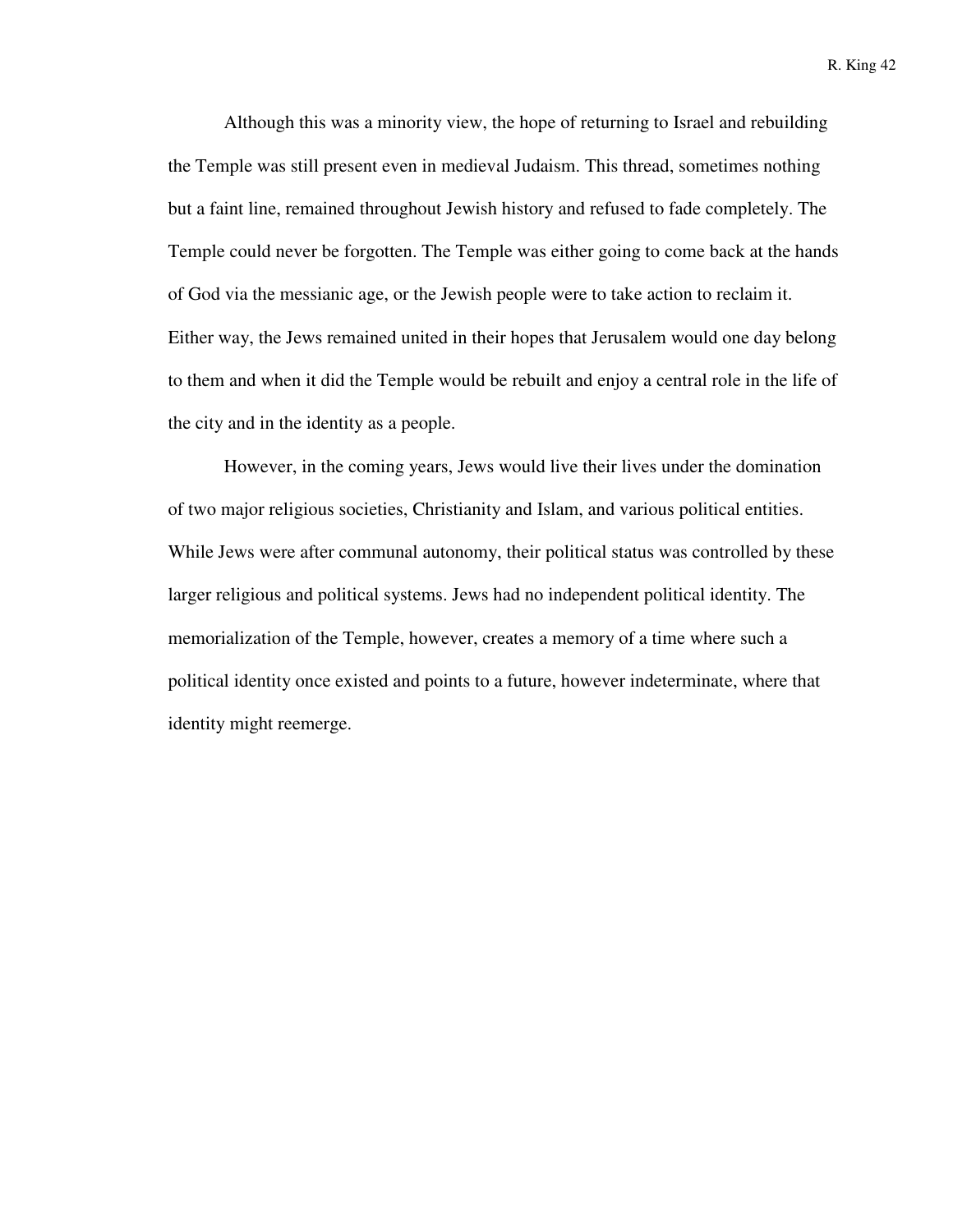## **III. The Temple in the Modern Period**

## **Jews in Europe**

### *Emancipation and the Reform Movement*

At the beginning of the Modern period, the majority of Jews continued to live under conditions that had defined them throughout the Middle Ages. This meant that Jews lived in semi-autonomous communities, largely dependent on legal recognition and physical protection (or lack thereof) provided by local and state authorities. Despite various forms of involvement in early modern society, Jews largely remained a people set apart, with a distinct religious and legal status. The  $18<sup>th</sup>$  century brought with it hopes of change through emancipation and new opportunities for Jews to define themselves and their aspirations. For the Jews, emancipation brought "profound shifts in ideas and conditions wrought by the Enlightenment and its liberal offspring: religious toleration, secularization, scientific thought, and the apotheosization of reason, individualism, the law of contract and choice".<sup>119</sup> Jews were trying to find ways to "both take up the offer of citizenship and remain meaningfully Jewish".<sup>120</sup> Despite the language of equality circulating Europe, Jews struggled to gain acceptance in societies. One of the consequences of the political changes at this time was for Jews to redirect their political identities and loyalties. In an age when Jews were given (however tentatively or reluctantly) recognition in the states in which they lived, their political allegiance often shifted from the local semi-autonomous Jewish communities that had governed their lives up to that point to the more modern nation-states. The state became their new authority and their religion was to be what they made of it.. In order to gain European acceptance

<sup>119</sup> Birnbaum, Pierre, and Ira Katznelson. *Paths of Emancipation: Jews, States, and Citizenship*. Princeton, NJ: Princeton UP, 1995.p. 4.

 $120$  Birnbaum, 5.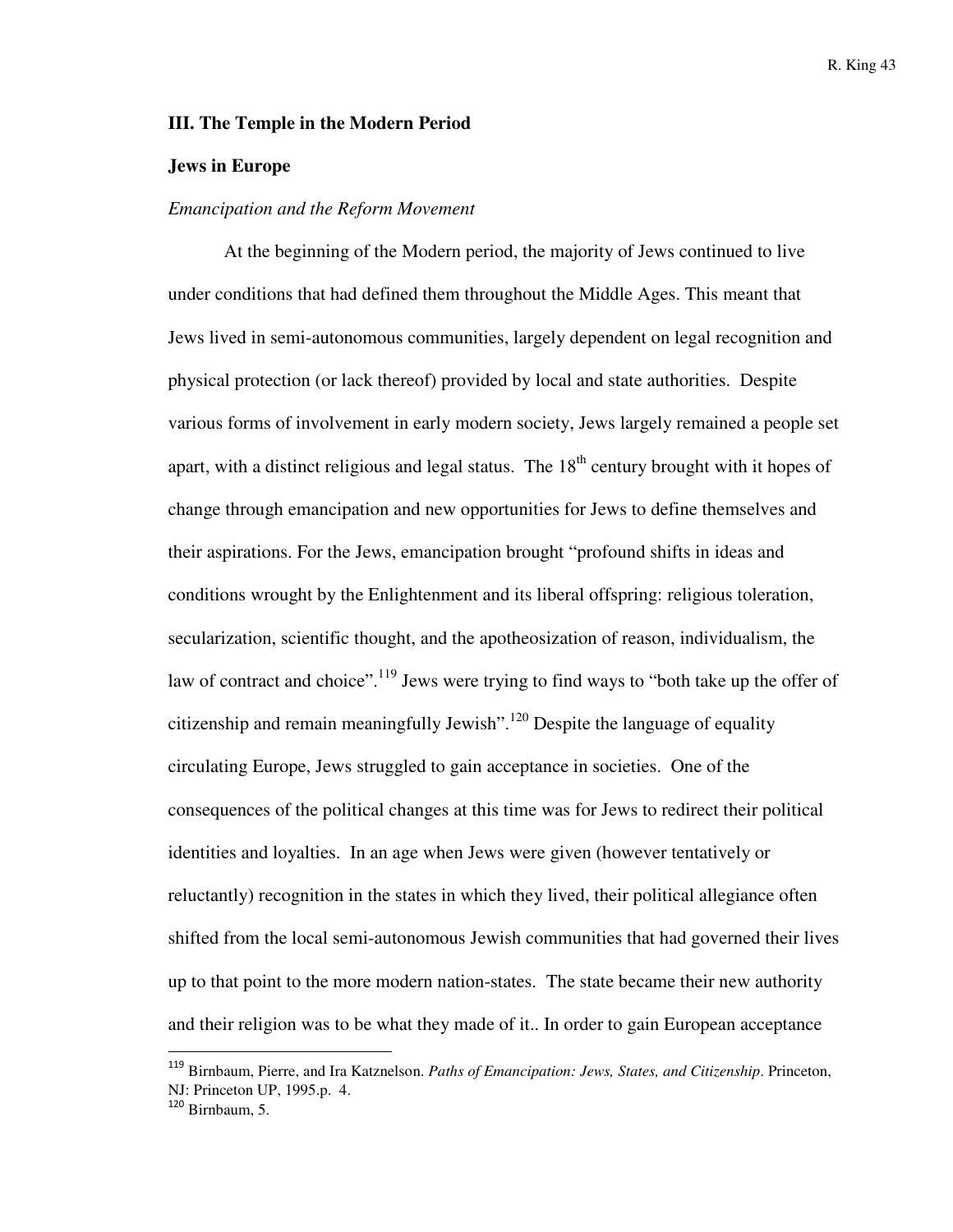they were going to have to shed their separate political identity. Europeans fueled this shift by expecting sometimes even demanding that Jews shed their distinct identities, and most Jews accepted this bargain. Jews found themselves in lands where "both the supporters and opponents of emancipation–despite their differences—possessed complementary expectations from the grant of Jewish rights: the Jews, as a people, should disappear".<sup>121</sup>

With Jews being more and more exposed to European cultures, attitudes towards religious observance began to shift. Jews became more open to new ideas as contact between Jew and Gentile increased. Gradually a "more positive attitude toward the study of secular disciplines" began to emerge.<sup>122</sup> As Jewish desire for equality heightened, their tolerance of secularism increased. In Germany in particular, a growing percent of the Jewish population were pushing aside religious interests for secular ones.<sup>123</sup> The nineteenth century not only brought ideas of assimilation to the Jewish community, it also brought religious reform that can be seen particularly in the Reform movement. A new form of rabbinic leadership was emerging as "men appeared, combining the traditional education gained in youth with years spent in German university…they had no choice but to undertake the lonely and difficult task of attempting to synthesize themselves" and find a way to bring the religious and secular together.<sup>124</sup> Rabbinic leadership was not limited to the influence of secular education, however. Even very traditional rabbis "lent their

<sup>121</sup> Vago, Bela. *Jewish Assimilation in Modern times*. Boulder, CO: Westview, 1981. p. 6-7.

<sup>122</sup> Meyer, Michael A. *Response to Modernity: A History of the Reform Movement in Judaism*. New York: Oxford UP, 1988. p. 12.

 $123$  Meyer, 12.

<sup>124</sup> Meyer, 102.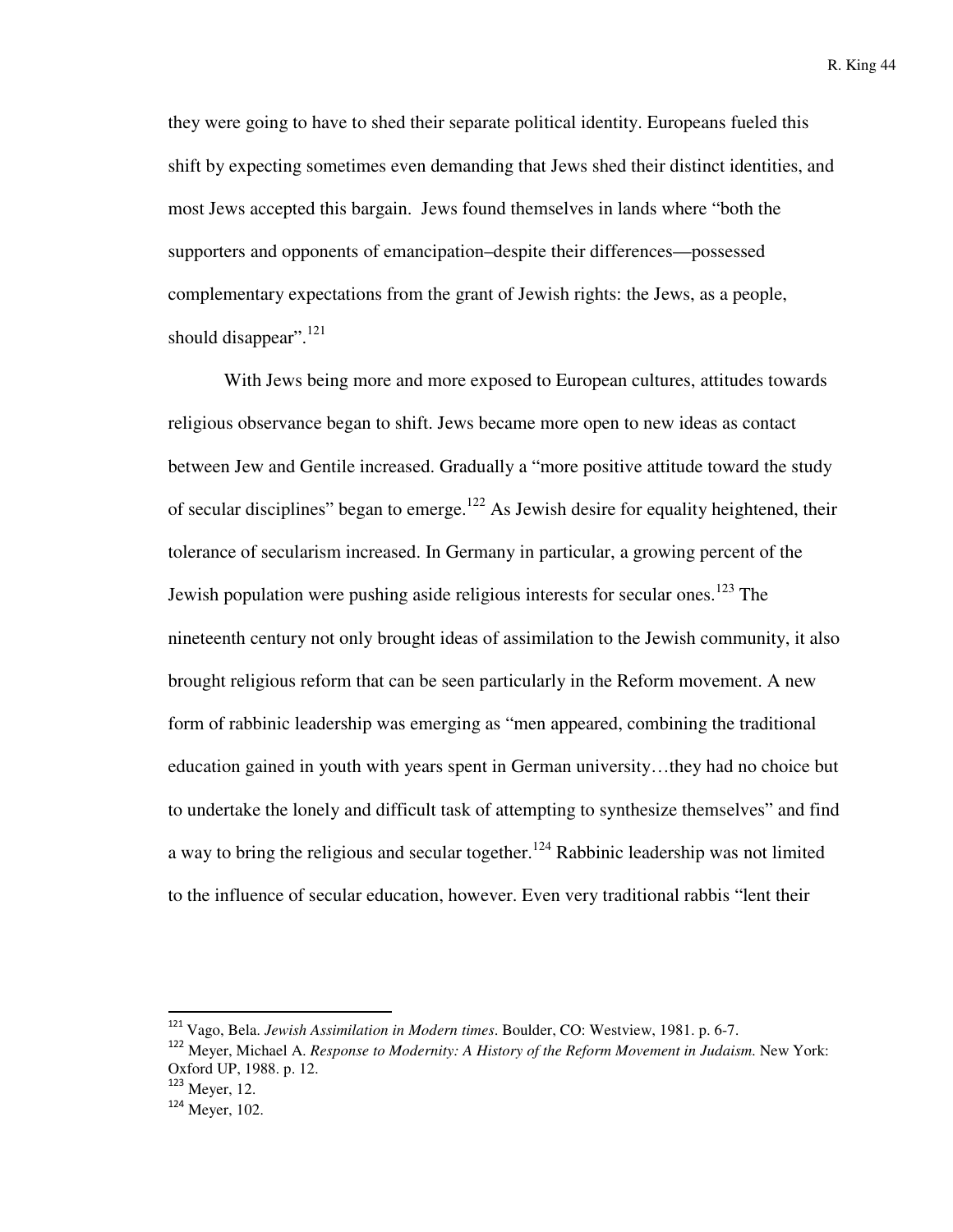support to modernization as long as it did not involve outright violation of Jewish  $law$ ".<sup>125</sup>

Rabbi Samson Wolf Rosenfeld (1780-1862) was one of these who refused to violate traditional Jewish law while at the same time embraced modernization. For example, he began "giving regular edifying sermons in the German language…he edited a German-language weekly Jewish newspaper called *Das Fullhorn* (The Horn of Plenty), which included sermons, poetry on Jewish themes, popular theology, and news reports of Jewish interest from all over Europe".<sup>126</sup> Rosenfeld was not the only rabbinic leader to make these sorts of changes. Rabbi Samuel Levi Eger (1769-1842) who was more traditional refused to "tamper with customs…considered it permissible and desirable to make the religious service more attractive through increased solemnity and heightened aesthetic appeal".<sup>127</sup> These types of reforms were happening all over Europe. It was understood that the religious leadership was not only to lead their congregation but to also be "loyal servants of the state".<sup>128</sup> In many places, the rabbi "was expected to advance public morality, preach law abiding religiosity, and generally serve the states interests. Jewish spiritual leaders were especially exhorted to encourage occupational integration and cultural Germanization, to help 'raise' the level of fellow Jews to where they might be worthy of civic equality".<sup>129</sup> As the Reform Movement took off, a small Orthodox population stood its ground. The Jews in Europe found themselves divided over the need and legitimacy of change due to modernization.

<sup>125</sup> Meyer, Michael A. *Response to Modernity: A History of the Reform Movement in Judaism*. New York: Oxford UP, 1988. p. 102.

<sup>126</sup> Meyer, 102.

<sup>127</sup> Meyer, 102.

<sup>128</sup> Meyer, 103.

 $129$  Meyer, 103.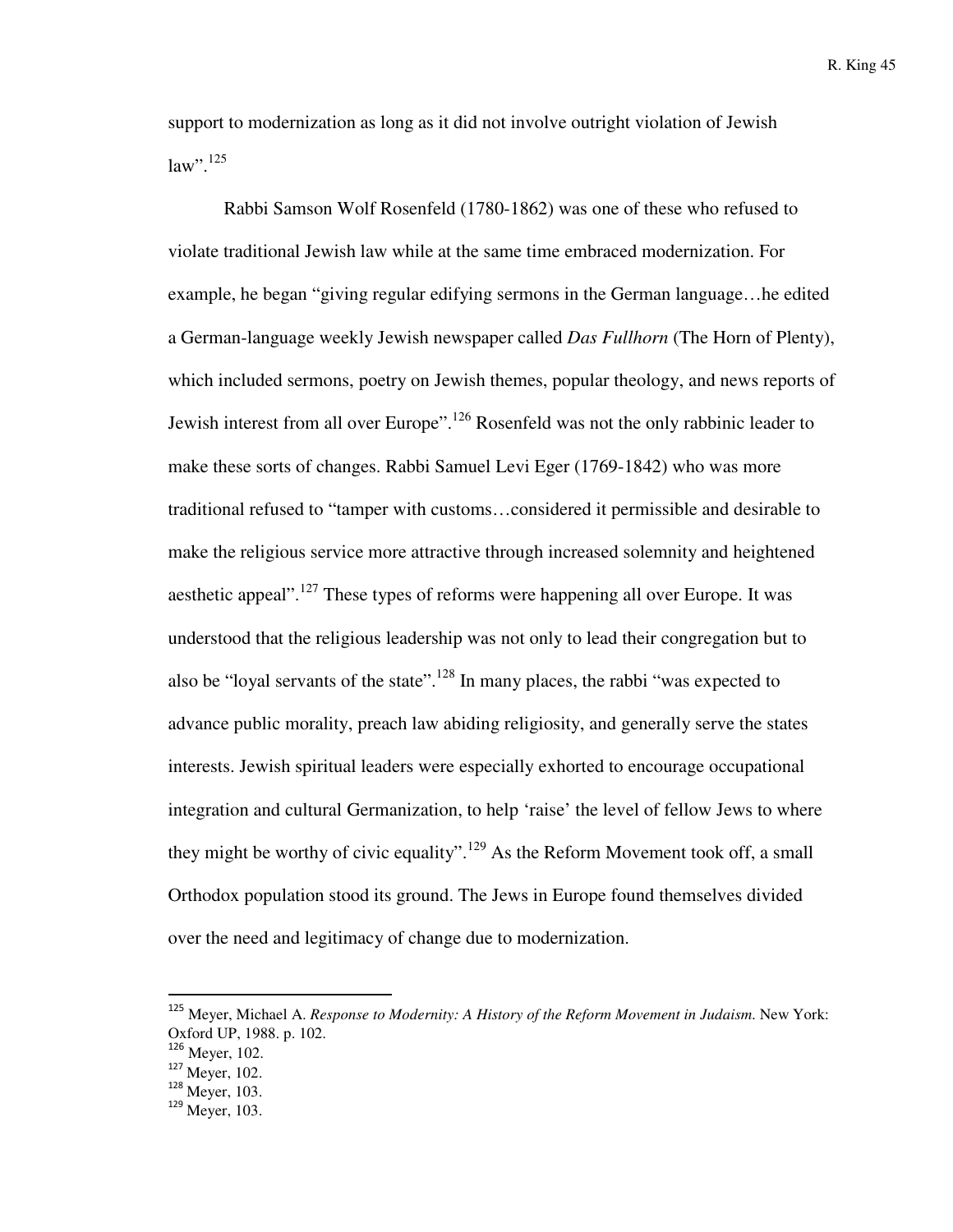As the Reform Movement grew throughout Europe, Jews began to develop an attachment to their local lands. Many of their hopes usually expressed through their ritual prayers, were now seemingly empty of significance. For example, like their counterparts in Germany, "French Jews—even the more conservative among them—denied they were in exile and evidenced little longing for Jerusalem".<sup>130</sup> In 1843, many of the most influential Jewish leaders in France expressed new ideas about Jerusalem and the Jews as a whole. Lazare Wogue, a French rabbi expressed his thoughts by saying, "We are not a people, we are a religion".<sup>131</sup> Samuel Cahen, a French journalist and expert in Hebrew, said more pointedly, "Jerusalem is no longer for us anything but a memory; it need no longer be a hope".<sup>132</sup> Jews were denying their historical narrative and claiming a new one. These reform Jews no longer felt an attachment to Jerusalem but now felt that their new lands were sufficient. The idea of a messianic age was no longer tied to "a special dynasty of Israel…French Jews (like their counterparts in the east) believed in the mission of Israel in the Diaspora. In propagating a purer faith, they were convinced, Jews helped bring nearer the messianic goal".<sup>133</sup> Jews continued to desire for a messianic age, however, for many Jews it was no longer tied to a particular land (i.e. no longer tied to Jerusalem). Jews were content in their local lands in Europe as long as they were able to continue to work towards fuller assimilation and social advancement. Jews still held on to the hope that they would one day be fully integrated into the states where they lived.

Not all of Jewish traditional values concerning Jerusalem were forgotten, however. There were still Jews dedicated to their religious history and traditions. For

<sup>130</sup> Meyer, Michael A. *Response to Modernity: A History of the Reform Movement in Judaism*. New York: Oxford UP, 1988. p. 170.

<sup>&</sup>lt;sup>131</sup> Meyer, 170.

<sup>&</sup>lt;sup>132</sup> Meyer, 170.

<sup>&</sup>lt;sup>133</sup> Meyer, 170.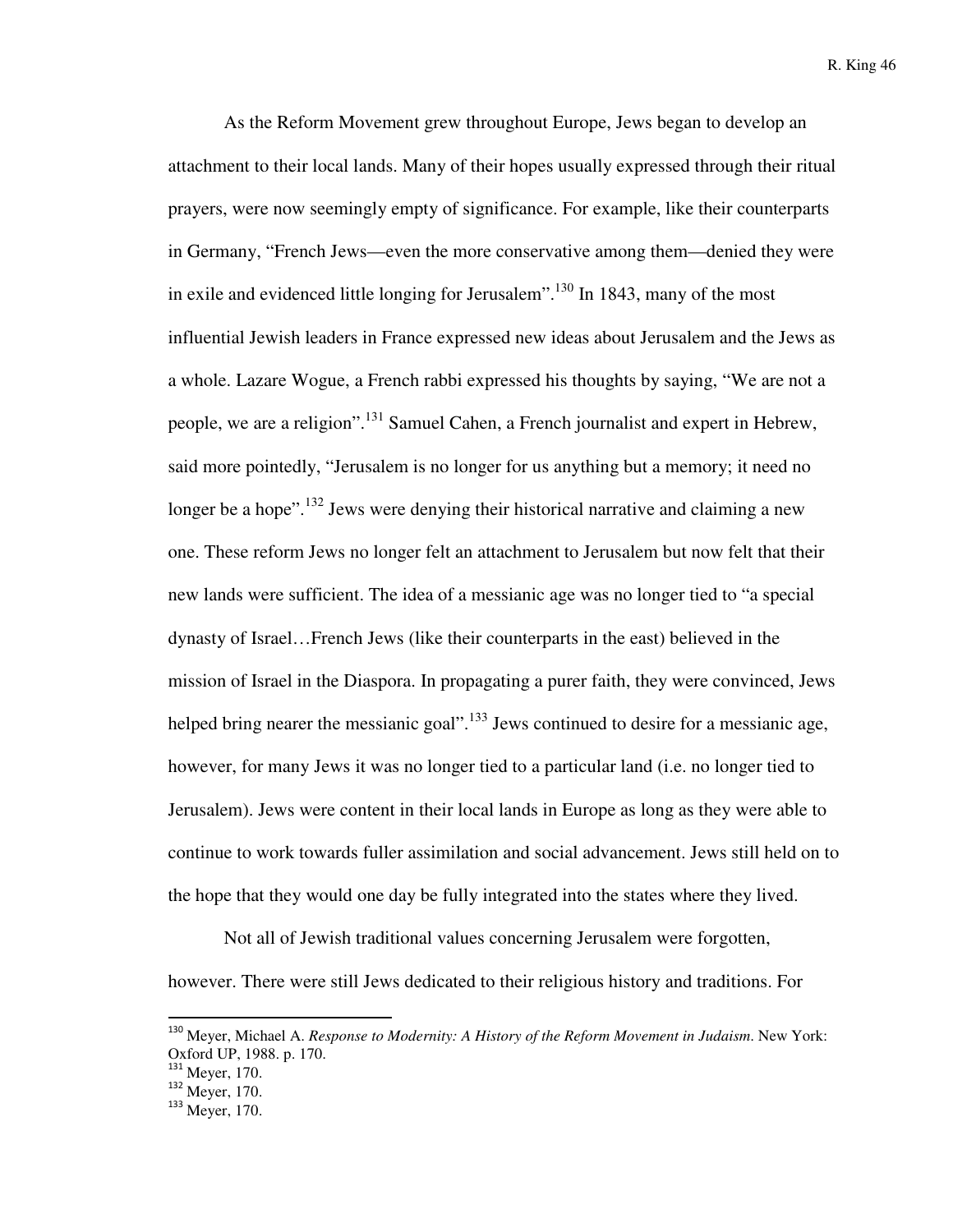example, Jewish elderly would travel to Jerusalem in their final days in order to be in their sacred city when they died.<sup>134</sup> No matter how few these traditions or memories of the Temple and Jerusalem were, many Jews still felt ties to the Holy Land. These few Jews who held onto this memory would soon become the majority as Jews began to experience persecution and cultural decline under Europe's modernist project.

# *Assimilation under Question*

l

Regardless of the rhetoric surrounding emancipation, Jews were still experiencing harsh discrimination. After leaving the ghetto and entering European society, many Jews entered occupations they had never been in before. As a result, "the Jew was considered a competitor—all the more so since some had grown quite rich after leaving the ghetto".<sup>135</sup> Jews found themselves still separate from society no matter how hard they tried.

Assimilation appeared to be more difficult than had originally been thought. Anti-Semitism emerged "out of a disjunction between the rhetoric of emancipation and the social reality of emancipated Jews—that is, out of a growing sense that political emancipation was, at best, an incomplete means of Jewish assimilation".<sup>136</sup> Life for the Jews in European countries was becoming more unstable and painful. Assimilation wasn't working and out of this anti-Semitism established itself. Anti-Semites claimed that "the presence and prosperity of Jews were antithetical to German national development".<sup>137</sup> Despite Jew's attempts to assimilate, anti-Jewish sentiment remained. Because of anti-Semitism, assimilation comes into question. Jews needed solutions to their suffering in Europe. At this time, several Jewish thinkers began to reconsider the

<sup>134</sup> Laqueur, Walter. *A History of Zionism*. New York: Holt, Rinehart and Winston, 1972. p. 42.

<sup>135</sup> Laqueur, Walter. *The Changing Face of Antisemitism: From Ancient times to the Present Day*. New York, NY: Oxford UP, 2006. p. 77.

<sup>136</sup> Lupovitch, Howard N. *Jews and Judaism in World History*. London: Routledge, 2010. p. 180. <sup>137</sup> Lupovitch, 181.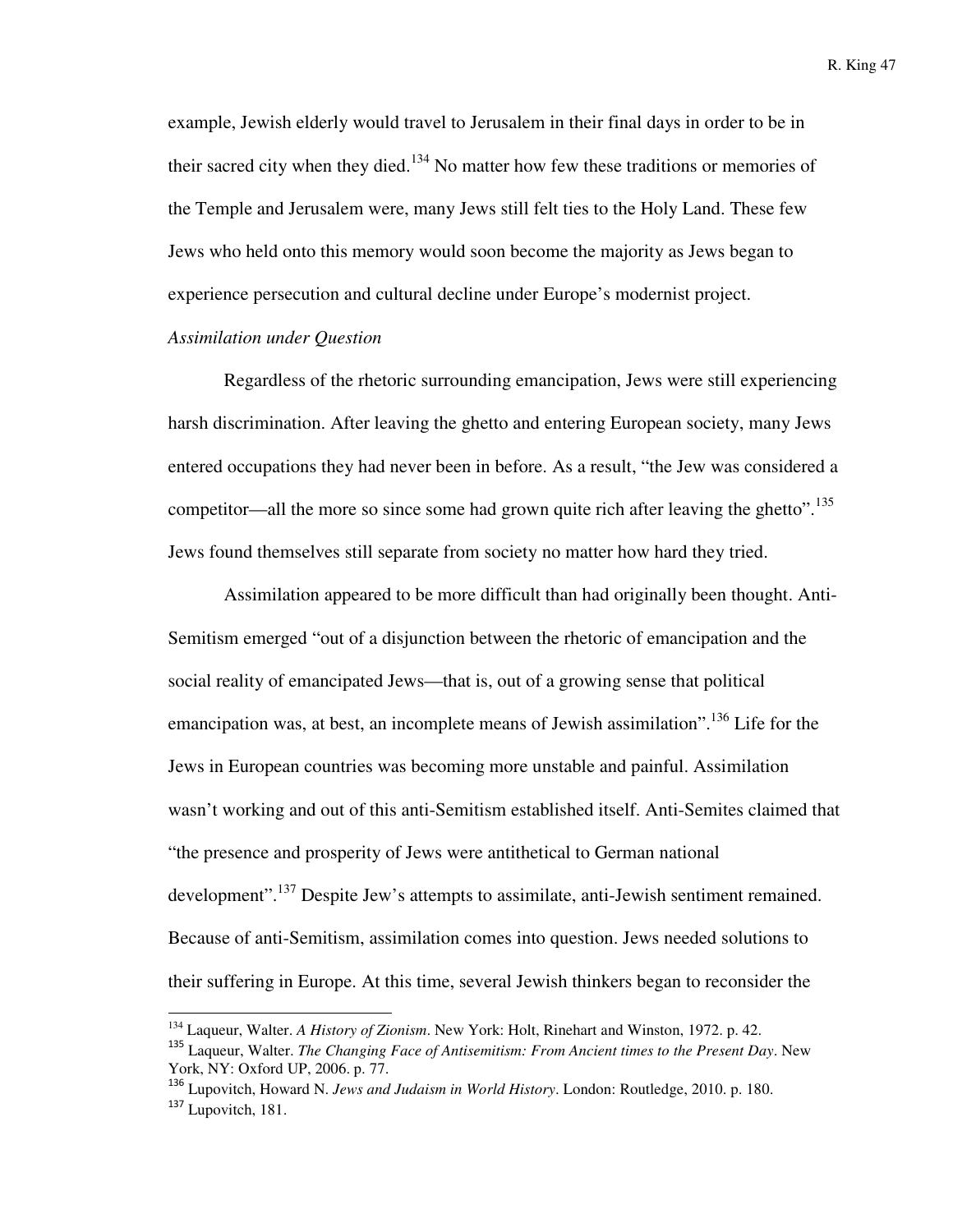value much less the success of emancipation of Jewish life in the age of the modern nation-state. For a growing number of Jews, the hope that assimilation and acculturation could bring about an answer to the long-standing Jewish Question now seemed dubious at best if not an outright failure. Protection from physical danger and social atrophy would need to come from a different source.

## **Early Hints of Zionism: Hess, Kalischer, Pinsker**

The modern Zionist movement grew from a belief that nationalism was the solution to their suffering, and in order to survive as a people Jews needed a state of their own. From this idea, Zionists sparked a desire to return to Jerusalem and regain a land they saw as once theirs. By the turn of the nineteenth century, the Jewish population in Palestine "numbered roughly 5,000... nearly forty years later, the British vice-consul estimated that approximately 10,000 Jews lived there. Within another forty years, that is by 1880, the Jewish population more than doubled, reaching 25,000…from 1874 onward [Jews] constituted a residential majority".<sup>138</sup>

Moses Hess, a Jewish philosopher, lived in Germany for two years in the 1860's and became acquainted with German anti-Semitism. Hess is considered one of the first to push Zionism's ideals although it was not called Zionism yet. For Hess, "a Jewish state was not an end in itself but a means towards the just social order to which all peoples aspire".<sup>139</sup> His ideas were not articulated as successfully as he had hoped. However, his book *Rome and Jerusalem* "was bound to make little impact precisely because he was so far ahead of his time".<sup>140</sup> Another author writing about ideas that would eventually come to be known as Zionist ideas was Hirsch Kalischer, a rabbi in Thorn. Drawing from the

<sup>138</sup> Stein, Leslie. *The Hope Fulfilled: The Rise of Modern Israel*. Westport, CT: Praeger, 2003. p. 1.

<sup>&</sup>lt;sup>139</sup> Laqueur, Walter. A History of Zionism. New York: Holt, Rinehart and Winston, 1972. p. 52.

 $140$  Laqueur, 53.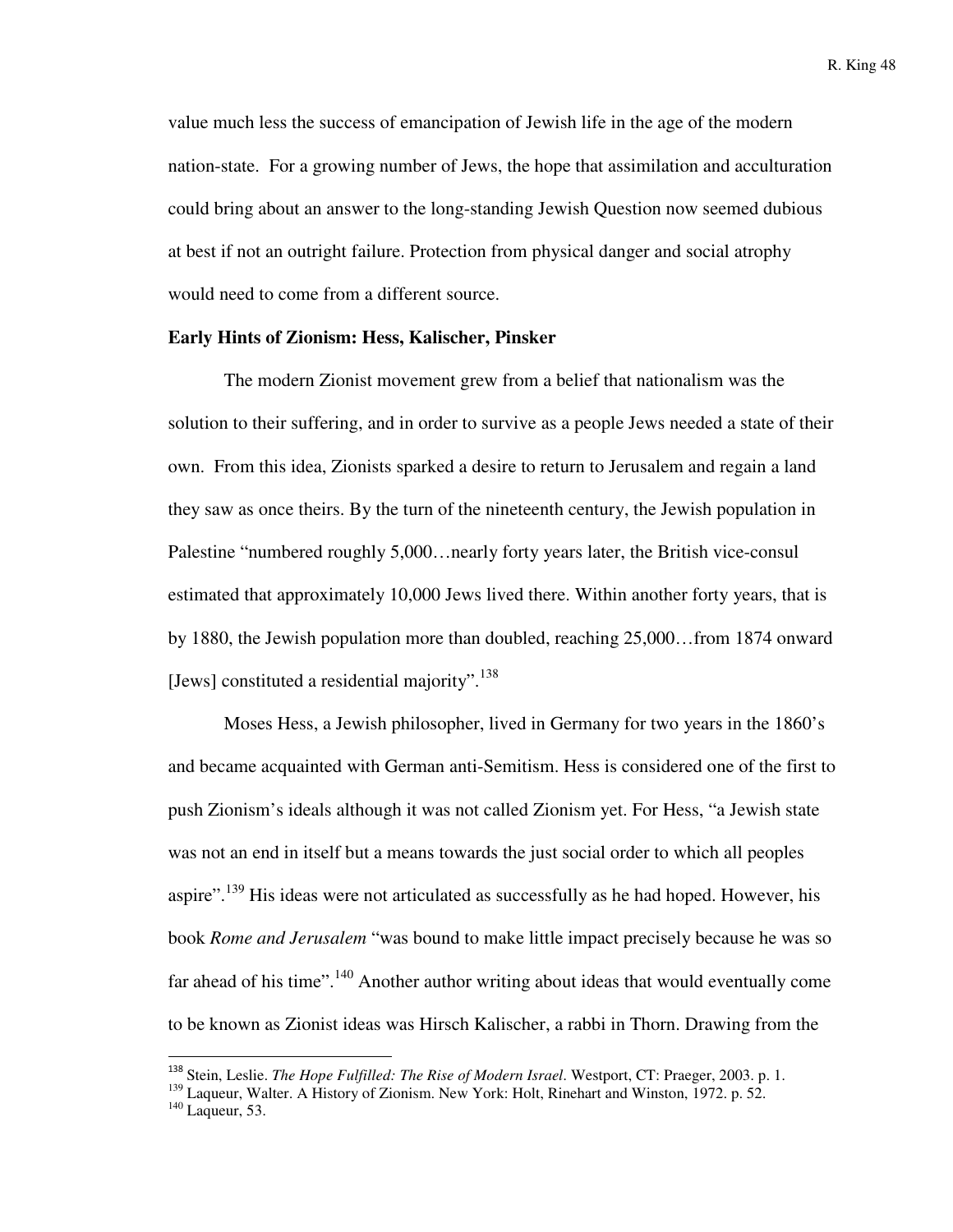Bible, the Mishna and the Talmud, Kalischer authors a little pamphlet entitled *Drishat Zion* (Seeking Zion) that focused on his belief that:

> The redemption of Israel will not come as a sudden miracle, the Messiah will not be sent from heaven to sound a blast on his great trumpet and cause all people to tremble. Nor will he surround the Holy City with a wall of fire or cause the Holy Temple to descent from heaven. Only stupid people could believe such nonsense; wise men knew that redemption would be achieved only gradually and, above all, would come about only as the result of the Jews' own efforts.<sup>141</sup>

Kalischer, through his pamphlet, posed a challenge to European Jews. He challenged them to take action. Waiting on the messianic age was "nonsense" and the only way to accomplish redemption of Israel was to take up the Zionist idea and act. Like Hess' book however, this pamphlet was not widely circulated and very little came of his work until the stage of Zionism had been set completely.

 In the 1880's more Zionist ideas came out of the Russian Jewry. Leo Pinsker, a physician, wrote a pamphlet after realizing that Jewish assimilation in Russia was a lost cause. His pamphlet was published anonymously in Germany and "became a milestone in the development of Zionist thought".<sup>142</sup> Pinsker's basic thought was that if Jews refuse to help themselves, no one else will. Pinsker's solution to the Jewish question "lay in an awakening of Jewish national consciousness, which would pave the way for the establishment of a sovereign Jewish state".<sup>143</sup> Pinsker's pamphlet received attention from other Jewish writers but did not affect the Jewish people for whom the pamphlet was intended as much as Pinsker had hoped. It wasn't until the 1890's, with Theodor Herzl, that Zionism began to take root with the masses.

<sup>&</sup>lt;sup>141</sup> Laqueur, Walter. A History of Zionism. New York: Holt, Rinehart and Winston, 1972. p. 54-55.

 $142$  Laqueur, 70.

<sup>143</sup> Stein, Leslie. *The Hope Fulfilled: The Rise of Modern Israel*. Westport, CT: Praeger, 2003. p. 14.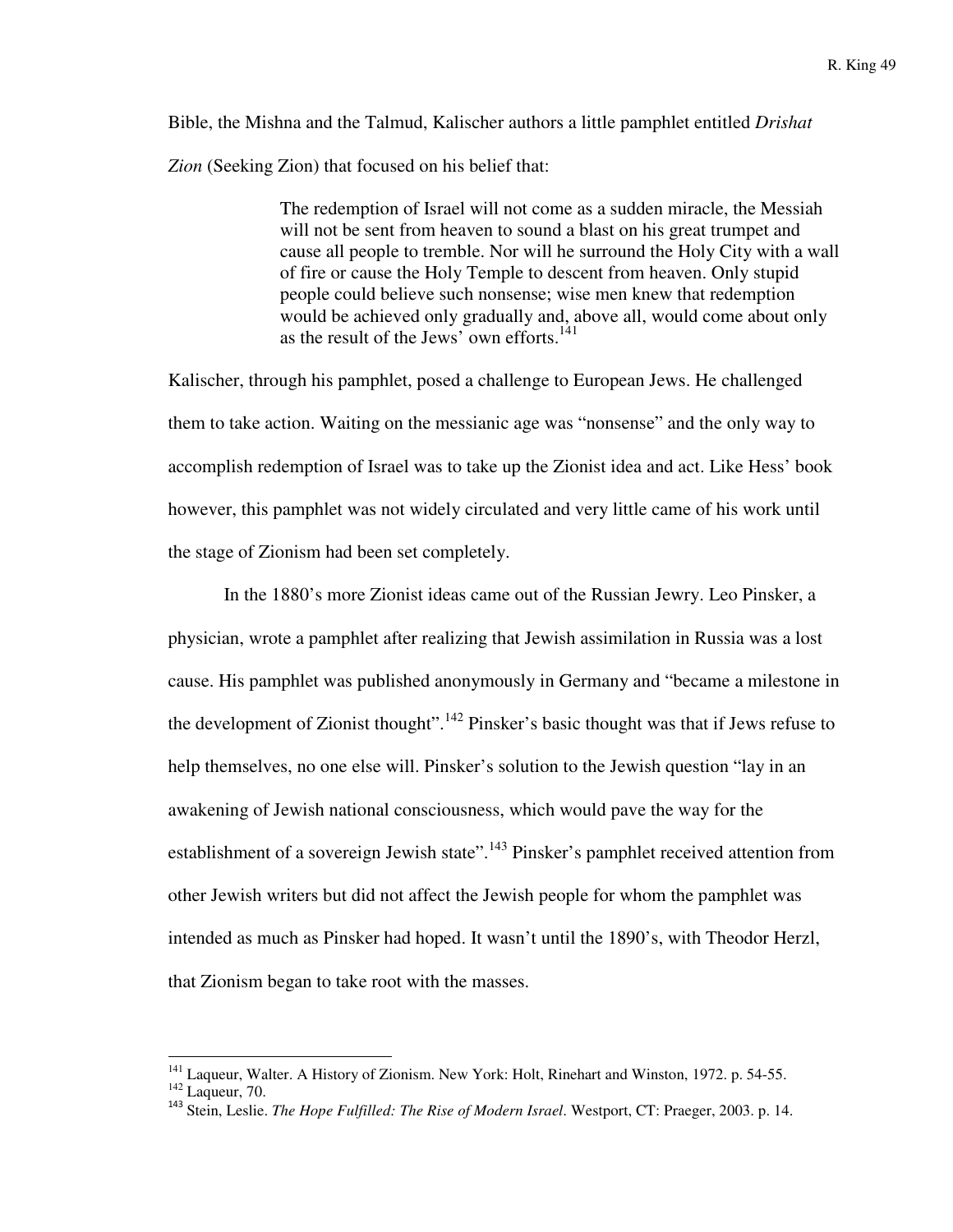Herzl was a well-known journalist and play writer in Austria who, in 1896 published a booklet entitled *Der Judenstaat* (The Jewish State: An Attempt at a Modern Solution of the Jewish Question). As a journalist, Herzl had seen many parts of Europe and as a result was able to observe life for Jews in different places. In 1894, while in Paris, Herzl witnesses the incredible anti-Semitism play out in the Dreyfus affair where a Jew was accused of treason. Herzl's conclusion after his experiences in Paris are that Jews are not safe anywhere. He writes, "in our native lands where we have lived for centuries we are still decried as aliens, often by men whose ancestors had not yet come at a time where Jewish sighs had long been heard in the country. The majority decides who the 'alien' is; this, and all else in the relations between peoples, is a matter of power".<sup>144</sup> He reflects on the fact that he has seen Jews attempt to assimilate, as he himself did. As life for the Jews got more difficult, however, Herzl began to change his mind.

Herzl blamed part of the Jewish condition on their experiences during the Middle Ages explaining that the Jewish vices were a result of their history. Jews were "forced into degrading occupations, squeezed for gold relentlessly by the powerful, Jews became 'avaricious and eager for plunder' in order to survive".<sup>145</sup> Herzl released the Jews from some of the responsibility for their current conditions. He wanted them to have a place of their own, a national identity and a nation in which to live. In terms of a location for this Jewish nation, Herzl recalls that "Palestine was [their] unforgettable historic homeland" and that the name itself would be a rally cry that would bring the Jewish community together.<sup>146</sup> He favored Palestine but also considered Argentina as a gathering place for the Jews and their new state. Herzl's plan steamed from a desire for the Jews to escape

<sup>144</sup> Laqueur, Walter. *A History of Zionism*. New York: Holt, Rinehart and Winston, 1972. p. 86.

<sup>145</sup> Kornberg, Jacques. *Theodor Herzl: From Assimilation to Zionism*. American, UP 1993. p. 21.

<sup>146</sup> Hertzberg, Arthur. *The Zionist Idea*. 1959. p. 222.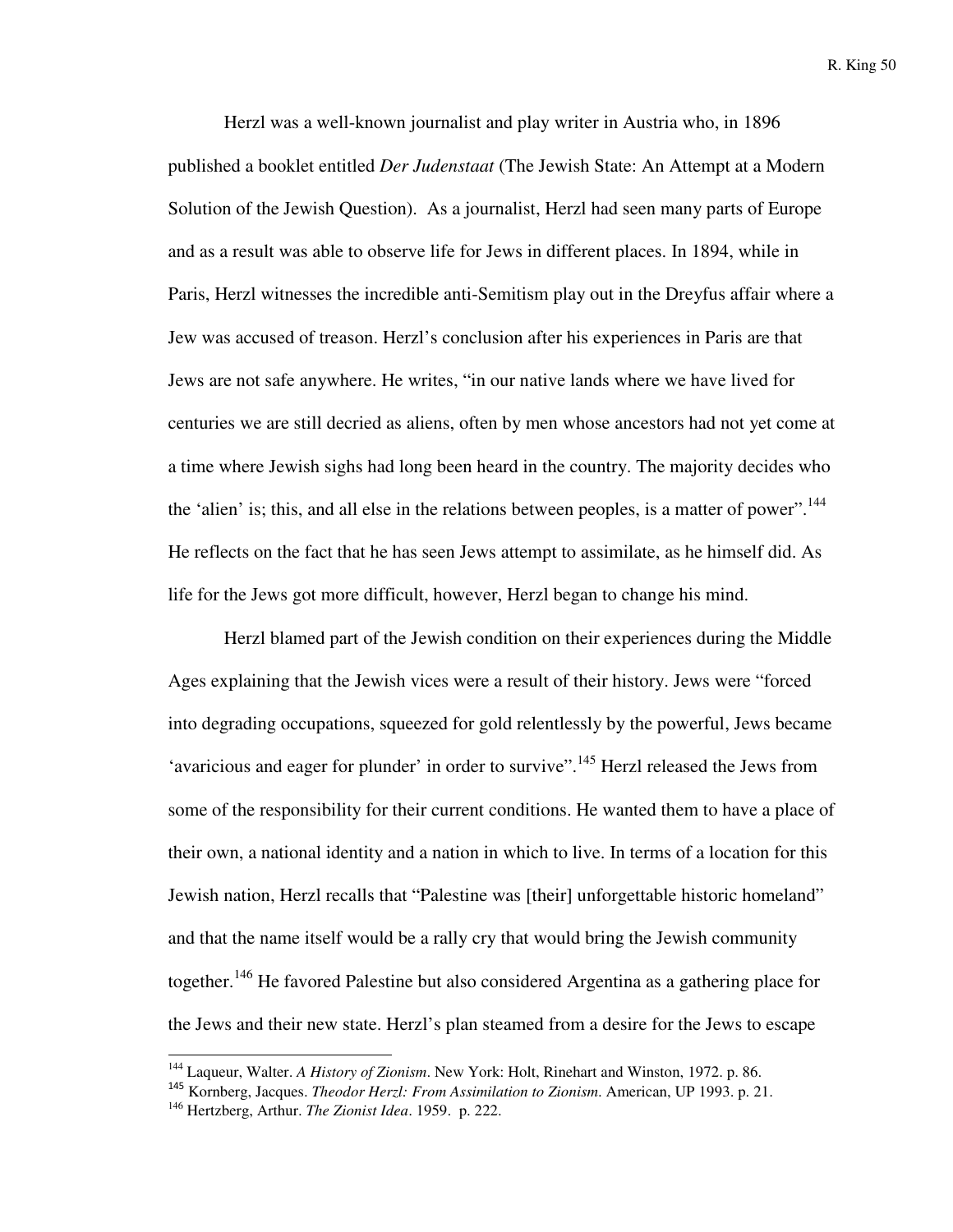anti-Semitism; for he believed that the formation of a Jewish state would be a conclusion of peace for the Jews.

## **Zionist thinking about the Temple**

#### *Political Zionism*

 $\overline{a}$ 

What is striking about Herzl's Jewish state is that there is little mention of the Temple. His political movement did not encompass many religious ideas or hopes. He writes, "I consider the Jewish question neither a social nor a religious one, even though it sometimes takes these and other forms. It is a national one".<sup>147</sup> His greatest concern was that of a Jewish state and to bring his people out of their suffering at the hands of anti-Semitism. When he did mention religious aspects of Jerusalem he noted that the "Temple will be visible from long distances, for it is only our ancient faith that had kept us together…" however, "we shall keep out priests within the confines of their temples in the same way as we keep our professional army within the confines of their barracks".<sup>148</sup> Herzl knew the Temple was an important component of Jewish history, for it was part of what kept them united. However his focus was elsewhere. Herzl was saddened by the fact that "nine-tenths of world Jewry [was] literally starving, fighting for their bare existence".<sup>149</sup> With many Jews in this state, survival and a safe place for the Jews to live were Herzl's greatest concerns. His ideas were a response to anti-Semitism, not a response to religious persecution or religious freedom. Herzl did not want the Jews to

<sup>147</sup> Laqueur, Walter. *A History of Zionism*. New York: Holt, Rinehart and Winston, 1972. p. 86.

<sup>148</sup> Prior, Michael. *Zionism and the State of Israel: A Moral Inquiry*. London: Routledge, 1999. p. 5.

<sup>149</sup> Laqueur, Walter. *A History of Zionism*. New York: Holt, Rinehart and Winston, 1972. p. 105.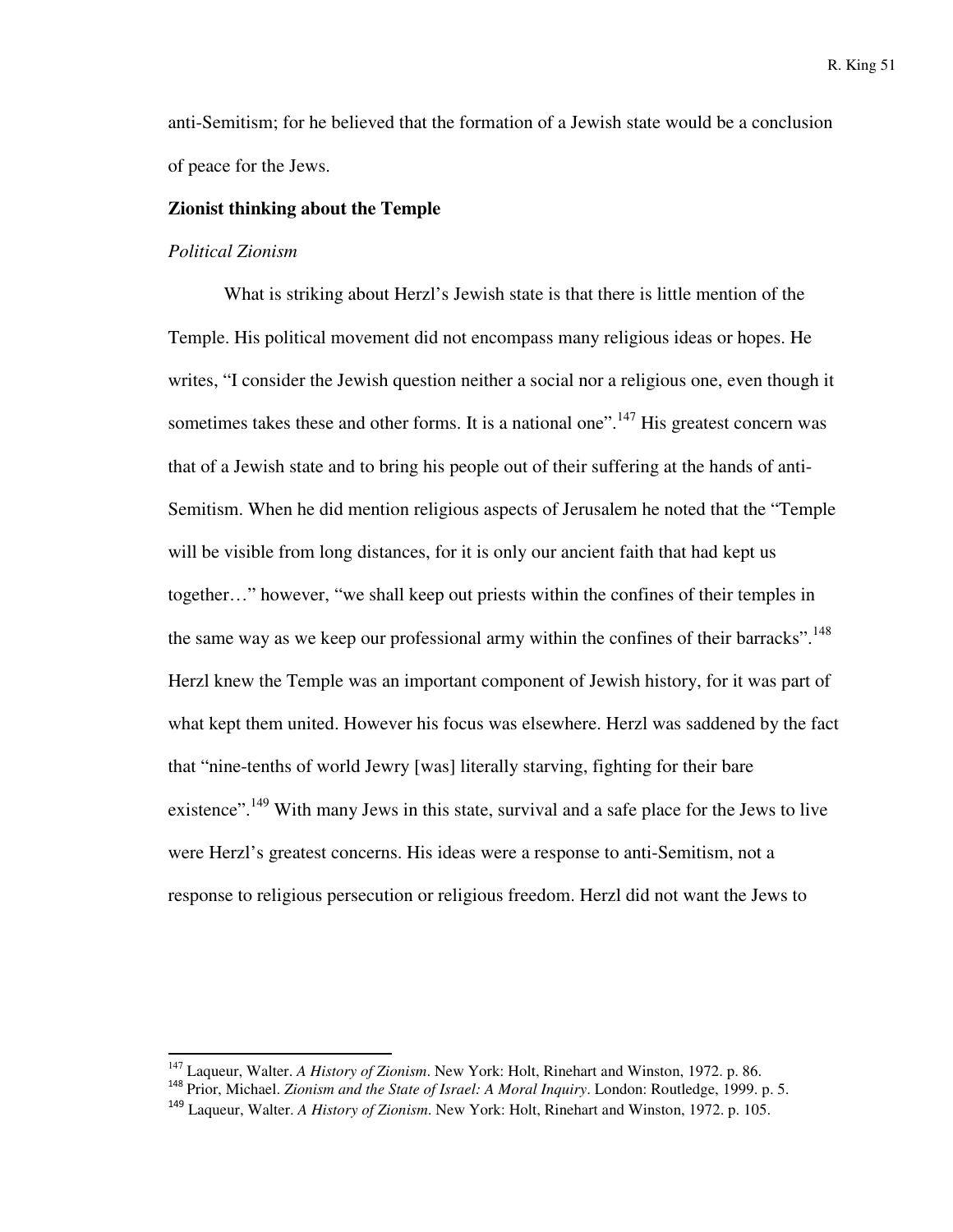have to commit "national suicide" in order to exist. This was the main focus of Herzl's political Zionism; to make sure that the Jewish nation could prosper.<sup>150</sup>

Herzl, similar to others before him like Hess, "was not interested in bringing the Messiah. They were interested in using the dynamics of modern nationalism to find a non-miraculous, non-messianic resolution to the Jewish problem". <sup>151</sup> Many of the most radical Jews to follow Zionism after Herzl had experienced little or no Judaism in their homes growing up. The movement was becoming more about the fact that no matter how much they assimilated "the doors of university fraternities and university appointments remained closed to them".<sup>152</sup> For many, Zionism seemed their only hope for the life they desired and it became strictly a political tool.

## *Cultural Zionism*

Ahad Ha'am, another major Zionist thinker, stressed a new idea called cultural Zionism. For Ha'am, the Zionist idea was "not to be found…in mass action but in the cultural revival and modernization of the Jewish people through the agency of a carefully chosen few".<sup>153</sup> Ha'am, was unlike Herzl and desired a slow and steady change as opposed to radical politically driven change. Ha'am used the imagery of a tree to communicate his feeling about the direction Judaism should take; strong and slow growing. He urged Jews to "revitalize the idea of the national renascence, and use every possible means to strengthen its hold and deepen its roots, until it becomes an organic element in the Jewish consciousness and an independent dynamic force. Only in this

<sup>150</sup> Kallen, Horace Meyer. *Zionism and World Politics; a Study in History and Social Psychology*. Garden City, NY: Doubleday, Page, 1921. p. 73.

<sup>151</sup> Schafler, Samuel. "Modern Zionism: An Historic Perspective." *Judaism* 30.1 (1981): 111-119. *ATLA Religion Database, with ATLA Serials.* Web. 8Apr.2012.p.113.

 $152$  Schafler, 114.

<sup>153</sup> Hertzberg, Arthur. "The Zionist Idea". 1959. p. 250.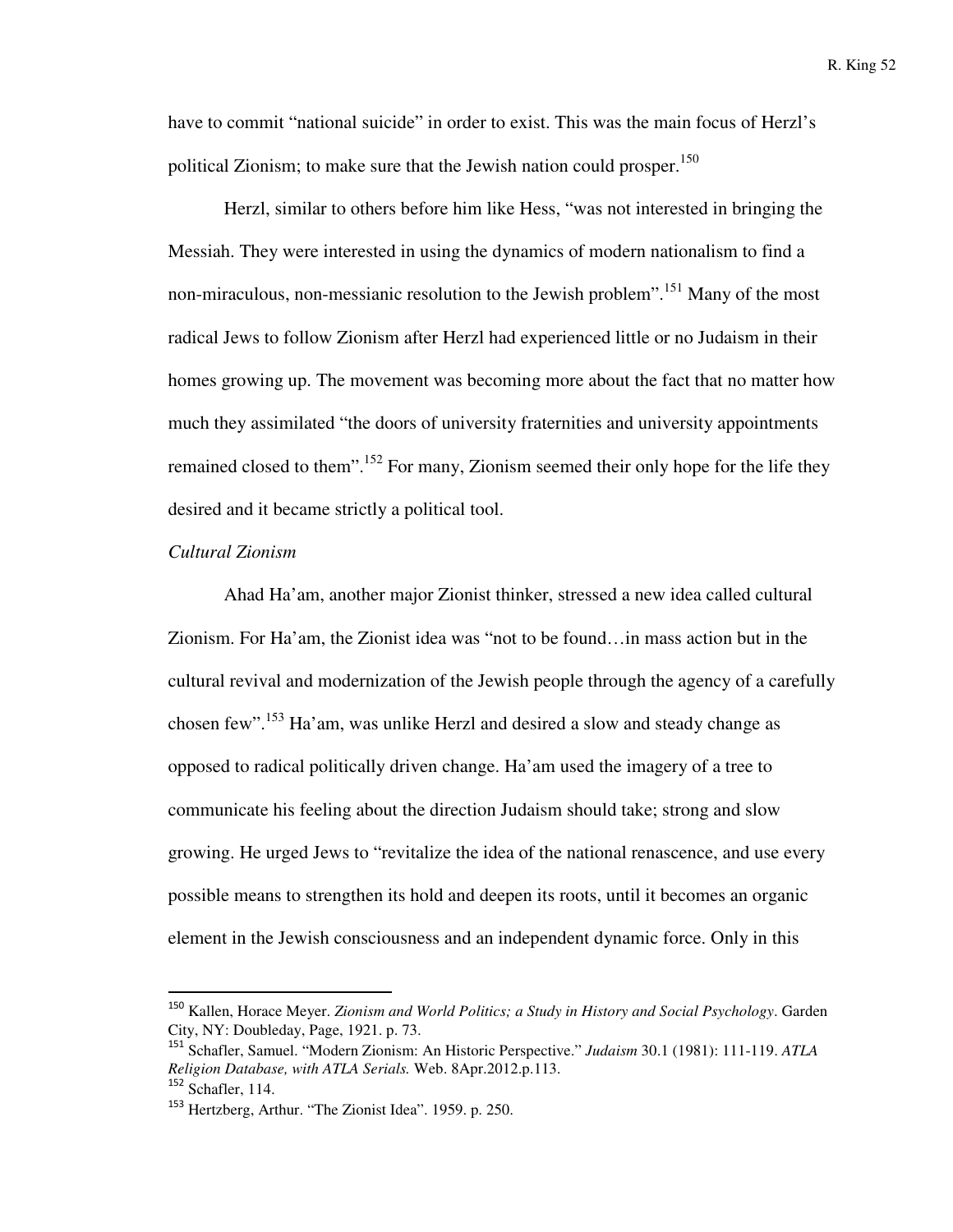way...can the Jewish soul be freed from its shackles...".<sup>154</sup> Ha'am wanted to start small.

He thought that the current Zionist movement was neglecting Judaism's spiritual (or

cultural) aspects. He urged people to understand that,

[Jews do not] need an independent State, but only the creation in its native land of conditions favorable to its development: a good sized settlement or Jews working without hindrance in every branch of civilization, from agriculture and handicrafts to science and literature. This Jewish settlement, which will be a gradual growth, will become in course of time the center of the nation, wherein its spirit will find pure expression and develop in all its aspects to the highest degree of perfection of which it is capable. Then, from this center, the spirit of Judaism will radiate to the great circumference, to all the communities of the Diaspora, to inspire them with new life and to preserve the over-all unity of our people. When our national culture in Palestine had attained that level, we may be confident that it will produce men in the Land of Israel itself who will be able, at a favorable moment, to establish a State there—one which will be not merely a State of Jews but a really Jewish State.<sup>155</sup>

Ha'am wanted a small number of Jews to establish themselves in Palestine and build a small but strong community there in the hopes to expand steadily. Cultural Zionism was a slower trickle of Jews into Palestine than what the political Zionists had in mind.

 In terms of cultural Zionists view of the Temple, once again like Herzl, very little time is dedicated to talks of rebuilding or memorializing it. This group had a little more concern with tradition and religion, but that was not its focus. There emerged a new culture not tied to the traditional religious values and practices, including the Temple. The ultimate goal was still to establish a Jewish state in order to decrease Jewish suffering around the world.

<sup>154</sup> Hertzberg, 255.

 $155$  Hertzberg, 267.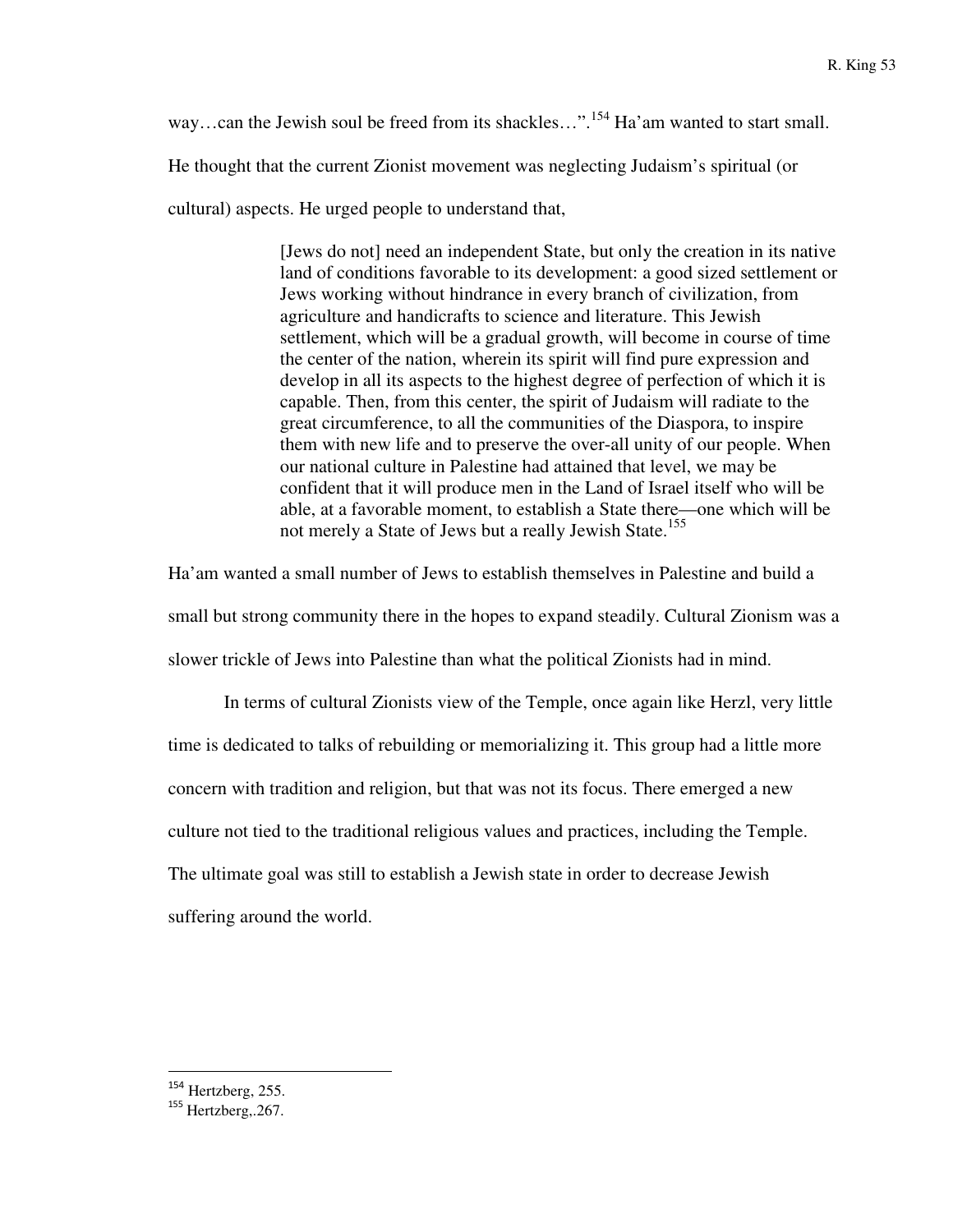## *Religious Zionism*

 Not all Jews supported Zionism. There were plenty of deeply religious Jews who were in stark opposition to the Zionist movement. Herzl's friend and Vienna's chief rabbi Gudemann attacked Herzl's ideas of Zionism saying that the "Jews were not a nation, that they had in common only the belief in God, and that Zionism was incompatible with the teachings of Judaism".<sup>156</sup> There were however deeply religious Jews who also took on the Zionist mentality. This is where the hopes of rebuilding the Temple reemerge.

 Rabbi Abraham Isaac Kook (1865-1935) was a renowned Torah scholar and Jewish thinker and one of the founders of religious Zionism. He later became the first chief rabbi of Palestine after the British mandate. Kook's form of Zionism was a combination of messianic hopes and Zionist aspirations. He mandated the goal of the "reestablishment of the Temple as a key Zionist objective".<sup>157</sup> He therefore "both" seriously prepare himself for future office as priest of the restored cult in the Temple in Jerusalem and accept all builders of Palestine, heretics included, as unwitting instruments of the even more manifest Redemption".<sup>158</sup> Kook was not in favor of political Zionism, but decided it was a tool God was using to bring about the eventual messianic age and the restoration of the Temple.

Kook believed that any revelations or thoughts that Jews had were significantly more pure inside the Holy Land than in the Diaspora. There was a pureness to Eretz Israel, or Land of Israel. Kook believed that "the greater one's yearning for and attachment to Eretz Israel, the purer his thoughts became, for they then live[d] in the air

<sup>156</sup> Laqueur, Walter. *A History of Zionism*. New York: Holt, Rinehart and Winston, 1972. p. 96.

<sup>157</sup> Inbari, Motti, and Shaul Vardi. *Jewish Fundamentalism and the Temple Mount: Who Will Build the Third Temple?* Albany: State University of New York, 2009. p. 18.

<sup>158</sup> Hertzberg, Arthur. *The Zionist Idea*. 1959. p. 417.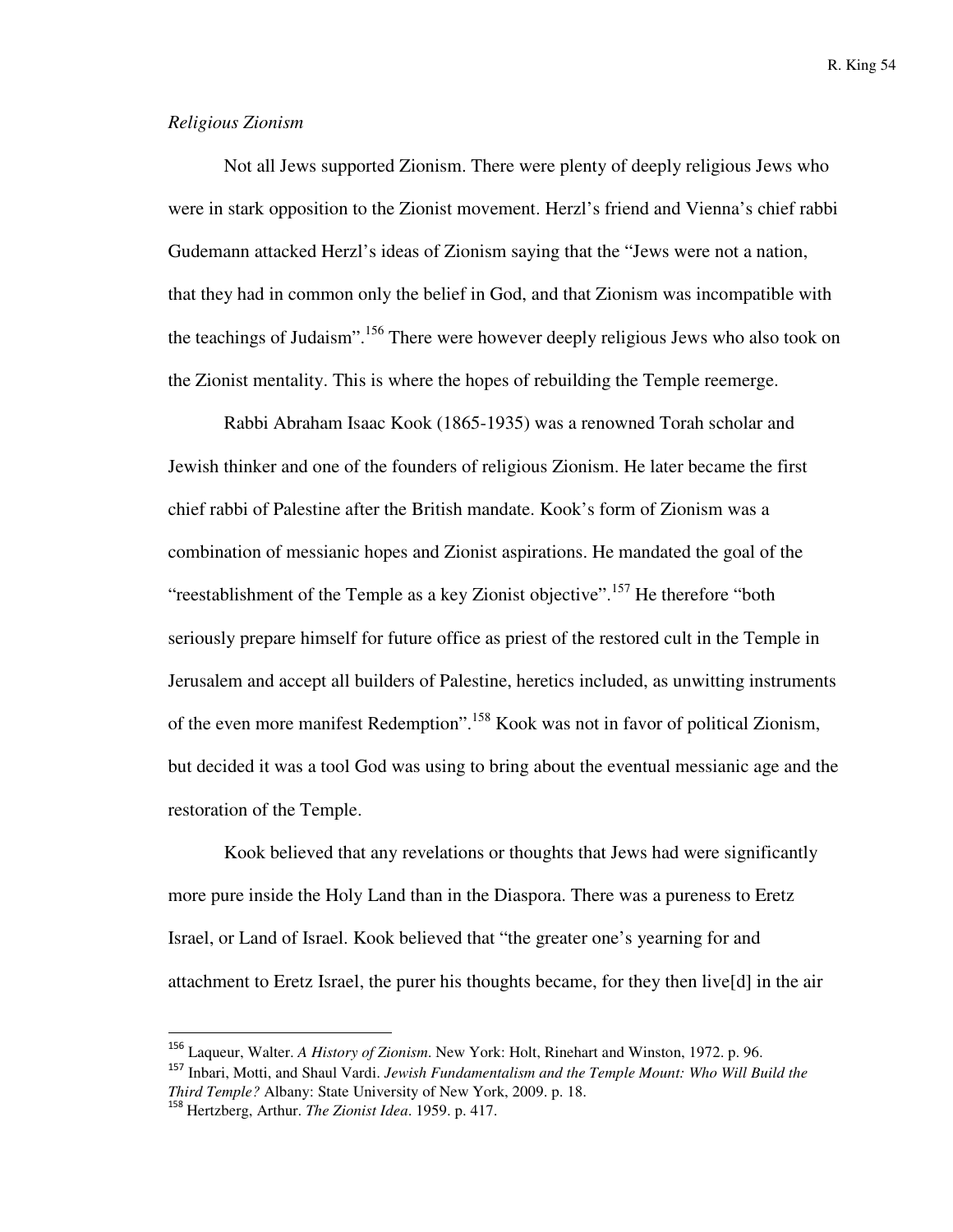of Eretz Israel, which sustains everyone who longs to behold the Land".<sup>159</sup> Everything would be better in the Holy Land. Thoughts would be clearer, and the minds of the Jews would be lucid and more susceptible to receiving revelation from God. For in Kook's opinion, Diaspora Judaism was "disintegrating at an alarming rate, and there is no hope for it unless it replants itself by the wellspring of life, of inherent sanctity, which can be found only in Eretz Israel".<sup>160</sup> Rabbi Kook believed that Judaism would come close to disintegrating into non-existence if it was not soon reunited with the Holy Land and its Temple. His plans for a future Jewish State included a Temple due to his belief in Jerusalem as a sacred and holy city and his hopes of the Messiah returning there. For Kook, part of the Jewish identity remained in the Temple and thus was a necessary component to the future state. He essentially made Zionism "part of God's plan".<sup>161</sup>

 From the very beginning of the Zionist movement, around 1882, various groups of Jews began to slowly ascend (aliyah) to Jerusalem. With each movement Jewish feelings gained strength and confidence. Zionism gave Jews a platform on which to vocalize their views and change was coming. As Jews entered the early to mid-1900's change was in the air and the Temple was going to be at the forefront.

## **Political Changes of 1948 and 1967: Transition in Zionist Thinking**

 Up until 1917, Zionist thinking was largely theoretical. It wasn't until the conflict entered international debate that Zionists began to see their hopes come to life.

*The Balfour Declaration (1917)* 

<sup>159</sup> Hertzberg, Arthur. *The Zionist Idea*. 1959. p. 420.

<sup>&</sup>lt;sup>160</sup> Hertzberg, 429.

<sup>161</sup> Gorenberg, Gershom. *The End of Days: Fundamentalism and the Struggle for the Temple Mount*. New York: Free, 2000. p. 88.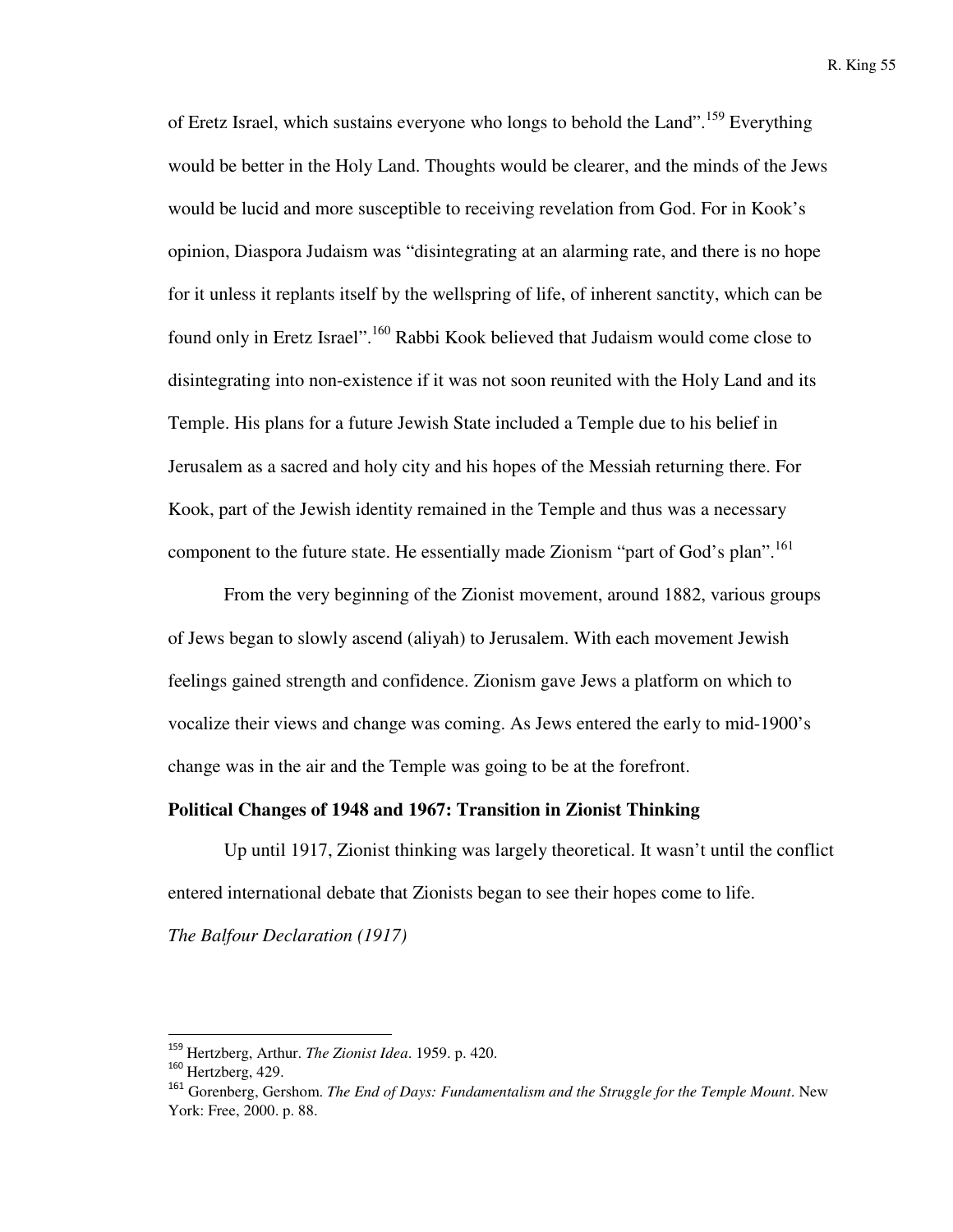World War I created significant change for the Jewish situation. The Ottoman Empire fell and the Sykes-Picot agreement divided much of the land between the British and the French leaving the rest of Palestine under an undefined international administration. British Prime Minister, Lloyd George decided on an advance into Palestine however and British forces captured Jerusalem on 9 December 1917. Around the time of WWI's outbreak, Jews were estimated to have made up 5-10 percent of the Palestinian population and it became clear that British support was necessary in order for the Zionists to accomplish their dream.<sup>162</sup>

 In 1917, Zionists received their first big political backing by the British through the Balfour Declaration. The Declaration read:

> View with favor the establishment in Palestine of a national home for the Jewish people, and will use their best endeavors to facilitate the achievement of this object, it being clearly understood that nothing shall be done which may prejudice the civil and religious rights of existing non-Jewish communities in Palestine, of the rights and political status enjoyed by Jews in another other country.<sup>163</sup>

This declaration was an attempt to appease all parties. The British wanted to prevent the growth of pan-Arab nationalism in the area while also solving the problem of Jewish immigration in Britain. However, not all Jews were supporters of Zionism and there was immediate Arab opposition to the Zionist enterprise as well. Serious riots broke out as a result.

# *Wall Politics*

 $\overline{a}$ 

 Although many Zionists leaders like Herzl and Hess expressed only passing interest in the Temple, others used the remains of the temple complex, the Western Wall,

<sup>162</sup> Prior, Michael. *Zionism and the State of Israel: A Moral Inquiry*. London: Routledge, 1999. p. 12.

<sup>163</sup> Schneer, Jonathan. *The Balfour Declaration: The Origins of the Arab-Israeli Conflict*. New York: Random House, 2010. p. 341.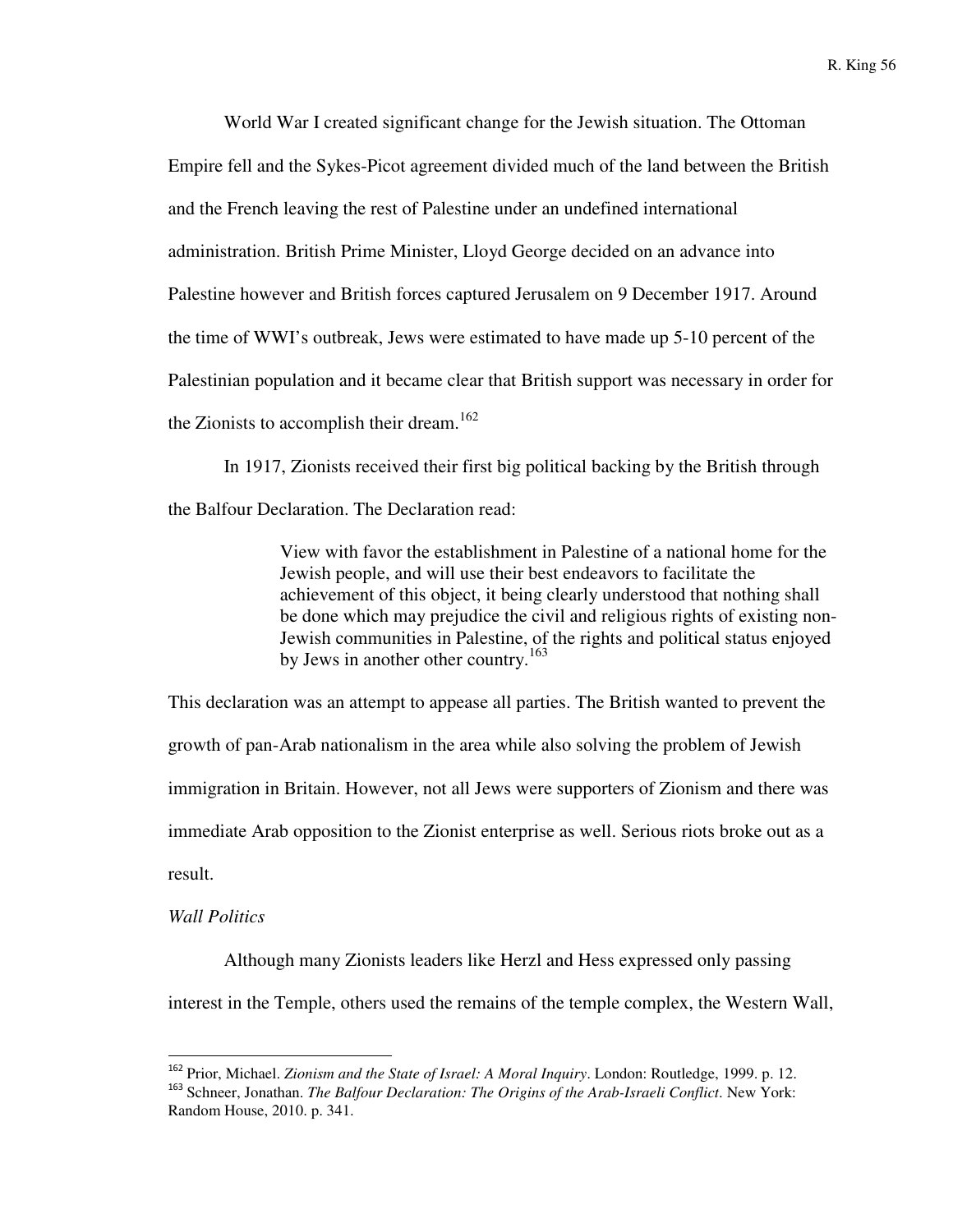as a potent symbol of political authority. The Western Wall had become an important site of religious worship since the  $16<sup>th</sup>$  century. For religious persons the Wall became a place to come to pray, to mourn the loss of the Temple, and seek its restoration and the coming of the messianic age. It also became an instrument to rally forces seeking to bring about political change.<sup>164</sup>

During 1928-1929 the Wall would be become a "microcosm of the wider contest over Palestine's future".<sup>165</sup> For example, in 1925 Jewish religious leaders attempted to use benches and seats during worship. This was considered a breech in the status quo which had been established and wasn't supposed to be veered from. The status quo was introduced by the Ottomans in 1852 in a "futile attempt to avoid war…[they] issued a decree freezing the rights of worship and possession of the religious communities in the Holy Places of Christendom" and these ideas have since been applied to Muslim and Jewish holy places in Jerusalem.<sup>166</sup> The Palestinian government ruled in agreement with Muslim objections to benches at the wall. This clash of religion in the political sphere had historically surrounded the Temple while it stood and now, even in its destruction, the Temple Mount still maintained its grasp in politics.

Furthering this clash between religion and politics, Zionist leader Menachem Ussishkin gave a speech in 1928 in a Jerusalem synagogue. Ussishkin was known for waving legitimacy from Arab demands. He said, "Let us swear that the Jewish people

<sup>164</sup> Gorenberg, Gershom. *The End of Days: Fundamentalism and the Struggle for the Temple Mount*. New York: Free, 2000. p. 84.

<sup>165</sup> Lundsten, Mary Ellen. "Wall Politics: Zionist and Palestinian Strategies in Jerusalem, 1928."*Journal of Palestine Studies* 8.1 (1978): 3-27.p.5.

<sup>166</sup> Eordegian, Marlen. "British and Israeli Maintenance of the Status Quo in the Holy Places of Christendom." *International Journal of Middle East Studies* 35 (2003): 307-28, quote on p. 307.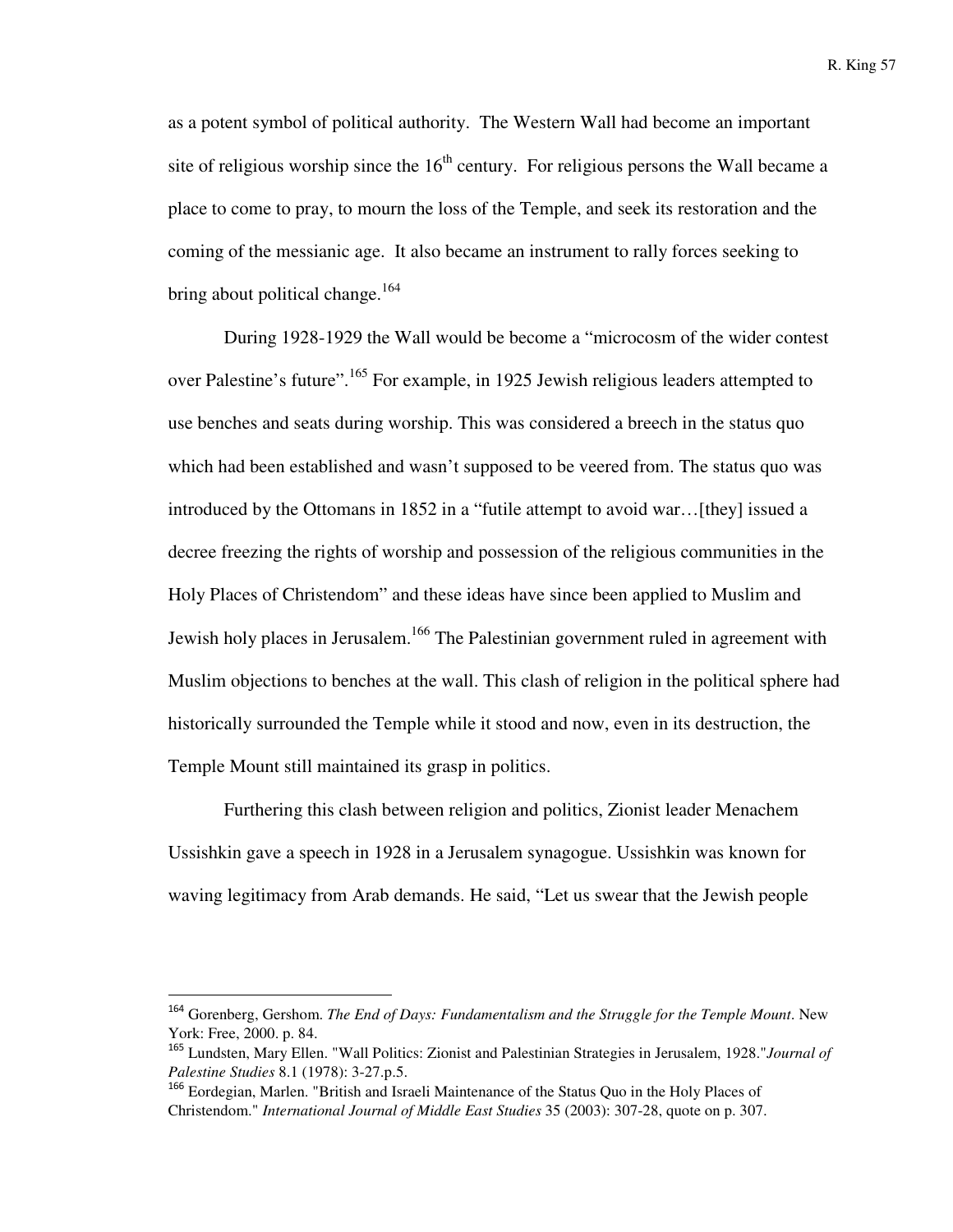will not rest or be silent until our national home is built on our Mt. Moriah",  $^{167}$  Here, Ussishkin is harkening back in history to a Temple built by David. What Ussishkin meant by "Temple" was political independence, "but his declaration [was meant to] conjure up other associations, in the minds of Jews and Arabs alike".<sup>168</sup> This political, and yet deeply religious tool was used by many Zionists in order to try to mobilize support for their cause. In this way, the temple returns to its former position as an emblem of Jewish statehood.

The Western Wall, also known as the Wailing Wall, was a point of contention between Arabs and Jews but was also used as a political platform for demonstrations. Jabotinski, the leader of the Revisionists, coined the slogan "the wall is ours" as they protested injustices.<sup>169</sup> Vladimir Jabotinski, and his revisionist ideas made the "wall a national rather than a religious symbol".<sup>170</sup> His hopes for the future were based on the "possibility of creating a dedicated corps of young people capable of fighting for the Jewish state".<sup>171</sup> There was a delicate line being drawn between religion and nationalism and the Temple Mount was where the two come together. In this case the contemporary debate was drawing upon traditions of the Jewish past but then projecting them through a lens of political objectives; in this case to mobilize support for a national home in Palestine. These emotional ties to history are picked up by those in the political sphere when they will serve a political purpose.

<sup>167</sup> Gorenberg, Gershom. *The End of Days: Fundamentalism and the Struggle for the Temple Mount*. New York: Free, 2000. p. 89.

<sup>168</sup> Gorenberg, 89.

<sup>169</sup> Zeitlin, Irving M. *Jews: The Making of a Diaspora People*. MA: Polity, 2012. p. 272.

<sup>170</sup> Zeitlin, 272.

<sup>171</sup> Benewick, Robert, and Philip Green. *The Routledge Dictionary of Twentieth-century Political Thinkers*. London: Routledge, 1992. p. 149.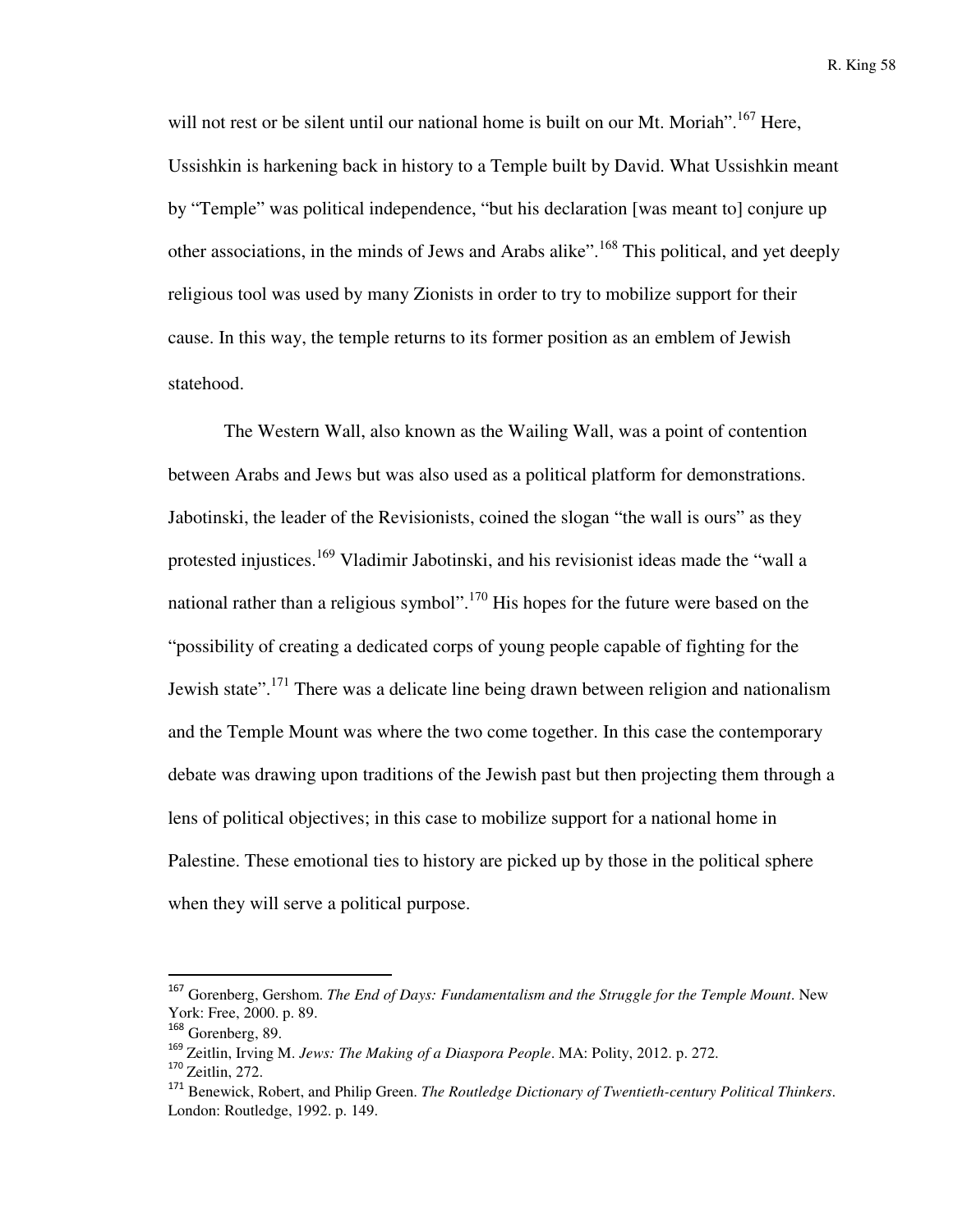# *UN Partition Plan 1947*

With tensions rising in Palestine, the British were looking to get out of their agreed mandate. "His Majesty's Government declared (18 February 1947) that, 'the only course now open to us is to submit the problem to the judgment of the UN'".<sup>172</sup> After touring the region, the General Assembly recommended a partition. This partition would give roughly half the land to Jews and half to Arabs "even though by 1948 Jews had still reached only 6.6 per cent of the total ownership of Palestine".<sup>173</sup> Understandably, the Arab population was not in favor of the Partition Plan for they were losing land to Jews. For some this plan seemed like "Western civilization's gesture of repentance for the Holocaust".<sup>174</sup> The plan, however, did not give holy places back to the Jews. The land divided excluded the Old City where religious places of importance rested. Ben-Gurion, knowing that the Jews had not been able to reclaim the Temple Mount, said, "I know of no greater achievement by the Jewish people…in its long history since it became a people".<sup>175</sup>

At this stage, Zionists were willing to give up the Temple in order to gain recognition of a Jewish State at an international level. Zionists had "managed to obtain an international warrant for a small piece of the earth for the Jewish people" and were willing to put aside their most sacred place in order to obtain their own state.<sup>176</sup> In this highly politicized period, political gain came first. Ben-Gurion "knew that there would be

<sup>172</sup> Prior, Michael. *Zionism and the State of Israel: A Moral Inquiry*. London [u.a.: Routledge, 1999. p. 23. <sup>173</sup> Prior, 23-24.

<sup>174</sup> Morris, Benny. *Righteous Victims: A History of the Zionist-Arab Conflict, 1881-1999*. New York: Knopf, 1999. p. 186.

<sup>175</sup> Morris, 186.

<sup>176</sup> Morris, 186.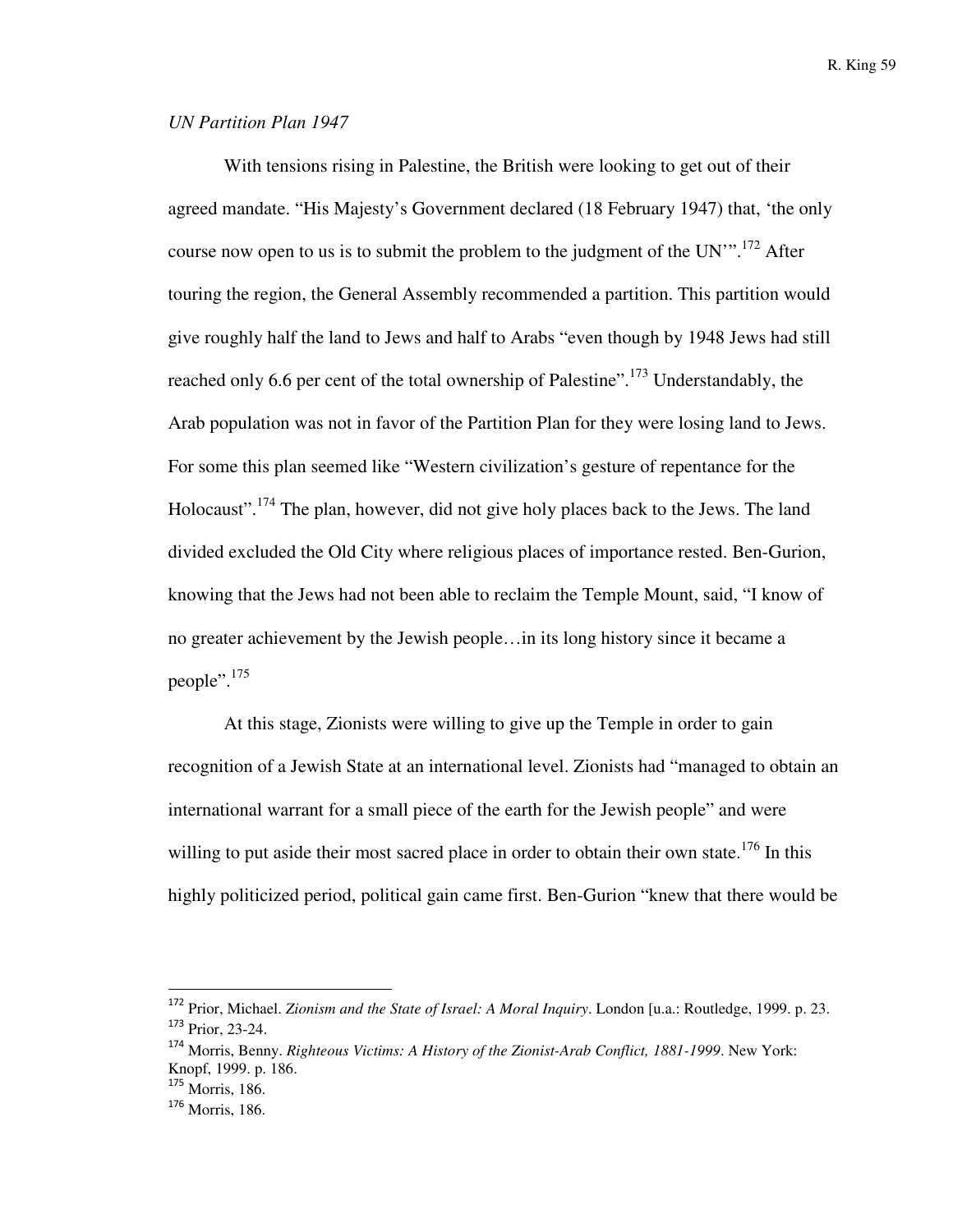war" and that the Temple could be gained at a later time.<sup>177</sup> However, it is important to note that Jewish leadership at the time was willing to accept an agreement that did not include their holy Temple. Jews made a pragmatic distinction between what could be gained in the current political climate and what would have to wait. What they judged as being most important was the establishment of a legitimate state. Unfortunately, war broke out before the Partition Plan could be implemented. However, Jewish reaction clearly identifies where the Jews priorities were; the need to establish a legitimate state. They placed their desire to reclaim the Temple Mount further back because an opportunity was presented that would allow one of their other desires to be accomplished. Objectives of the Jews surfaced when the political climate was conducive to their desires. At this point, the Jews couldn't have asked for the Temple Mount. It was necessary that they take what they could get at that particular point; essentially rearranging their priorities depending on what could actually be accomplished. The Temple Mount would not bring political gains to this discussion so it was tabled for the time being. *1948 the State of the Temple in the Newly Established State of Israel* 

 War broke out between the Israeli and Arab populations around 1948. Right away it was clear that the Arabs were no match for the Israeli guerilla warfare. Roads were fought over in order to gain access to cities like Jerusalem. Arabs began to flee. Arab towns "were emptied of their Palestinian residents, with their assets falling to the Zionists...hundreds of Arab villages were depopulated and destroyed".<sup>178</sup> On May 14, 1948 Ben-Gurion (soon to be Prime Minister) declared the establishment of the State of Israel. On May 28, 1948 the Jewish quarter of the Old City, where the Temple Mount

<sup>177</sup> Morris, Benny. *Righteous Victims: A History of the Zionist-Arab Conflict, 1881-1999*. New York: Knopf, 1999. p. 186.

<sup>178</sup> Prior, Michael. *Zionism and the State of Israel: A Moral Inquiry*. London: Routledge, 1999. p. 27.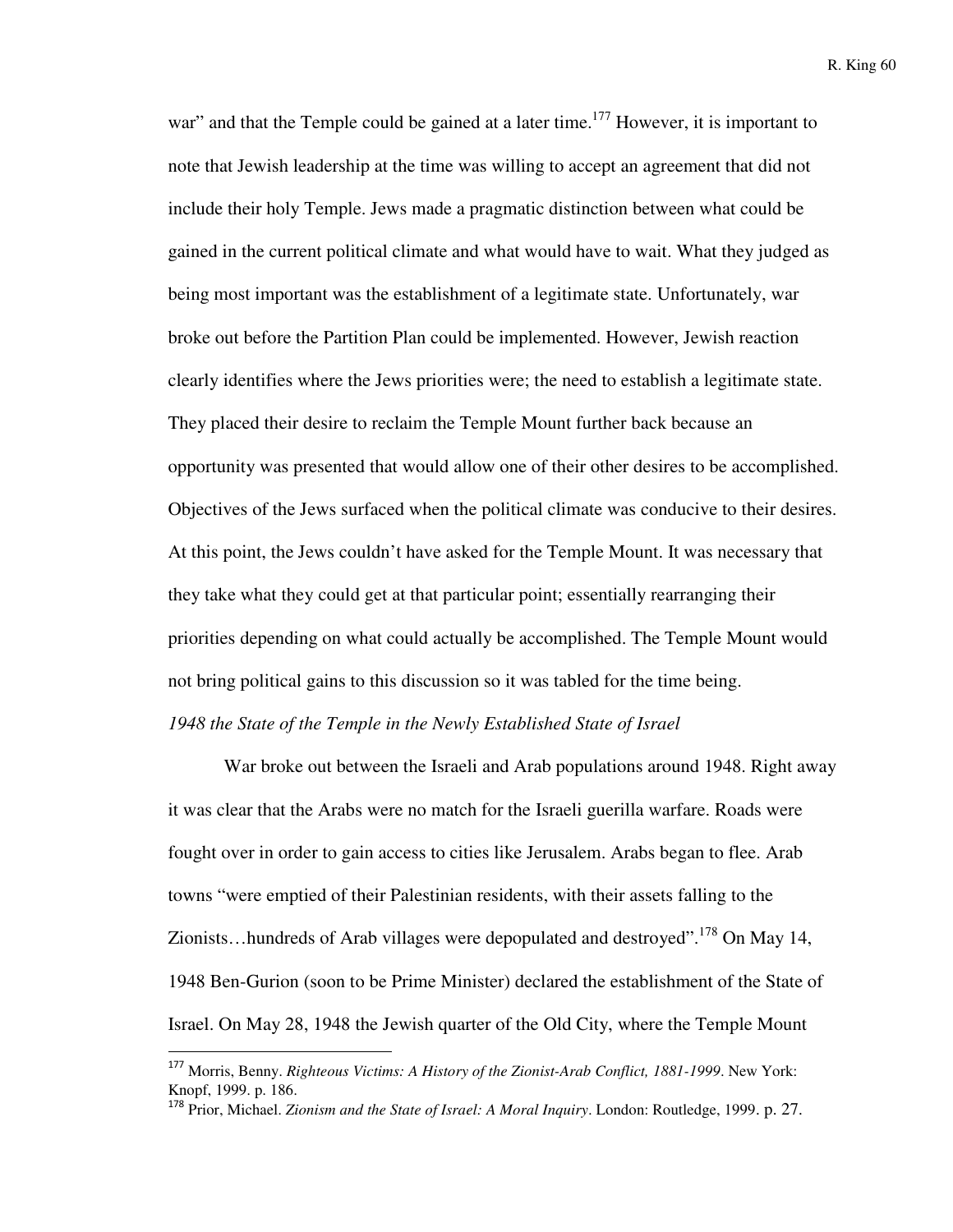stood, was taken by Jordanian troops. Strategically, the Old City wasn't that important but symbolically, "it stood for the Jewish past and hopes for the future".<sup>179</sup> As a result, the establishment of the Jewish State happened without its Old City or its most significant holy place.

## *1967 "The Temple Mount is in Our Hands"*

Although 1948 was a victory for the Israeli population, tension between Israeli's and Arabs still continued. Neither side wanted to negotiate an agreement with the other. Arab discontent was still strong and Israeli's wanted to conquer the Old City and other land not under Jordanian rule. In 1948 the ceasefire had cost Jews their Holy City and they were not about to let Jordanian control remain. Colonel Mordechai Gur of the Israeli army was ordered to attack on a Wednesday morning in 1967 which began the Six-Day War. After just six days, Gur proclaimed that "the Temple Mount is in our hands!".<sup>180</sup> The Temple now encompassed not just the entire history of the Jews but also religious, political and national notions in the current political arena. The recapturing of the Temple Mount and Old Jerusalem was the Six-Days War's most religiously and politically charged moment and marked the Israeli success. It was recorded that "some of Gur's men flew an Israeli flag on the Dome of the Rock" as if to say that "everything had turned out impossibly better than expected" and that they were not going to give up this sacred place again.<sup>181</sup> However, in the aftermath "Israel created a division of holy space at the Temple Mount. Al-Haram al-Sharif remained a place of Muslim worship; it was controlled by

<sup>179</sup> Gorenberg, Gershom. *The End of Days: Fundamentalism and the Struggle for the Temple Mount*. New York: Free, 2000. p. 93.

<sup>180</sup> Gorenberg, 99.

<sup>&</sup>lt;sup>181</sup> Gorenberg, 99.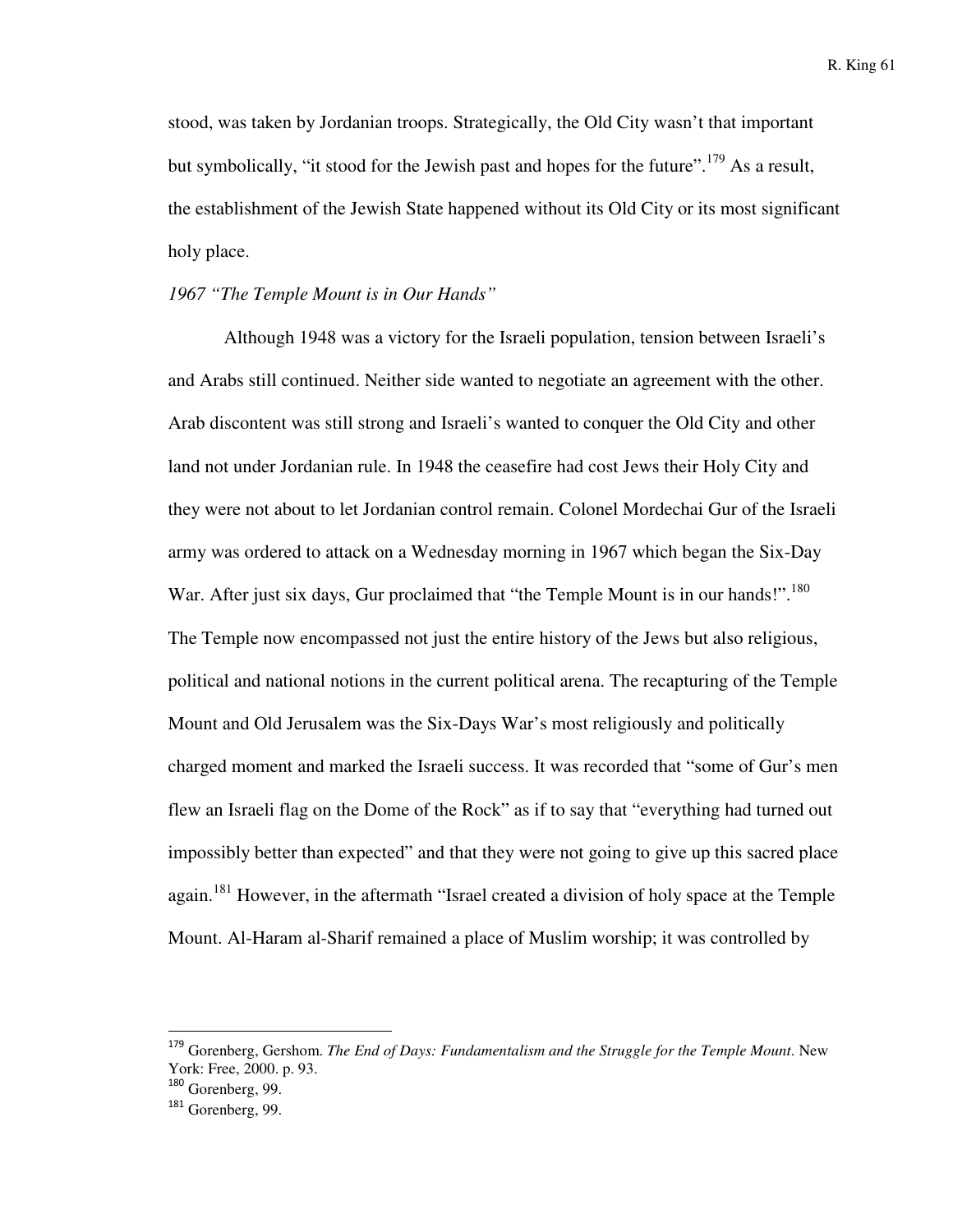Islamic bodies".<sup>182</sup> Jews expressed their ties to the Mount through the Western Wall. They also began archeological excavations next to the Mount, not on the Mount, expressing "acceptance that power had limits—that Jews were still living in history, not in the days of the messiah. The rabbinic consensus that Jews should not thread on the Mount hinted at the same message that was crucial for maintaining separation of worship".<sup>183</sup> Each religious group felt *enough* power over their religious space to allow the other to exist there. Essentially the "Temple Mount was in Jewish hands, yet the hands could not close around it".<sup>184</sup> This would eventually lead to frustrated religious Jews who had intense messianic expectations for the holy place. This frustration by the religious, as well as the political microcosm that was the Temple Mount, ultimately leads us to the current political climate in contemporary Jerusalem.

#### **The Temple as used in Contemporary Politics**

 The Temple Mount today reflects 2,000 years of history starting with Herod until the present. Its existence is deeply religious as well as deeply political. It remains a point of contention today not only because of its historically religious significance but because of the political significance that has been placed on it for the sake of religion. The Mount represents the political and national clash between Muslims and Jews while individually allowing each religion to make claims to its holiness. "It's emotional, religious, symbolic, and national-political significance for Jews and Muslims—as for Israelis, Palestinians, and Muslim states—renders the Temple Mount a crucial element in any attempt to reach

<sup>182</sup> Gorenberg, Gershom. *The End of Days: Fundamentalism and the Struggle for the Temple Mount*. New York: Free, 2000. p. 234.

<sup>&</sup>lt;sup>183</sup> Gorenberg, 234.

 $184$  Gorenberg, 235.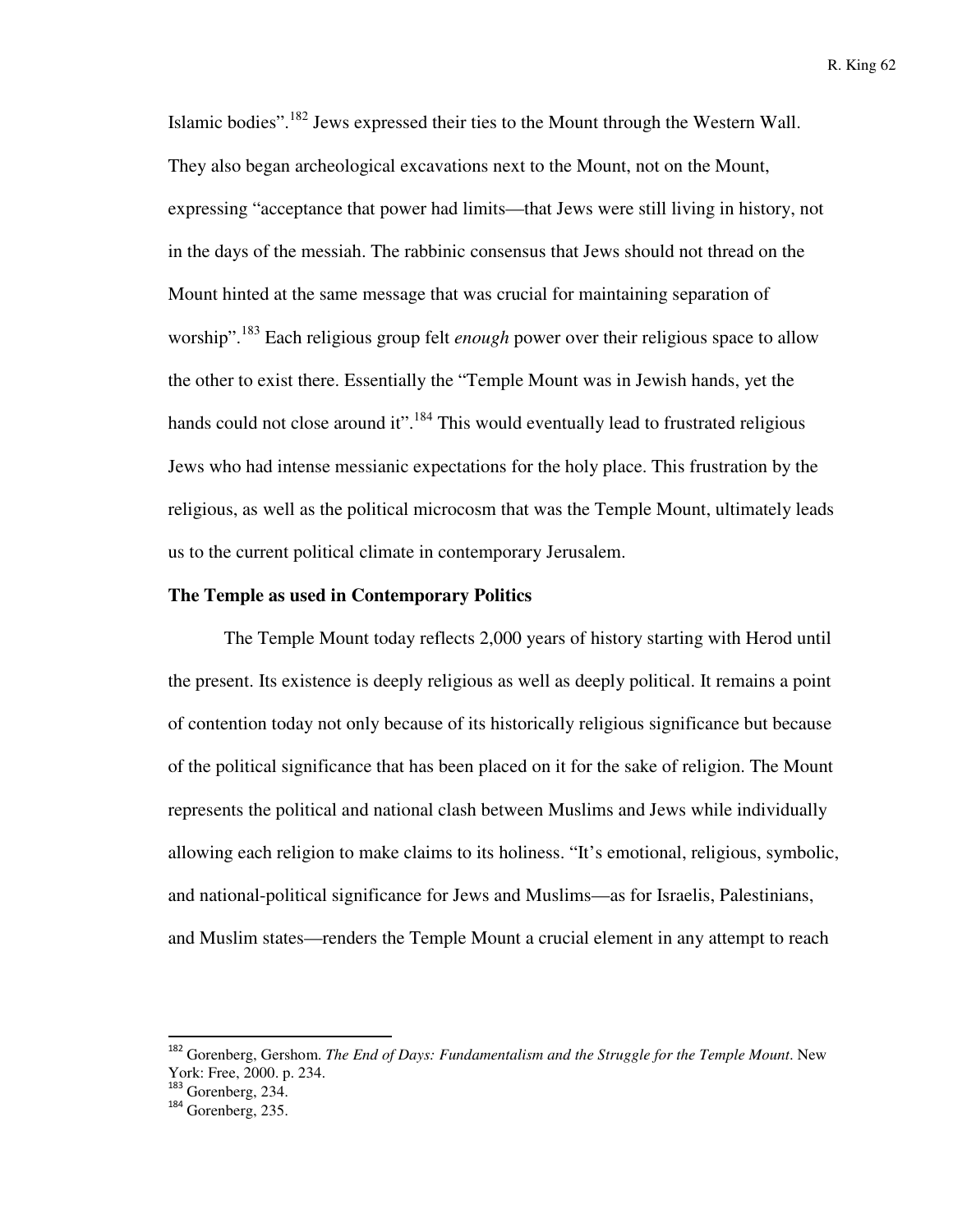a settlement in Jerusalem".<sup>185</sup> The Mount is a microcosm of the overall conflict in Jerusalem. Muslim holy sites sit on the Temple Mount, but Jewish law prohibits Jews from setting foot where the Temple once was.

 Today, many groups use the Temple Mount to further their political aspirations. Groups like the Temple Institute, the Temple Mount Faithful and the Zionist Organization of America (ZOA) remain influential political groups in Israel and around the world using the Temple as their main platform for political change. Rabbi Chaim Richman, head of the Temple Institute, is quoted on their website saying,

> In our time, there is a great spiritual awakening concerning the importance of the Temple. The Temple Institute views this awakening as Divinelyinspired, and actively seeks to share the desire and knowledge of the Temple with people around the world, thereby laying the foundation for the spiritual revolution that will precipitate the rebuilding of the Holy Temple...and the fulfillment of this prophecy in our time.<sup>186</sup>

This group put on a Temple Mount Awareness Day March 25, 2012, which featured highly esteemed speakers and live music to bring light to the current issue of freedom to worship on the Temple Mount, as guaranteed by Israeli law.

 The Temple Mount Faithful, as discussed in the introduction, also has taken up forms of activism in the political scene in order to get their religious perspectives heard. The Faithful even went so far as to select the cornerstone of what they hoped to be the Third Temple in 1990. Today, Gershon Salomon and his Faithful are working on sending letters to the Pope asking for the "Holy Temple Menorah, the Vessels and the Treasures

<sup>&</sup>lt;sup>185</sup> Ahimeir, Ora and Breger, Marshall. "Jerusalem: A City and Its Future". 2002. p. 269.

<sup>186</sup> "The Temple Institute: The International Department." *The Temple Institute: The Holy Temple in Jerusalem*. Web. 18 Apr. 2012. <http://www.templeinstitute.org/international.htm>.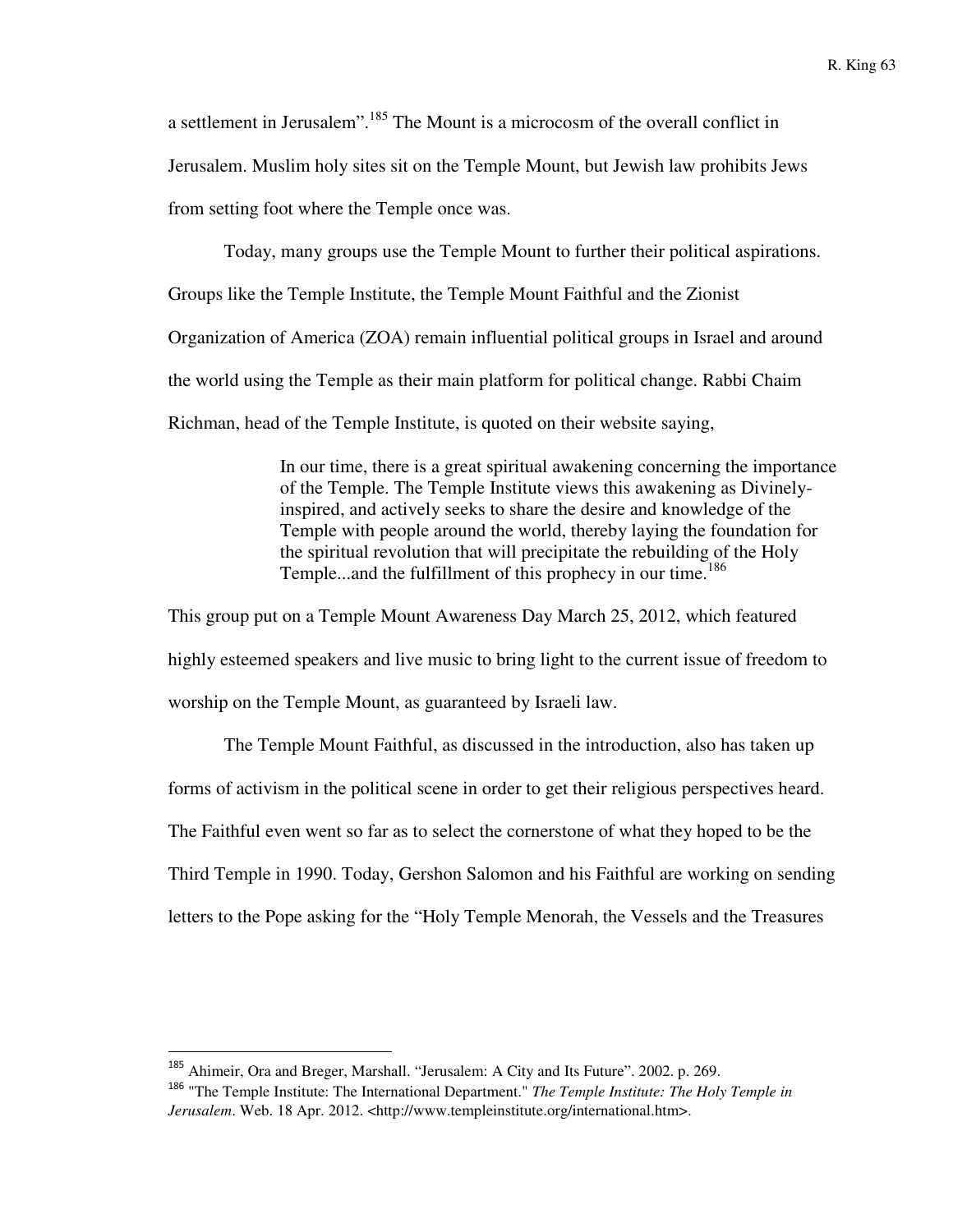that are presently located in the Vatican".<sup>187</sup> Salomon claims that they "know very well that the Menorah, the Vessels and the Treasures that were taken to Rome have remained in the vaults of the Vatican. Travelers and visitors to the Vatican throughout history have reported seeing them".<sup>188</sup> The Faithful are concerned about these holy treasures because they are seen as necessary items to put in the Third Temple when it is rebuilt. The Faithful are working so that in their lifetime the Holy Third Temple will be built. Calling upon the Pope is but one way that they have reached into the political and religious realms in order to accomplish their goal.

 In America, the Zionist Organization of America (ZOA) had also taken up the Temple Mount in order to advance certain political objectives. The ZOA presents themselves as pro-Israel, promoting good relations between the U.S. and Israel, and fighting for the Jewish people in Israel. In February of this year the ZOA put out a press release calling for an end to police and Muslim Wakf discrimination against Jews on the Temple Mount. Their claim was that "for year, Israeli authorities have been engaging in many discriminatory practices on the Temple Mount directed against openly identifiable Jews".<sup>189</sup> They place blame on the Muslim Wakf and Israeli police for the discrimination

<sup>187</sup> Salomon, Gershon. "A Call to Everyone in the World to Send a Letter to the Pope." *The Temple Mount Faithful: Working to Build the Third Temple in Jerusalem*. 20 Feb. 2012. Web. 18 Apr. 2012. <http://www.templemountfaithful.org/Articles/letter-to-the-pope.htm>.

<sup>188</sup> Salomon, Gershon. "A Call to Everyone in the World to Send a Letter to the Pope." *The Temple Mount Faithful: Working to Build the Third Temple in Jerusalem*. 20 Feb. 2012. Web. 18 Apr. 2012. <http://www.templemountfaithful.org/Articles/letter-to-the-pope.htm>.

<sup>&</sup>lt;sup>189</sup> "Zionist Organization of America - Press Releases - ZOA to Israel Gov't: End Police and Muslim Wakf Discrimination Against Jews On Temple Mount." *Zionist Organization of America.* Ed. Morton A. Klein. 13 Feb. 2012. Web. 18 Apr. 2012.

<sup>&</sup>lt;http://www.zoa.org/sitedocuments/pressrelease\_view.asp?pressreleaseID=2156>.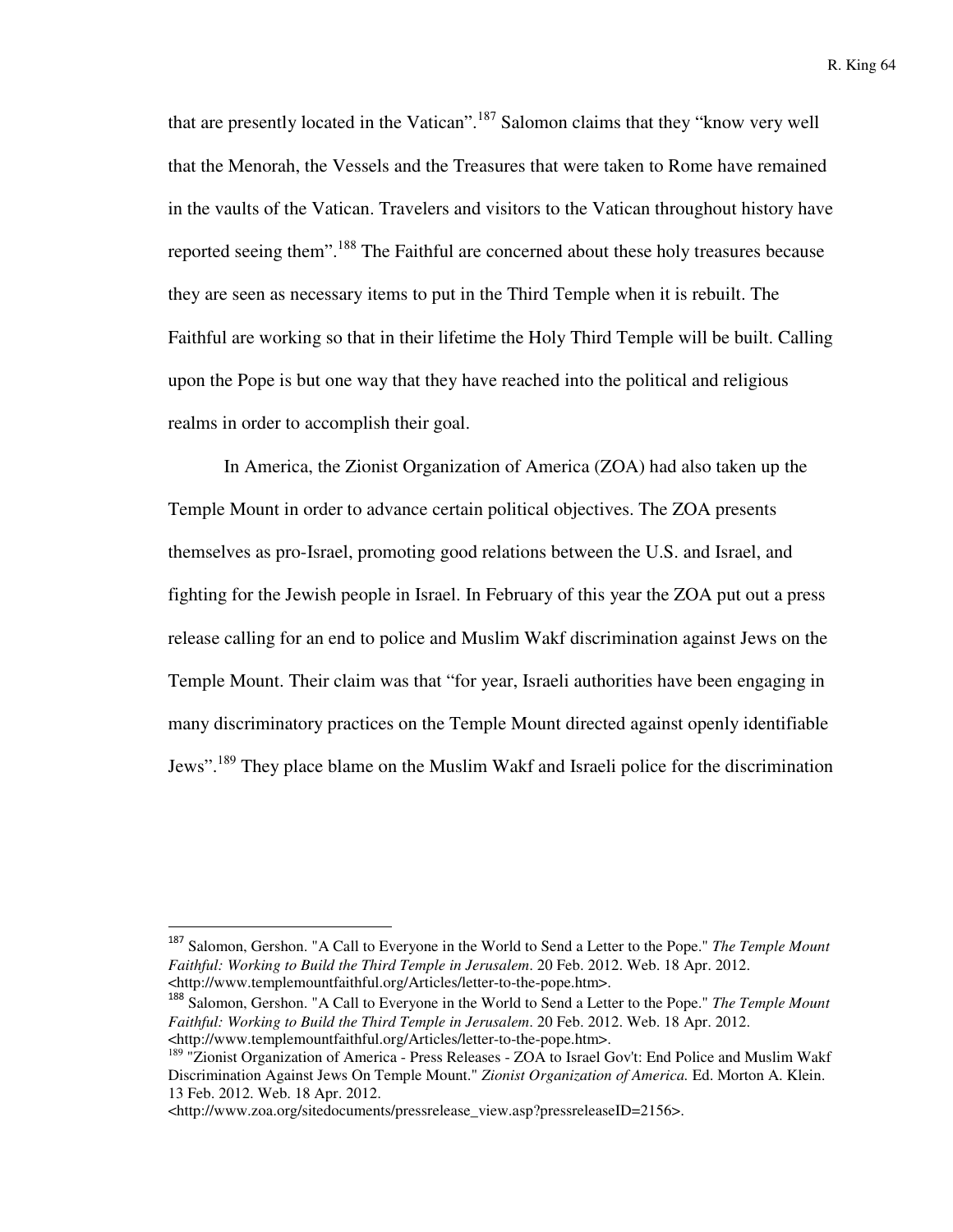claiming that "there is more concern for the extremist demands of the Wakf than regard for the rights of all citizens, including Jewish citizens, under Israeli law".<sup>190</sup>

The ZOA's main concern is that the rights of the Jewish people to the Land of Israel be "unquestionably superior" and that Jerusalem and the West Bank remain under Israeli sovereignty "for the sake of peace and security".<sup>191</sup> By advocating for the "rights" of Jews to pray on the Temple Mount, the ZOA means to advance the claims of administrative control if not political sovereignty over the space and by extension throughout Jerusalem and the surrounding cities and villages.

 These three groups are but a few examples of how the Temple Mount has been adapted in contemporary Israeli politics. Even after its destruction 2000 years ago, the Temple retains a potential source of immerse political power. The Temple Institute, the Temple Mount Faithful and the ZOA are three examples of how deeply entrenched in the political scene the Temple remains.

<sup>&</sup>lt;sup>190</sup> "Zionist Organization of America - Press Releases - ZOA to Israel Gov't: End Police and Muslim Wakf Discrimination Against Jews On Temple Mount." *Zionist Organization of America.* Ed. Morton A. Klein. 13 Feb. 2012. Web. 18 Apr. 2012.

<sup>&</sup>lt;http://www.zoa.org/sitedocuments/pressrelease\_view.asp?pressreleaseID=2156>.

<sup>191</sup> Burston, Bradley. "When 'pro-Israel' Means Comparing Israel to the Nazis." *Israel News*. 20 Mar. 2012. Web. 18 Apr. 2012. <http://www.haaretz.com/misc/iphone-article/when-pro-israel-means-comparingisrael-to-the-nazis-1.419769>.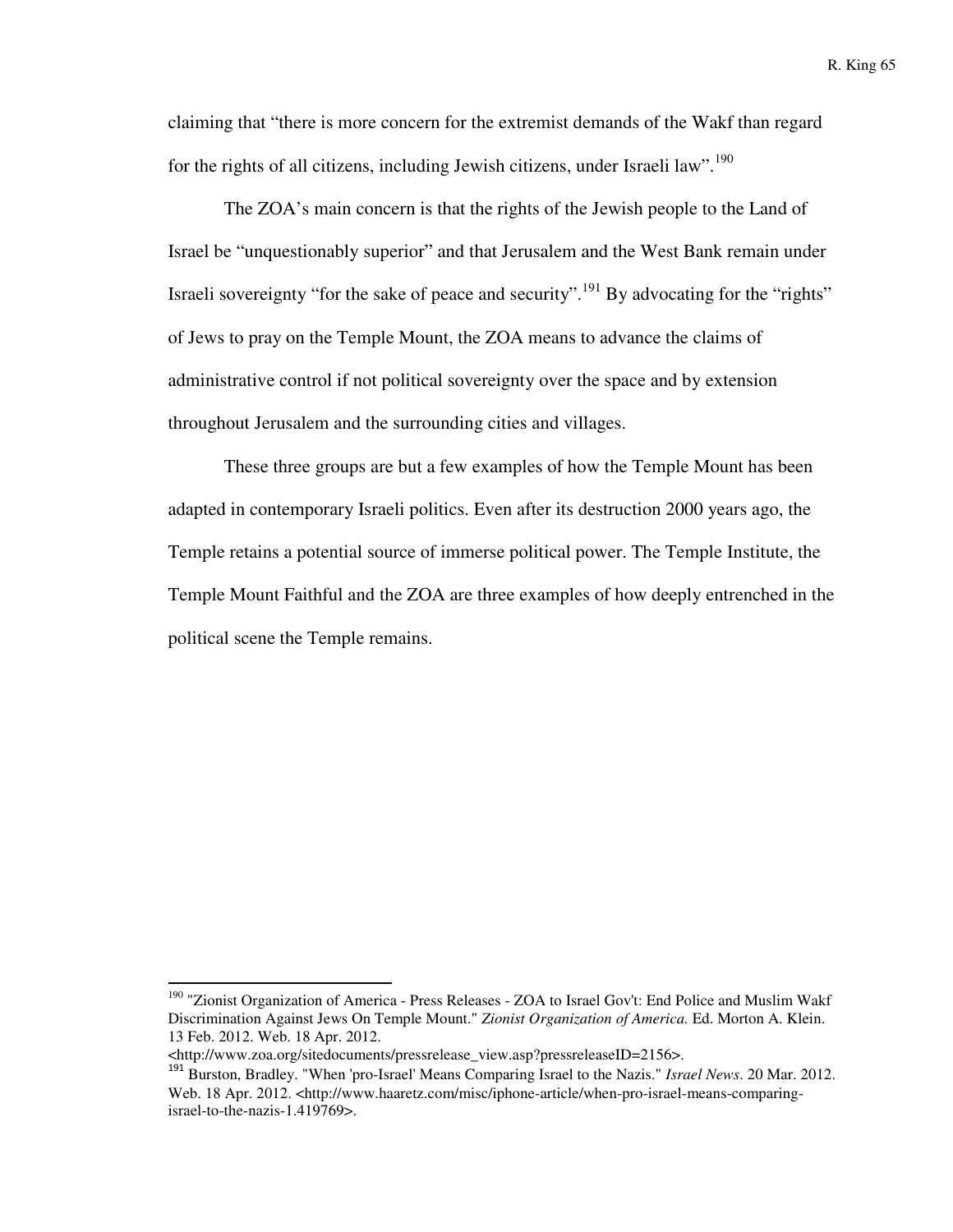## **Conclusion**

Two thousand years ago, Jews based their political identity around a sanctuary where the God of Israel was worshipped. The sacrifices and other religious rituals performed there were meant, in part, to ensure that the presence of this deity would continue and that God would protect the land of Israel and its people from devastation. Josephus explains that the Temple's destruction was brought about by the failure of the Jews to live according to their constitution. Jews continued to think of themselves in political terms, and often used the Temple as a symbol for the future restoration of Jewish sovereignty. These hopes sometimes expressed themselves in determined acts of resistance to foreign rule and attempts to rebuild the Temple. At other times Jews transferred this thinking from present actions to future aspirations, usually with more religious undertones.

Even without the Temple, Jews maintained a latent sense of nationhood through the prayers, rituals, and institutions that evoked the memory of the Temple. Many aspects of the modern Zionist movement, while largely expressed through secular rhetoric, harkens back to these ideals. While Zionists differed over the appropriate role of a Temple in the future Jewish state, most of them were willing to acknowledge if not actually use the image of the Temple as a potent symbol that expressed and legitimized Jewish political claims. Zionists and other can use the Temple in this way because of its meaningful history and the role it has played in Jewish identity. It has proven to be a successful symbol and had mobilized Jews to various causes all throughout history, particularly Zionists.

Today the Temple Mount, the site where the Temples once stood, continues to be "the most contested piece of real estate in the world…and continues to stir political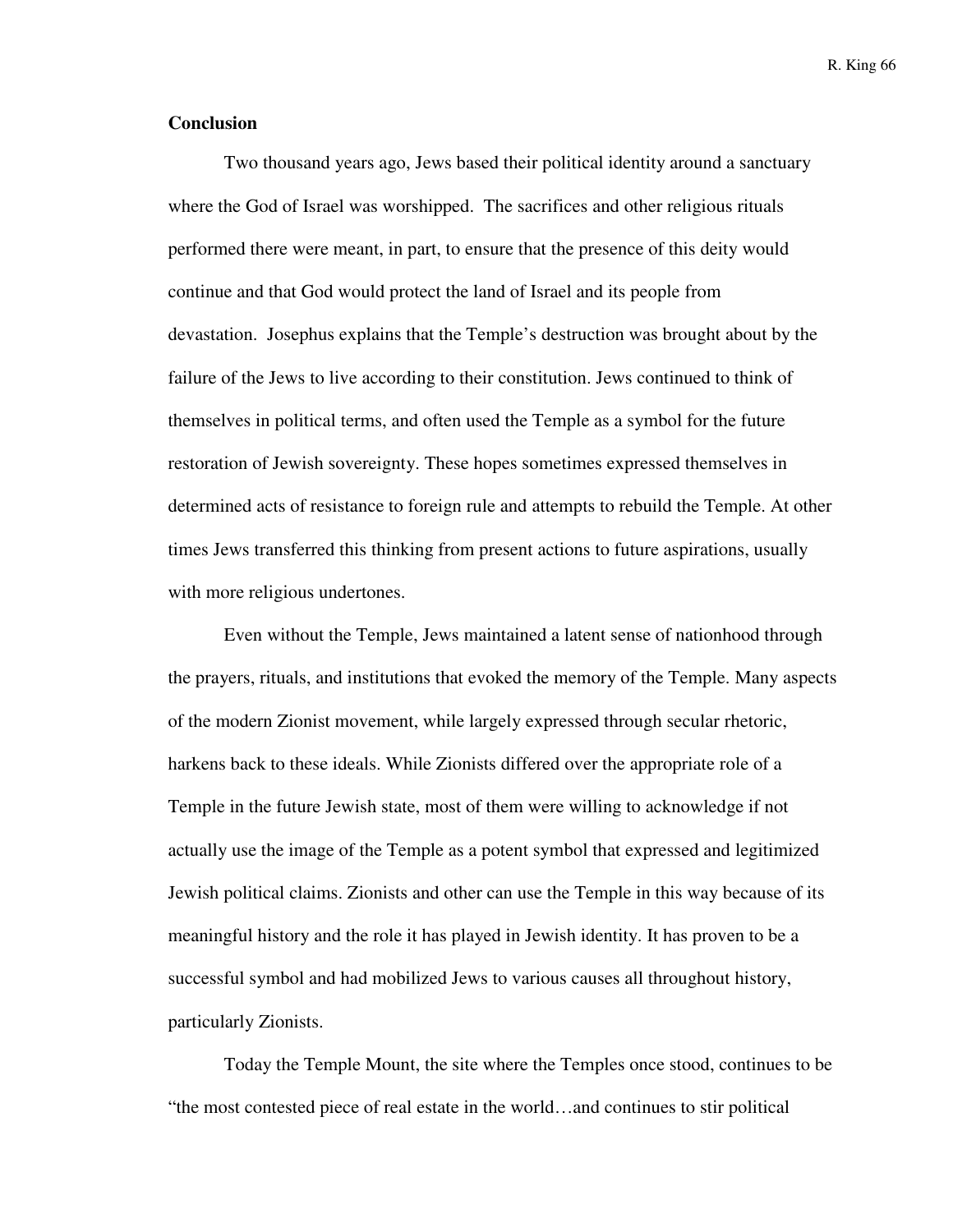controversy" today and will likely remain the case in the future.<sup>192</sup> As has been shown in this paper, employing the Temple to represent and legitimate political aspirations is nothing new. The Temple has served in this capacity from its very inception in the  $10<sup>th</sup>$  century CE and will continue to do so. Today many Jewish nationalist groups, such as the Temple Mount Faithful and the Zionist Organization of America, evoke the image of the Temple and call for its rebuilding in large part as a way to bolster claims for the Jewish political presence if not control over Jerusalem. As has happened in the past, the Temple is used to shape political ideologies and objectives and to advance the hopes of many Jews for greater authority in Jerusalem. The Temple has been prominent in political ideology as well as political action. The contemporary debate will continue to draw upon the Jewish narrative, particularly concerning the Temple, in order to accomplish political objectives in the city. "To engage with the Temple is to engage with a long history of longing and grief, fantasy and power, artistic dreams and political machinations<sup>"193</sup> Even with the establishment of the State of Israel, the unfinished Temple still brings a sense of longing and religious aspiration to the city. It encapsulates political, religious, and national dreams in a way that no other structure can.

<sup>192</sup> Schmitt, John, and J. Carl Laney. *Messiah's Coming Temple: Ezekiel's Prophetic Vision of the Future Temple*. Grand Rapids, MI: Kregel Publications, 1997.p.back cover.

<sup>193</sup> Goldhill, Simon. *The Temple of Jerusalem*. Cambridge, MA: Harvard UP, 2005. p. 174.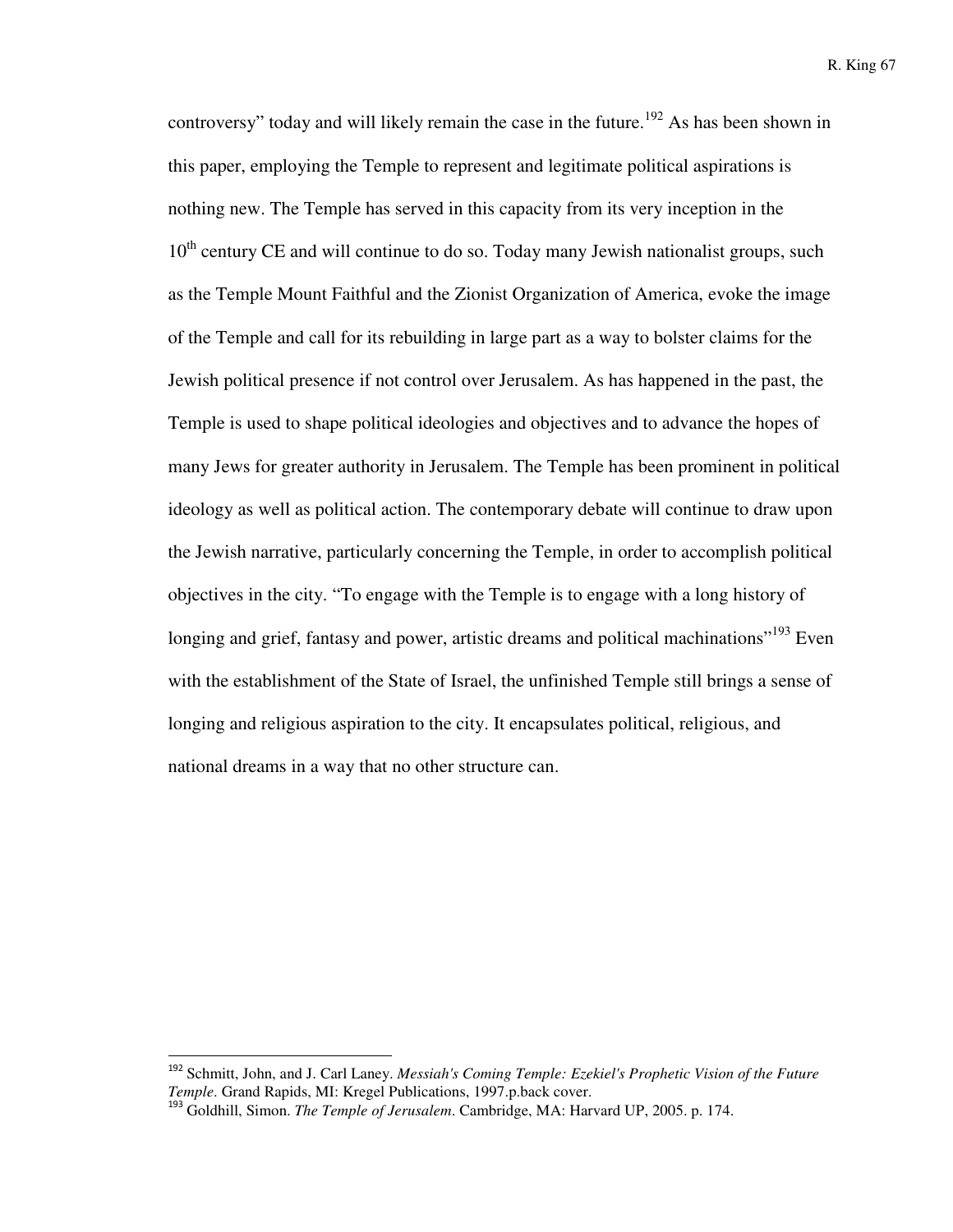## **Work Cited**

- Abrahams, Israel. *Jewish Life in the Middle Ages.* New York: Meridian and the Jewish Publication Society of America, Philadelphia, 1958
- Ahimeir, Ora and Breger, Marshall. *Jerusalem: A City and Its Future*. 2002.
- Benewick, Robert, and Philip Green. *The Routledge Dictionary of Twentieth-century Political Thinkers*. London: Routledge, 1992
- Benvenisti, Meron. "City of Stone: The Hidden History of Jerusalem". 1996.
- Birnbaum, Pierre, and Ira Katznelson. *Paths of Emancipation: Jews, States, and Citizenship*. Princeton, NJ: Princeton UP, 1995
- Burston, Bradley. "When 'pro-Israel' Means Comparing Israel to the Nazis." *Israel News*. 20 Mar. 2012. Web. 18 Apr. 2012. <http://www.haaretz.com/misc/iphonearticle/when-pro-israel-means-comparing-israel-to-the-nazis-1.419769>.
- Cline, Eric H., and Rachel S. Hallote. "Where Was Solomon's Palace?." *Biblical Archaeology Review* 37.2 (2011): 44-78. *Academic Search Premier*. Web. 19 Nov. 2011.
- Cogan, Mordechai. "Sennacherib's Seige of Jerusalem." *Biblical Archelology Review*27.1 (2001):40. *Academic Search Premier.* Web. 9 Dec. 2011
- Conder, C. R. *Judas Maccabaeus and the Jewish War of Independence,*. London: M. Ward &, 1879..
- Dumper, Michael. *The Politics of Jerusalem since 1967*. 1997.
- Dumper, Michael. *The Politics of Sacred Places: The Old City of Jerusalem in the Middle East Conflict*. 2002.
- Edelman, Diana. "Hezekiah's Alleged Cultic Centralizaion." *Journal for the Study of the Old Testament* 32.4 (2008): 395-434. *Academic Search Premier.* Web. 10 Dec. 2011.
- Ehrlich, Carl S. *Understanding Religions: Judaism*. Rosen Group, 2009.
- Eordegian, Marlen. "British and Israeli Maintenance of the Status Quo in the Holy Places of Christendom." *International Journal of Middle East Studies* 35 (2003): 307- 28.
- Fine, Steven. *This Holy Place: On the Sanctity of the Synagogue during the Greco-Roman Period*. Notre Dame, IN: University of Notre Dame, 1997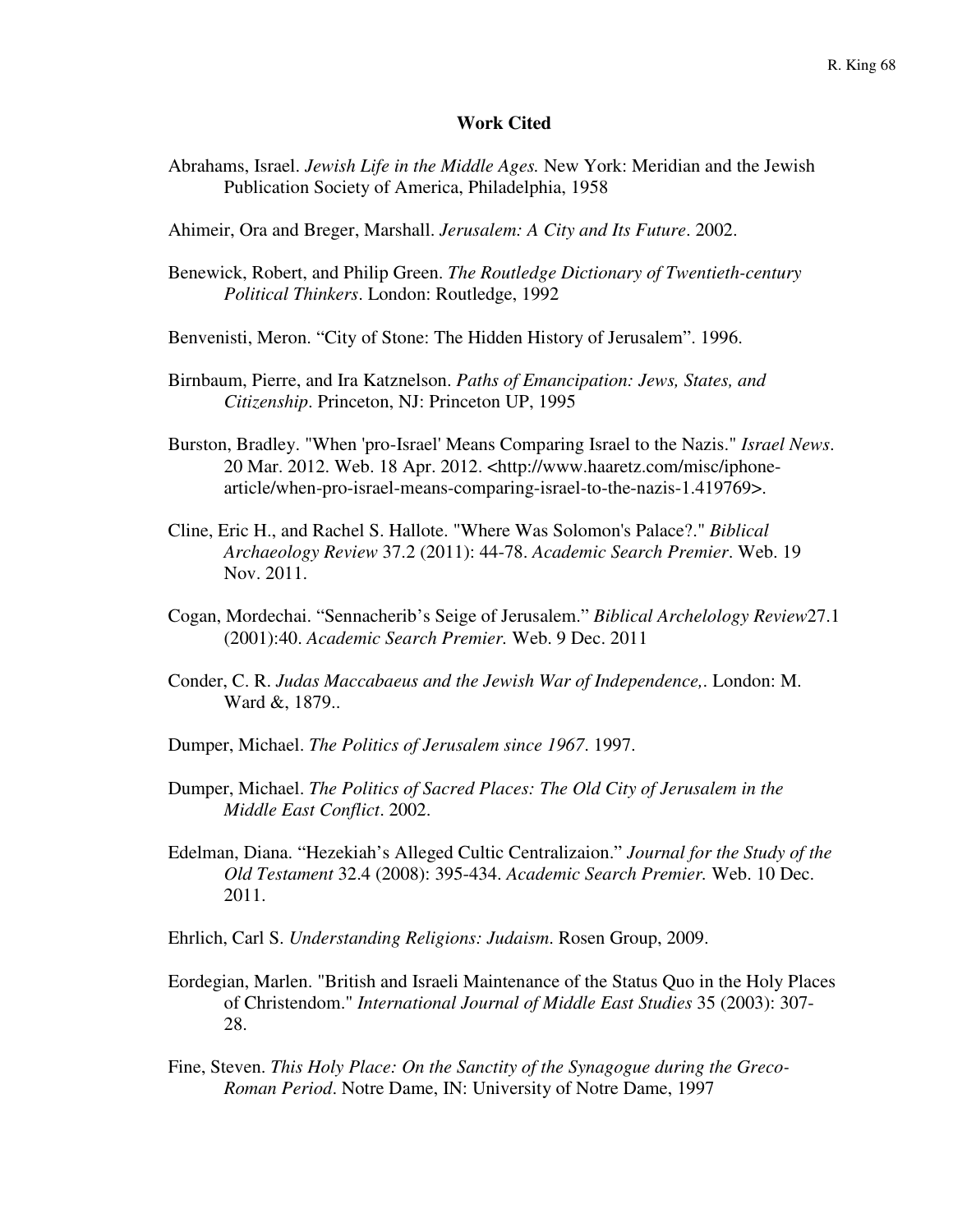- Finkelstein, Israel, and Neil Asher Silberman. "Temple and Dynasty: Hezekiah, The Remaking of Judah and the Rise of the Pan-Israelite Ideology". *Journal for the Study of the Old Testament* 30.3 (2006): 259-285. *Academic Search Premier.*  Web. 10 Dec. 2011.
- Ginsburg, Michael S. "Fiscus Judaicus." *The Jewish Quarterly Review*. University of Pennsylvania, 1931. 281-91
- Goldenberg, Robert. "The Broken Axis: Rabbinic Judaism and the Fall of Jerusalem."*American Academy of Religion*. Web. 22 Feb. 2012. <http://jaar.oxfordjournals.org/content/XLV/3/353.short>
- Goldhill, Simon. *The Temple of Jerusalem*. Cambridge, MA: Harvard UP, 2005.
- Gonen, Rivka. *Contested Holiness: Jewish, Muslim, and Christian Perspectives on the Temple Mount in Jerusalem*. Jersey City, NJ: KTAV Pub. House, 2003
- Goodman, Martin. *Rome and Jerusalem: The Clash of Ancient Civilizations*. New York: Alfred A. Knopf, 2007
- Goodman, Martin. *The Ruling Class of Judaea: the Origins of the Jewish Revolt against Rome, A.D. 66-70*. Cambridge: Cambridge UP, 1987.
- Gorenberg, Gershom. *The End of Days: Fundamentalism and the Struggle for the Temple Mount*. New York: Free, 2000
- Grabbe, Lester L. "The Law, The Prophets, And The Rest: The State Of The Bible In Pre-Maccabean Times." *Dead Sea Discoveries* 13.3 (2006): 319-338. Academic Search Premier
- Hamblin, William James., and David Rolph. Seely. *Solomon's Temple: Myth and History*. London: Thames & Hudson, 2007.
- Hertzberg, Arthur. "The Zionist Idea". 1959.
- Hurowitz, Victor. *I Have Built You an Exalted House: Temple Building in the Bible in Light of Mesopotamian and Northwest Semetic Writings*. Sheffield Academic, 1992.
- Inbari, Motti, and Shaul Vardi. *Jewish Fundamentalism and the Temple Mount: Who Will Build the Third Temple?* Albany: State University of New York, 2009
- Kallen, Horace Meyer. *Zionism and World Politics; a Study in History and Social Psychology*. Garden City, NY: Doubleday, Page, 1921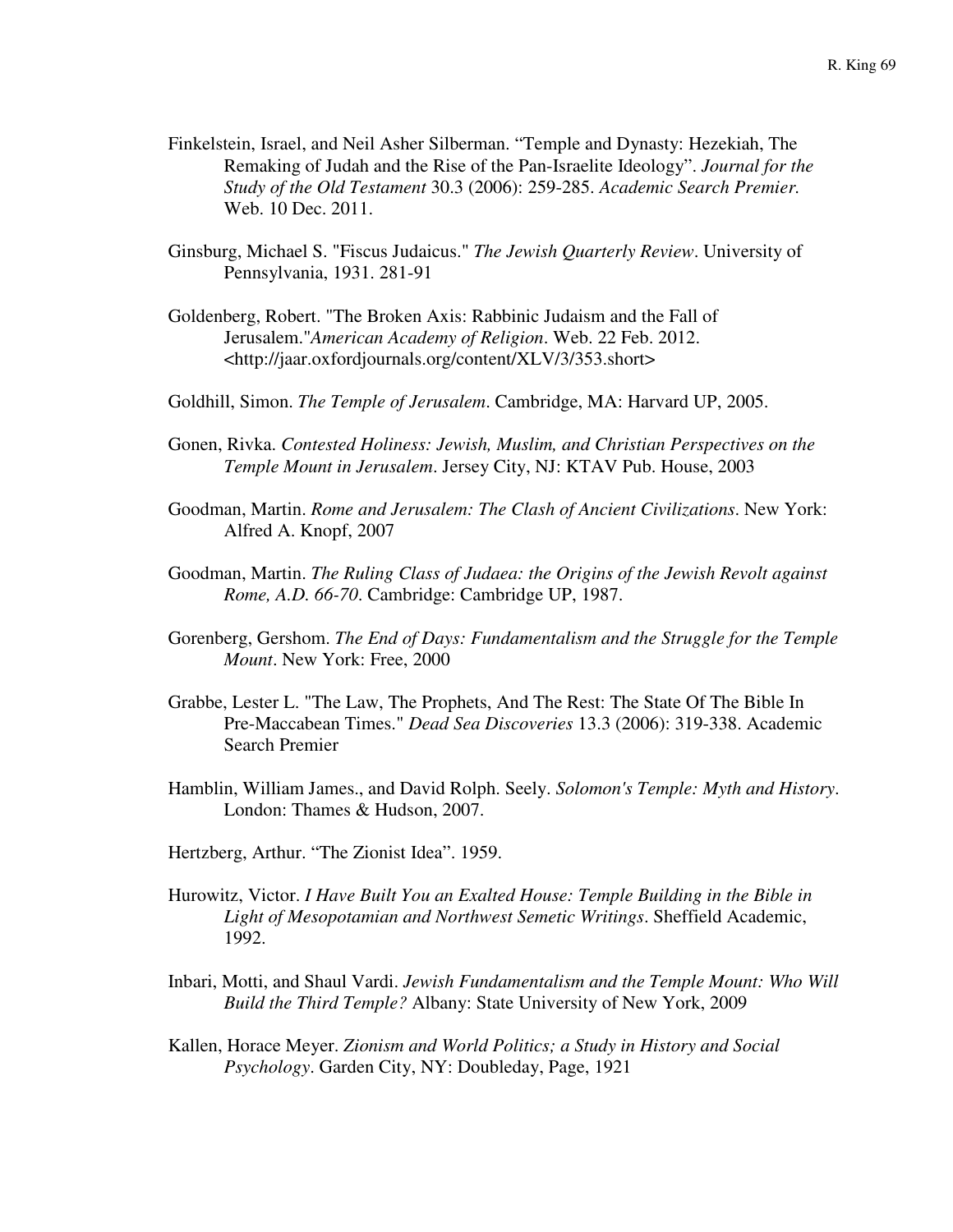- Kaplan, Eran, and Derek J. Penslar. *The Origins of Israel, 1882–1948: A Documentary History*. University of Wisconsin, 2011
- Katz, Jacob. *Out of the Ghetto: The Social Background of Jewish Emancipation, 1770- 1870.* Cambridge, MA: Harvard UP, 1973.
- Kornberg, Jacques. *Theodor Herzl: From Assimilation to Zionism*. American UP, 1993.
- Laqueur, Walter. *A History of Zionism*. New York: Holt, Rinehart and Winston, 1972.
- Laqueur, Walter. *The Changing Face of Antisemitism: From Ancient times to the Present Day*. New York, NY: Oxford UP, 2006.
- Leaney, Alfred Robert Clare. *The Jewish and Christian World: 200 BC to AD 200*. Cambridge: Cambridge Univ. Pr., 1984.
- "Live Coverage of The 3rd Annual International Temple Mount Awareness Day." *The Jewish Press*. Jewish Press, 23 Mar. 2012. Web. 18 Apr. 2012. <http://www.jewishpress.com/news/breaking-news/jewish-press-special-livecoverage-of-temple-mount-conference-sunday-march-25th/2012/03/23/>.
- Lundsten, Mary Ellen. "Wall Politics: Zionist and Palestinian Strategies in Jerusalem, 1928."*Journal of Palestine Studies* 8.1 (1978): 3-27.
- Lupovitch, Howard N. *Jews and Judaism in World History*. London: Routledge, 2010.
- Mayer, Tamar, and Suleiman Ali. Mourad. *Jerusalem: Idea and Reality*. London: Routledge, 2008.
- Meyer, Michael A. *Response to Modernity: A History of the Reform Movement in Judaism*. New York: Oxford UP, 1988.
- Morris, Benny. *Righteous Victims: A History of the Zionist-Arab Conflict, 1881-1999*. New York: Knopf, 1999.
- Mueller, Tom. "HEROD. (Cover Story)." *National Geographic 214.6 (2008):* 34-58. *Academic Search Premier.* Web. 11 Dec. 2011.
- Prior, Michael. *Zionism and the State of Israel: A Moral Inquiry*. London [u.a.: Routledge, 1999.
- Rees, Matt, Jamil Hamad, and Aharon Klein. "The Bloody Mountain." *Time* 156.16 (2000): 70. *Academic Search Premier.* Web. 18 Nov. 2011.

Reiter, Yitzhak. "Jerusalem and its role in Islamic solidarity". 2008.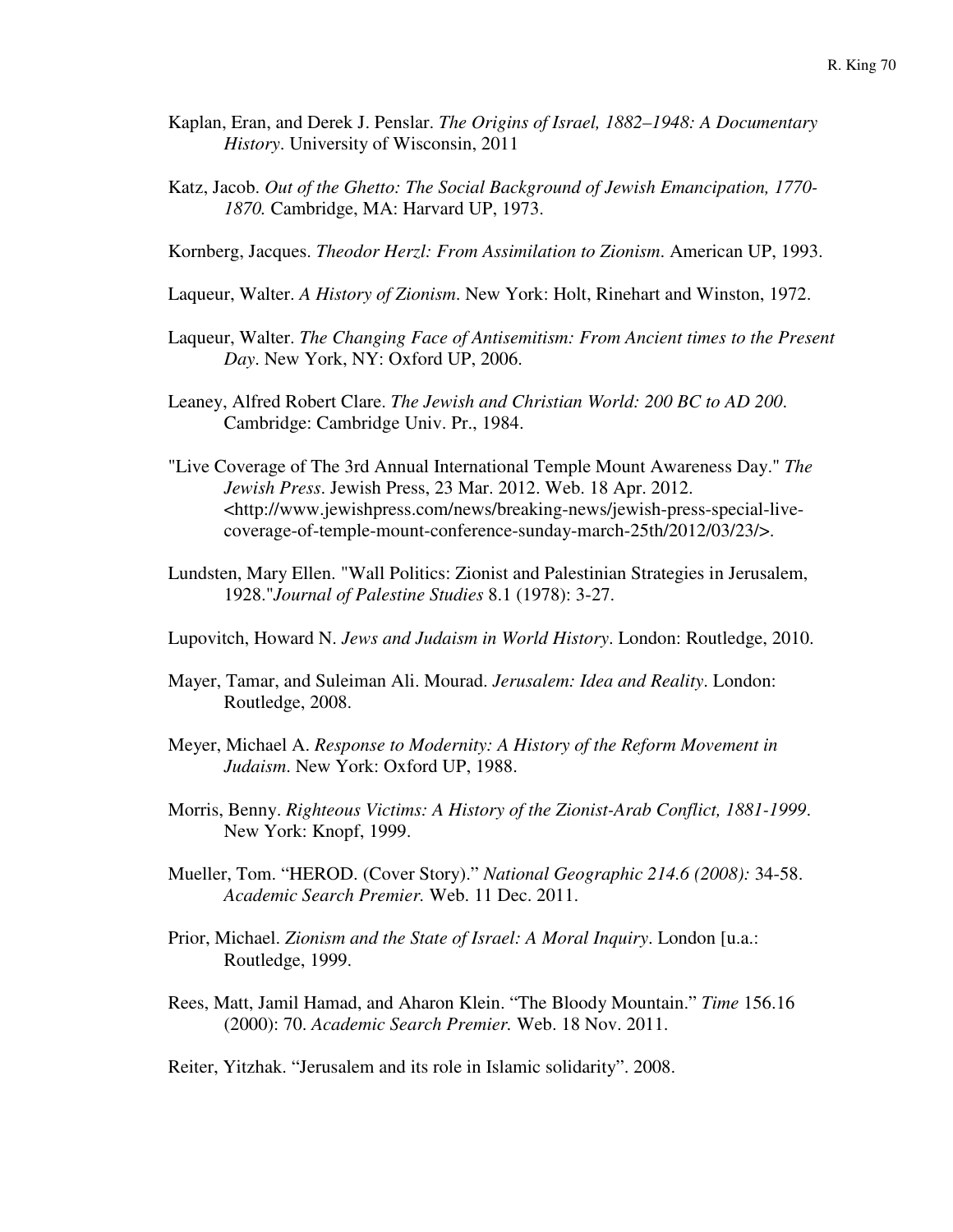- Salomon, Gershon. "A Call to Everyone in the World to Send a Letter to the Pope." *The Temple Mount Faithful: Working to Build the Third Temple in Jerusalem*. 20 Feb. 2012. Web. 18 Apr. 2012. <http://www.templemountfaithful.org/Articles/letterto-the-pope.htm>.
- Schafler, Samuel. "Modern Zionism: An Historic Perspective." *Judaism*30.1 (1981): 111- 119. *ATLA Religion Database, with ATLA Serials.* Web. 8Apr.2012.
- Schiffman, Lawrence H. *From Text to Tradition: A History of Second Temple and Rabbinic Judaism*. Hoboken, NJ: Ktav Pub. House, 1991.
- Schiffman, Lawrence H. *Texts and Traditions: A Source Reader for the Study of Second Temple and Rabbinic Judaism*. Hoboken, NJ: KTAV Pub. House, 1998.
- Schmidt, Gilya G. "The Soul, God, and Zion in the Poetry of Yehuda Halevi." *Mystics Quarterly* 22.4 (1996): 144-62.
- Schmitt, John, and J. Carl Laney. *Messiah's Coming Temple: Ezekiel's Prophetic Vision of the Future Temple*. Grand Rapids, MI: Kregel Publications, 1997.
- Schneer, Jonathan. *The Balfour Declaration: The Origins of the Arab-Israeli Conflict*. New York: Random House, 2010.
- Sicker, Martin. *Between Rome and Jerusalem: 300 Years of Roman-Judaean Relations*. Westport, CT: Praeger, 2001.
- Stein, Leslie. *The Hope Fulfilled: The Rise of Modern Israel*. Westport, CT: Praeger, 2003.
- "The Temple Institute: The International Department." *The Temple Institute: The Holy Temple in Jerusalem*. Web. 18 Apr. 2012. <http://www.templeinstitute.org/international.htm>.
- Thompson, L. A. "Domitian and the Jewish Tax." *Historia: Zeitschrift Für Alte Geschichte*. Franz Steiner Verlag, 1982. 329-42.
- Ussishkin, David. "Solomon's Jerusalem: the Text and the Facts on the Ground." *Jerusalem in the Bible and Archeology.* pp. 103-115.

Vago, Bela. *Jewish Assimilation in Modern times*. Boulder, CO: Westview, 1981.

Wasserstein, Bernard. *Divided Jerusalem*. New Haven: Yale UP, 2008.

Zeitlin, Irving M. *Jews: The Making of a Diaspora People*. MA: Polity, 2012.